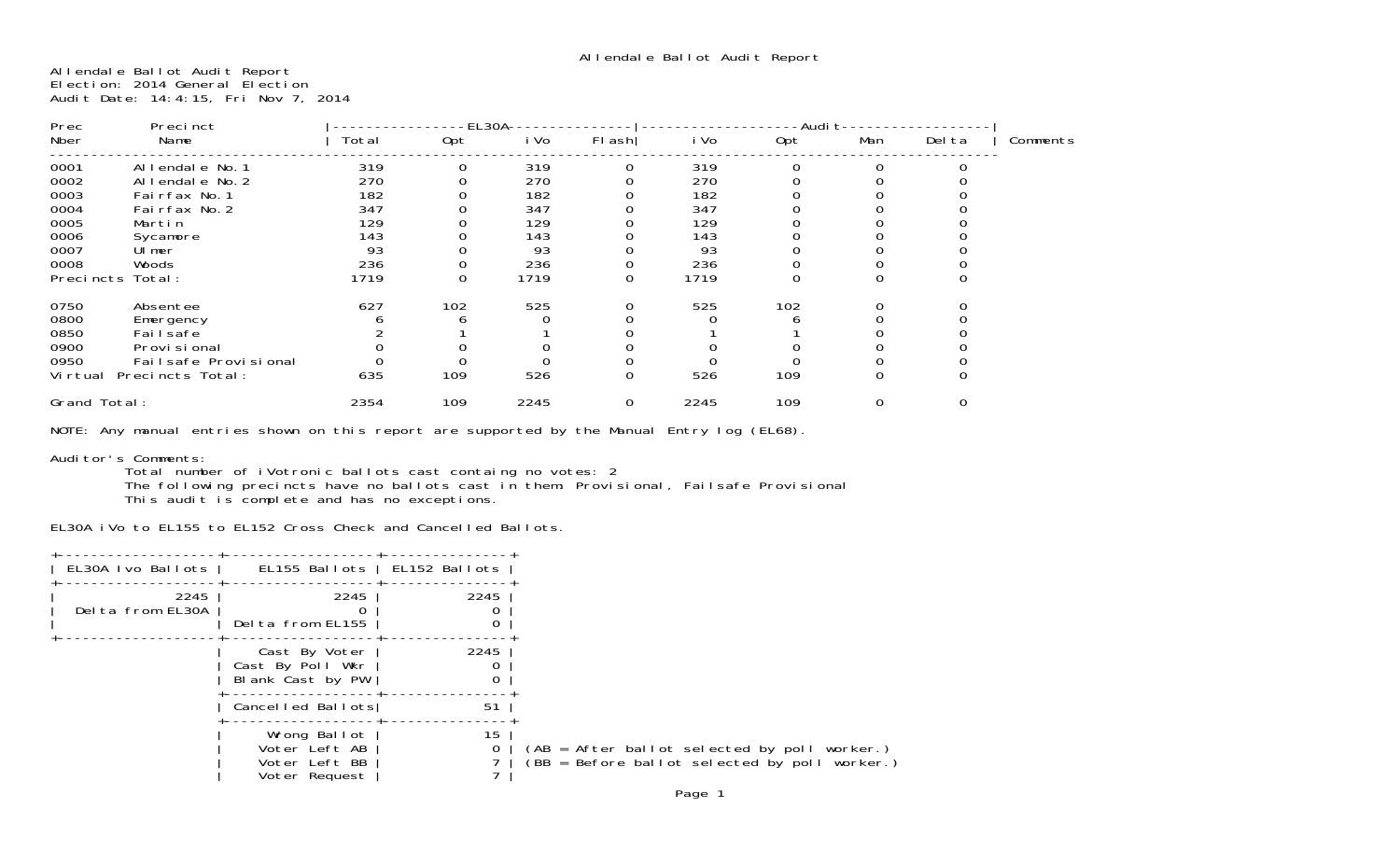| Printer Problem  |  |
|------------------|--|
| Terminal Problem |  |
| Other Reason     |  |
|                  |  |

Number of audio (ADA) events in this election: 0

Note: The following machines(s) have audit records but no ballots were cast on them: 5122779 Because they do not have ballots cast, they cannot be matched to a precinct. This is not an issue as long as the EL30A Ivo Ballots, the EL155 Ballots and the EL152 Ballots match in the table immdiately above.

How to read this report.

This is the ballot level report. It compares the number of ballots cast in the tabulation report, the EL30A with the number of ballots cast in the audit data.

The values read from the EL30A report are reported in four categories; Total, Optical (Opt), iVotronic (iVo) and Flash. None of these values on each line are calculated but parsed from the actual report. The total lines are the calculated sums of the individual precince line values.

The Opt totals are the total number of ballots cast on paper ballots that were scanned into the optical scanner and transferred to the tabulation computer via memory stick or ZipDisk (depending on the type of device, M100 or M650 used to scan the ballots.) Optical totals should exist only in some but not all of the Virtual Precincts at the bottom of the table.

The iVo totals are the results gathered from the PEBs (Personal Electronic Ballot) which are used to open and close an iVotronic voting machine and, after the polls have closed, gather the ballots cast for transmission to the tabulation system.

The Flash totals are the totals that are read from the flash cards in the rare event that the ballots cannot be copied from the machine to the PEB or from the PEB to the tabulating machine.

The values on the Audit side come from the iVotronic audit data that is read from the flash cards as part of the audit process. That process combines the individual machine data into two master audit files, the EL155 Vote image log and the EL152 iVotronic event log. The EL155 contains a record of all the votes cast on a ballot. The vote images indicate the machine

0counting the number of asterisks in a precint we get the number of ballots cast in that precinct. That number should always match the number in the iVo column on the EL30A side of the report.

Optical ballots do not have electonically readable audit files. So if the audit data iVotronic total does not match the EL30A Total value, the auditor is prompted to read the paper report from the optical scanner and enter the total ballots cast into the auditing program.

If the sum of the audit iVotronic and Optical ballots cast still do not match the EL30A total value, then the audit software reads the EL68 Manual Entry log for any changes made in that precinct to either the iVo or Opt totals by the CEC staff. It displays any manual entries to the auditor for inclusion into the totals. If accepted by the auditor these entries are automatically added to the Man column from the Manual Entry log.

Finally, the audit software calculates the Delta value which should be zero unless the sum of the iVo, the Opt and the Man do not match the EL30A Total column. If the Delta is greater than zero then audit data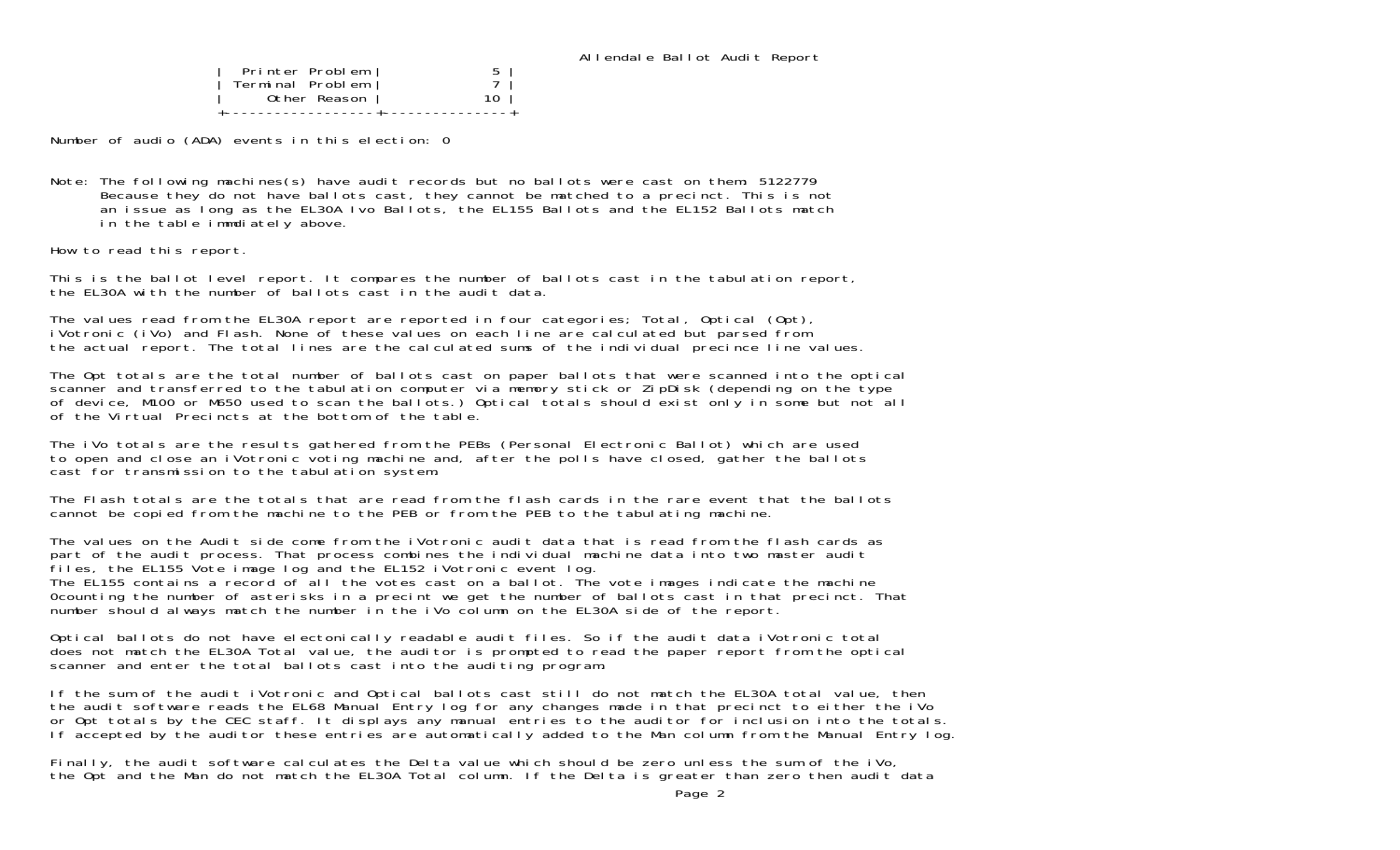#### Allendale Ballot Audit Report

is missing. A comment will be placed on that line in the report indicating missing audit data. If the Delta value is less than zero then there are more ballots in the audit data than there are in the tabulated data and a comment will be placed on that line in the report.

Wherever possible, the audit system will attempt to indicate where the difference is by displaying the iVotronic machine numbers and the number of ballots cast on that machine that exist in the audit data.In the case of missing tabulated data, it might be possible to identify a machine that has the same number of ballots cast as the delta value and that number and ballot count will be highlited with  $a <$  sign. If there is a non zero Delta value there will be an entry by the auditor explaining the variance.

Finally, there is a EL30A iVo to EL155 to EL152 Cross Check and Cancelled Ballots table in the report This table should indicate that the nubmer ballots cast in the EL30A match the numbers in the EL155 and the EL152 report. Then there are some statistics pulled from the EL152 repor that indicate how many ballots were cast by the voter and the number cast by the poll worker. Lastly the number of ballots that were cancelled and the reason they were cancelled. It should be noted that the reason cancelled is chosen from a pull down menu presented to the poll worker when a ballot is cancelled, there is no way to validate the poll worker's choice.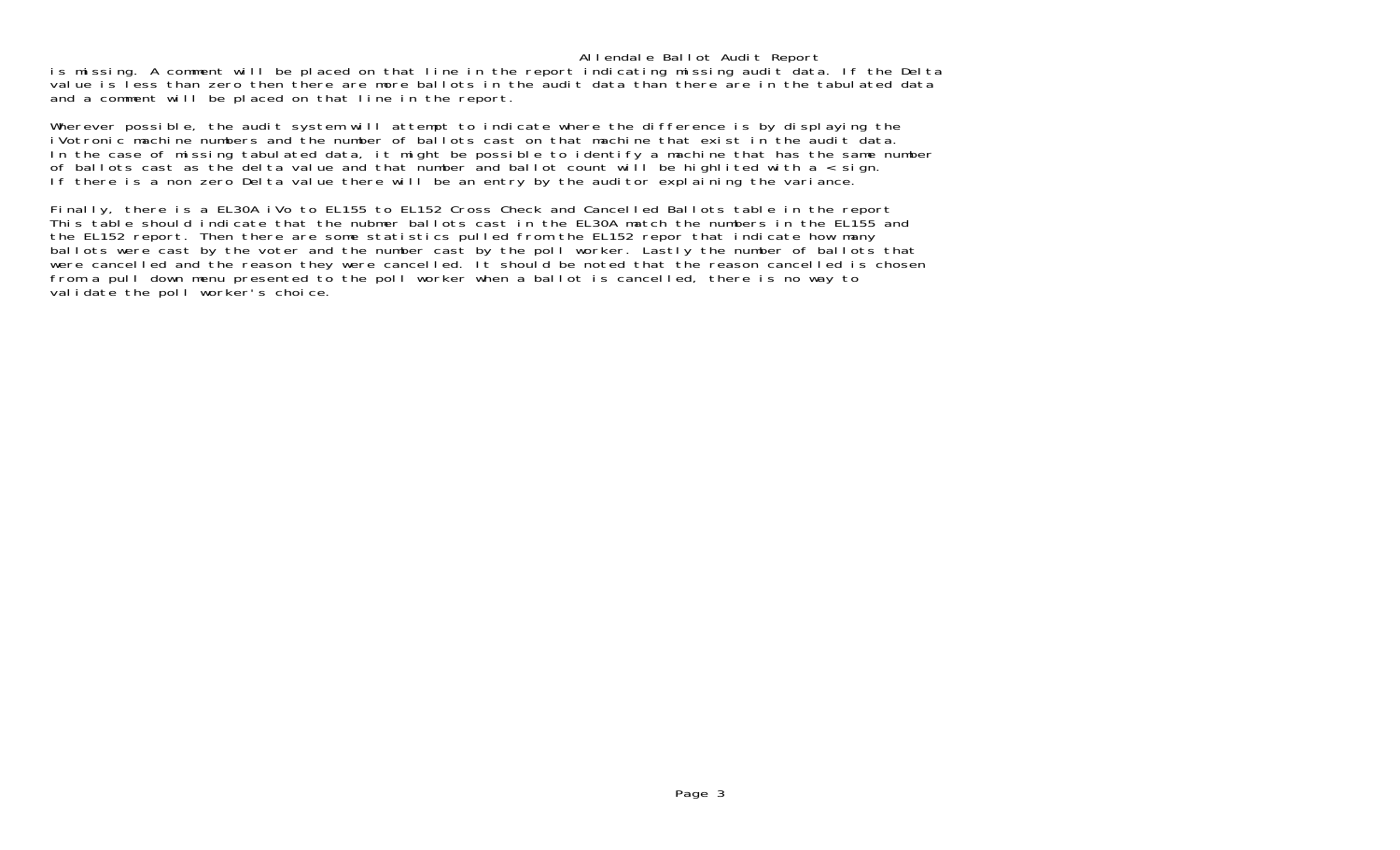# Allendale Vote Level Audit Report Election: 2014 General Election Audit Date: 14:4:46, Fri Nov 7, 2014

| Precinct Number / Name            |                         |             |                | ---------------EL30A---------------- -----Audit------- |                |       |              |        |                                   |
|-----------------------------------|-------------------------|-------------|----------------|--------------------------------------------------------|----------------|-------|--------------|--------|-----------------------------------|
| Office                            | Candidate               | Party       | Total          | Optical                                                | iVo            | Flash | ivo          | Deltal | Comments                          |
| 0001 Allendale No.1               |                         |             |                |                                                        |                |       |              |        |                                   |
| STRAIGHT PARTY                    | Libertarian             | (LIB)       | -2             | 0                                                      | -2             |       | <sup>2</sup> |        |                                   |
| STRAIGHT PARTY                    | Democratic              | (DEM)       | 176            | 0                                                      | 176            |       | 176          |        |                                   |
| STRAIGHT PARTY                    | Working Families        | (WFM)       |                |                                                        |                |       |              |        |                                   |
| STRAIGHT PARTY                    | United Citizens         | (UNC)       |                |                                                        |                |       |              |        |                                   |
| STRAIGHT PARTY                    | Republican              | (REP)       | 37             |                                                        | 37             |       |              |        |                                   |
| STRAIGHT PARTY                    | American                | (AMR)       |                |                                                        | $\Omega$       |       |              |        | * No Audit Data expected or found |
| Governor                          | Steve French            | (LIB)       |                |                                                        |                |       |              |        |                                   |
| Governor                          | Tom J Ervin             | (PET)       | $\mathbf{1}$   |                                                        | 1              |       |              |        |                                   |
| Governor                          | Vincent Sheheen         | (DEM)       | 221            |                                                        | 221            |       | 221          |        |                                   |
| Governor                          | Morgan Bruce Reeves     | (UNC)       | $\overline{2}$ |                                                        | <sup>2</sup>   |       | 2            |        |                                   |
| Governor                          | Nikki R Haley           | $($ REP $)$ | 82             |                                                        | 82             |       | 82           |        |                                   |
| Governor                          | Write-In                |             | $\Omega$       |                                                        | $\Omega$       |       |              |        | * No Audit Data expected or found |
| Lieutenant Governor               | Bakari Sellers          | (DEM)       | 221            |                                                        | 221            |       | 221          |        |                                   |
| Lieutenant Governor               | Henry McMaster          | (REP)       | 85             |                                                        | 85             |       | 85           |        |                                   |
| Lieutenant Governor               | Write-In                |             | $\Omega$       |                                                        | $\Omega$       |       |              |        | * No Audit Data expected or found |
| Secretary of State                | Ginny Deerin            | (DEM)       | 217            |                                                        | 217            |       | 217          |        |                                   |
| Secretary of State                | Mark Hammond            | (REP)       | 89             |                                                        | 89             |       |              |        |                                   |
| Secretary of State                | Write-In                |             | $\Omega$       |                                                        | $\mathbf{0}$   |       |              |        | * No Audit Data expected or found |
| State Treasurer                   | Curtis Loftis           | (REP)       | 124            |                                                        | 124            |       | 124          |        |                                   |
| State Treasurer                   | Write-In                |             | <sup>2</sup>   |                                                        | <sup>2</sup>   |       | 2            |        |                                   |
| Attorney General                  | Parnell Diggs           | (DEM)       | 219            |                                                        | 219            |       | 219          |        |                                   |
| Attorney General                  | Alan Wilson             | (REP)       | 86             |                                                        | 86             |       | 86           |        |                                   |
| Attorney General                  | Write-In                |             | $\Omega$       |                                                        | $\Omega$       |       |              |        | * No Audit Data expected or found |
| Comptroller General               | Kyle Herbert            | (DEM)       | 216            |                                                        | 216            |       | 216          |        |                                   |
| Comptroller General               | Richard Eckstrom        | (REP)       | 91             |                                                        | 91             |       | 91           |        |                                   |
| Comptroller General               | Write-In                |             | $\Omega$       |                                                        | $\Omega$       |       |              |        | * No Audit Data expected or found |
| State Superintendent of Education | Tom Thompson            | (DEM)       | 217            |                                                        | 217            |       | 217          |        |                                   |
| State Superintendent of Education | Molly Mitchell Spearman | (REP)       | 84             |                                                        | 84             |       | 84           |        |                                   |
| State Superintendent of Education | Ed Murray               | (AMR)       |                |                                                        |                |       |              |        |                                   |
| State Superintendent of Education | Write-In                |             |                |                                                        |                |       |              |        |                                   |
| Adjutant General                  | Bob Livingston          | (REP)       | 129            |                                                        | 129            |       | 129          |        |                                   |
| Adjutant General                  | Write-In                |             |                |                                                        | 1              |       |              |        |                                   |
| Commissioner of Agriculture       | David Edmond            | (UNC)       | 52             |                                                        | 52             |       | 52           |        |                                   |
| Commissioner of Agriculture       | Hugh E Weathers         | (REP)       | 97             |                                                        | 97             |       | 97           |        |                                   |
| Commissioner of Agriculture       | Emile DeFelice          | (AMR)       | 21             |                                                        | 21             |       | 21           |        |                                   |
| Commissioner of Agriculture       | Write-In                |             | $\Omega$       |                                                        | $\mathbf{0}$   |       |              |        | * No Audit Data expected or found |
| U.S. Senate                       | Victor Kocher           | (LIB)       |                |                                                        | 0              |       |              |        | * No Audit Data expected or found |
| U.S. Senate                       | Thomas Ravenel          | (PET)       | 2              |                                                        | $\overline{2}$ |       | 2            |        |                                   |
| U.S. Senate                       | Brad Hutto              | (DEM)       | 223            |                                                        | 223            |       | 223          |        |                                   |
| U.S. Senate                       | Brad Hutto              | (WFM)       | 11             |                                                        | 11             |       | 11           |        |                                   |
| U.S. Senate                       | Lindsey Graham          | (REP)       | 78             |                                                        | 78             |       | 78           |        |                                   |
| U.S. Senate                       | Write-In                |             | $\Omega$       |                                                        | 0              |       |              |        | * No Audit Data expected or found |
| U.S. Senate (Unexpired Term)      | Joyce Dickerson         | (DEM)       | 215            |                                                        | 215            |       | 215          |        |                                   |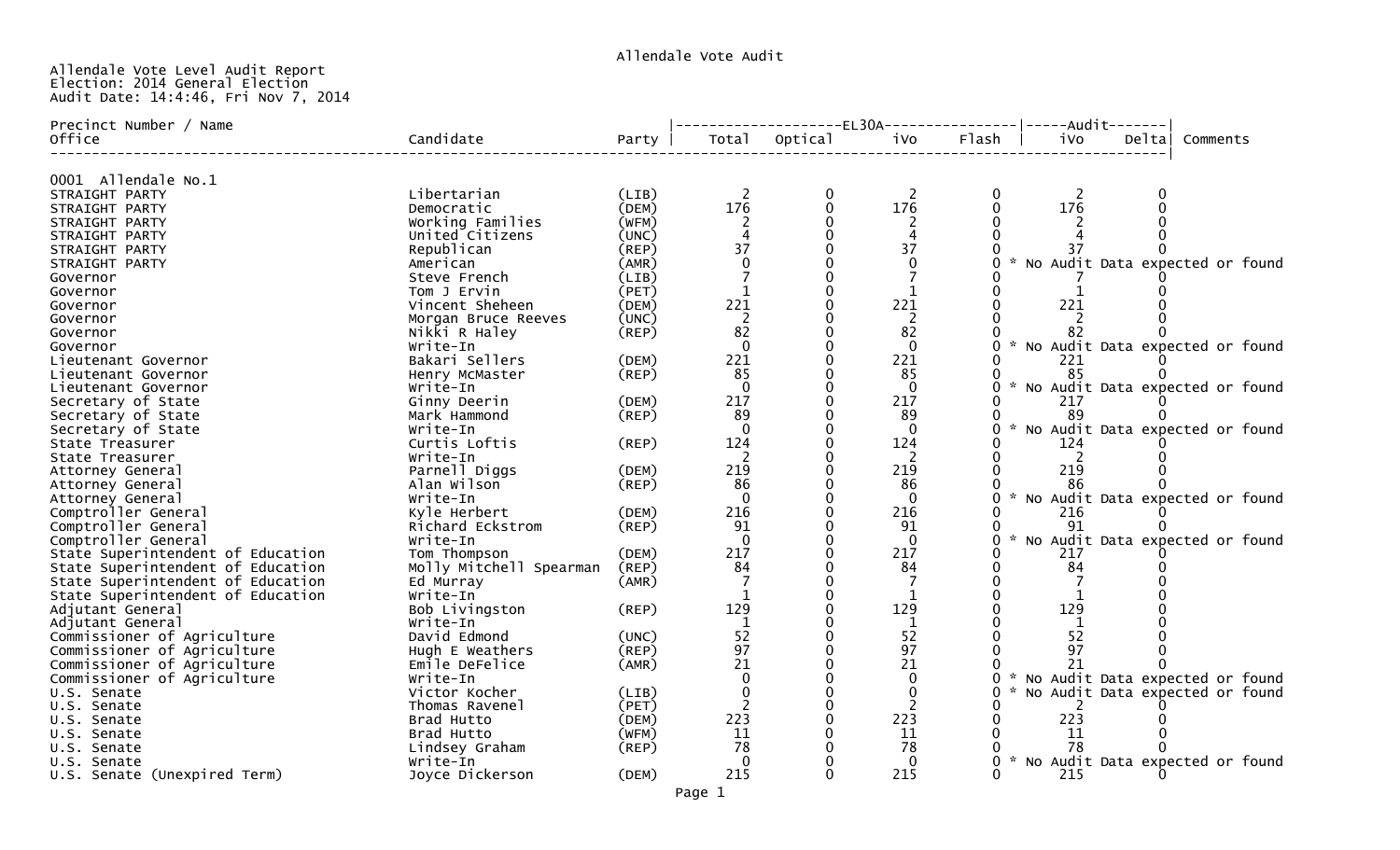|                                                    |                                     |             | Allendale Vote Audit |          |             |                                                  |
|----------------------------------------------------|-------------------------------------|-------------|----------------------|----------|-------------|--------------------------------------------------|
| U.S. Senate (Unexpired Term)                       | Tim Scott                           | $($ REP $)$ | 91                   |          | 91          | 0<br>91                                          |
| U.S. Senate (Unexpired Term)                       | Jill Bossi                          | (AMR)       | 0                    |          | 0           | * No Audit Data expected or found                |
| U.S. Senate (Unexpired Term)                       | Write-In                            |             |                      |          | $\mathbf 0$ | * No Audit Data expected or found<br>0           |
| U.S. House of Rep. District 6                      | Kevin R Umbaugh                     | (LIB)       |                      |          | -5          |                                                  |
| U.S. House of Rep. District 6                      | James E Jim Clyburn                 | (DEM)       | 235                  |          | 235         | 235                                              |
| U.S. House of Rep. District 6                      | Anthony Culler                      | $($ REP $)$ | 69                   |          | 69          | 69                                               |
| U.S. House of Rep. District 6                      | Write-In                            |             |                      |          | $\Omega$    | * No Audit Data expected or found                |
| State House of Rep. District 91                    | Lonnie Hosey                        | (DEM)       | 275                  |          | 275         | 275                                              |
| State House of Rep. District 91                    | Write-In                            |             | 1                    |          | 1           | 1                                                |
| Sheriff                                            | Tom Carter Jr                       | (DEM)       | 289                  |          | 289         | 289                                              |
| Sheriff                                            | Write-In                            |             |                      |          |             | $\mathcal{H}$<br>No Audit Data expected or found |
| Probate Judge                                      | D Keith Smith                       | (DEM)       | 292                  |          | 292         | 292                                              |
| Probate Judge                                      | Write-In                            |             | 1                    |          | 1           | 1                                                |
| Clerk of Court                                     | Elaine Sabb                         | (DEM)       | 282                  |          | 282         | 282                                              |
| Clerk of Court                                     | Write-In                            |             | 1                    |          | $\mathbf 1$ | 1                                                |
| Coroner                                            | Marion F Sonny Riley Jr             | (DEM)       | 278                  |          | 278         | 278                                              |
| Coroner                                            | Write-In                            |             |                      |          |             |                                                  |
| Auditor                                            | Henri Mae Grant                     | (DEM)       | 276                  |          | 276         | 276                                              |
| Auditor                                            | Write-In                            |             | 1                    |          | 1           |                                                  |
| County Treasurer                                   | Gerzell Chaney                      | (DEM)       | 275                  |          | 275         | 275                                              |
| County Treasurer                                   | Write-In                            |             | $\mathbf 0$          |          | $\mathbf 0$ | * No Audit Data expected or found<br>0           |
| County Council District 2                          | Carl Gooding                        | (DEM)       | 287                  |          | 287         | 287                                              |
| County Council District 2                          | Write-In<br>Patricia Smoaks Jenkins |             | 209                  |          | 209         | 209                                              |
| School Board District 2<br>School Board District 2 | Write-In                            |             | 44                   |          | 44          | 44                                               |
| Soil and Water District Commission                 | Mark Connelly                       |             | 139                  |          | 139         | 139                                              |
| Soil and Water District Commission                 | John R Rice                         |             | 108                  |          | 108         | 108                                              |
| Soil and Water District Commission                 | Write-In                            |             |                      |          | 1           | 1                                                |
| Allendale Town Council                             | James R Everett                     |             | 136                  |          | 136         | 136                                              |
| Allendale Town Council                             | Lee E Harley-Fitts                  |             | 119                  |          | 119         | 119                                              |
| Allendale Town Council                             | Jacqueline G Jones                  |             | 83                   |          | 83          | 83                                               |
| Allendale Town Council                             | Deshawn Maner                       |             | 117                  |          | 117         | 117                                              |
| Allendale Town Council                             | Write-In                            |             | 4                    |          | 4           | 4                                                |
| Amendment 1                                        | Yes                                 |             | 223                  |          | 223         | 223                                              |
| Amendment 1                                        | NO.                                 |             | 63                   |          | 63          | 63                                               |
| Amendment 2                                        | Yes                                 |             | 131                  |          | 131         | 131                                              |
| Amendment 2                                        | <b>NO</b>                           |             | 151                  | $\Omega$ | 151         | 151<br>0                                         |
|                                                    |                                     |             |                      |          |             |                                                  |
| 0002 Allendale No.2                                |                                     |             |                      |          |             |                                                  |
| STRAIGHT PARTY                                     | Libertarian                         | (LIB)       | 0                    | 0        | $\bf{0}$    | No Audit Data expected or found<br>0<br>*        |
| STRAIGHT PARTY                                     | Democratic                          | (DEM)       | 217                  |          | 217         | 217                                              |
| STRAIGHT PARTY                                     | Working Families                    | (WFM)       |                      |          | 2           |                                                  |
| STRAIGHT PARTY                                     | United Citizens                     | (UNC)       |                      |          |             | * No Audit Data expected or found                |
| STRAIGHT PARTY                                     | Republican                          | (REP)       |                      |          |             |                                                  |
| STRAIGHT PARTY                                     | American                            | (AMR)       |                      |          |             | * No Audit Data expected or found                |
| Governor                                           | Steve French                        | (LIB)       |                      |          |             |                                                  |
| Governor                                           | Tom J Ervin                         | (PET)       |                      |          |             |                                                  |
| Governor                                           | Vincent Sheheen                     | (DEM)       | 251                  |          | 251         | 251                                              |
| Governor                                           | Morgan Bruce Reeves                 | (UNC)       |                      |          |             | * No Audit Data expected or found                |
| Governor                                           | Nikki R Haley                       | $($ REP $)$ | 10                   |          | 10          | 10                                               |
| Governor                                           | Write-In                            |             | $\Omega$             |          | $\Omega$    | * No Audit Data expected or found                |
| Lieutenant Governor                                | Bakari Sellers                      | (DEM)       | 252                  |          | 252         | 252                                              |

Page 2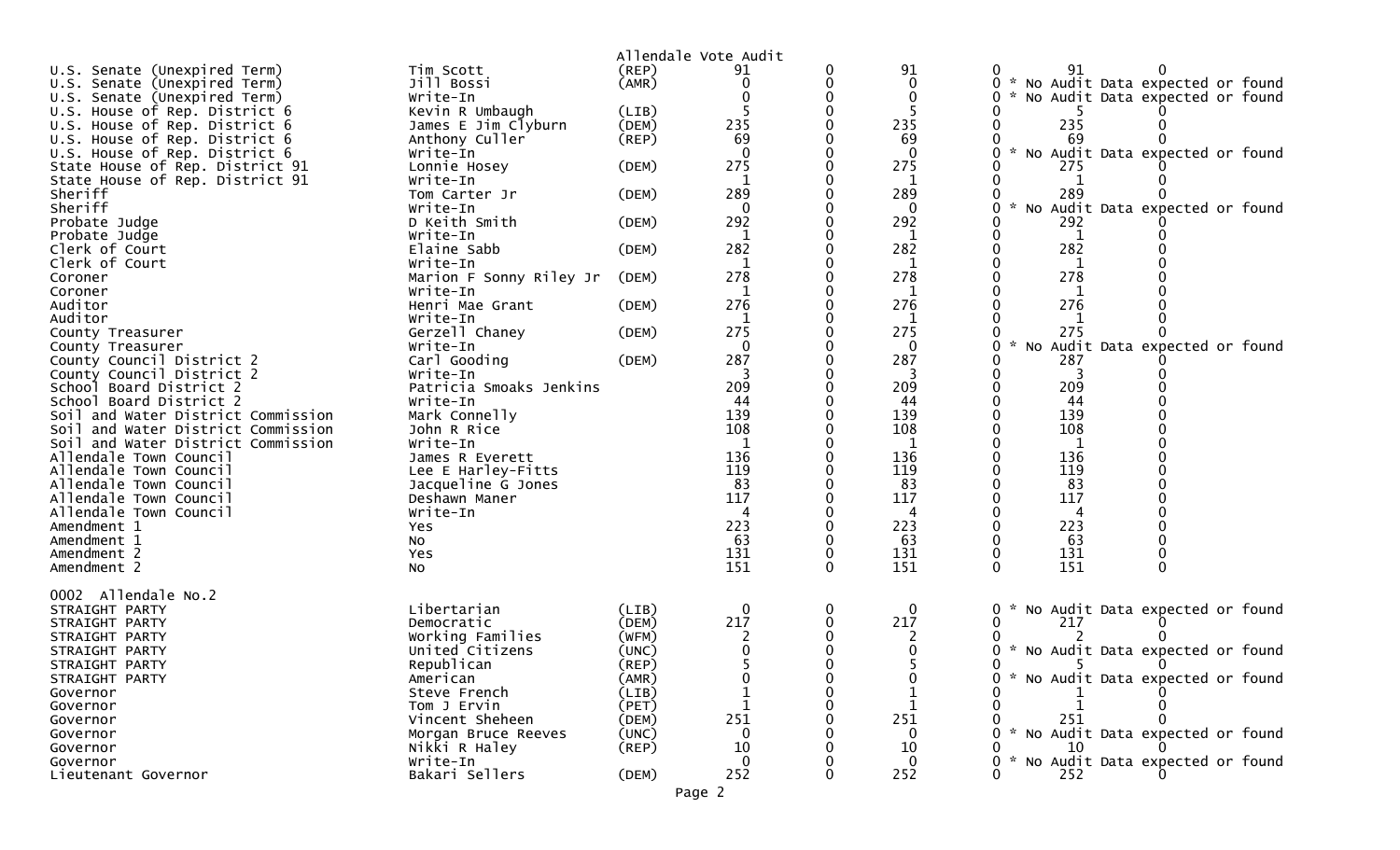|                                   |                         |             | Allendale Vote Audit |              |                                           |
|-----------------------------------|-------------------------|-------------|----------------------|--------------|-------------------------------------------|
| Lieutenant Governor               | Henry McMaster          | (REP)       |                      |              |                                           |
| Lieutenant Governor               | Write-In                |             |                      |              | No Audit Data expected or found           |
| Secretary of State                | Ginny Deerin            | (DEM)       | 252                  | 252          | 252                                       |
| Secretary of State                | Mark Hammond            | (REP)       |                      | 8            |                                           |
| Secretary of State                | Write-In                |             |                      |              | $\sim$<br>No Audit Data expected or found |
| State Treasurer                   | Curtis Loftis           | $($ REP $)$ | 32                   | 32           |                                           |
| State Treasurer                   | Write-In                |             |                      | $\mathbf{1}$ |                                           |
| Attorney General                  | Parnell Diggs           | (DEM)       | 247                  | 247          | 247                                       |
| Attorney General                  | Alan Wilson             | (REP)       | 11                   | 11           | 11                                        |
| Attorney General                  | Write-In                |             | $\Omega$             | $\mathbf{0}$ | * No Audit Data expected or found         |
| Comptroller General               | Kyle Herbert            | (DEM)       | 251                  | 251          | 251                                       |
| Comptroller General               | Richard Eckstrom        | $($ REP $)$ | 11                   | 11           | 11                                        |
| Comptroller General               | Write-In                |             | $\Omega$             | $\Omega$     | No Audit Data expected or found           |
| State Superintendent of Education | Tom Thompson            | (DEM)       | 246                  | 246          | 246                                       |
| State Superintendent of Education | Molly Mitchell Spearman | (REP)       |                      |              |                                           |
| State Superintendent of Education | Ed Murray               | (AMR)       |                      |              |                                           |
| State Superintendent of Education | Write-In                |             |                      |              | * No Audit Data expected or found         |
| Adjutant General                  | Bob Livingston          | $($ REP $)$ | 35                   | 35           |                                           |
| Adjutant General                  | Write-In                |             | $\Omega$             | $\mathbf 0$  | No Audit Data expected or found           |
| Commissioner of Agriculture       | David Edmond            | (UNC)       | 44                   | 44           |                                           |
| Commissioner of Agriculture       | Hugh E Weathers         | (REP)       | 8                    | 8            |                                           |
| Commissioner of Agriculture       | Emile DeFelice          | (AMR)       | 17                   | 17           | 17                                        |
| Commissioner of Agriculture       | Write-In                |             |                      |              | $\sim$<br>No Audit Data expected or found |
| U.S. Senate                       | Victor Kocher           | (LIB)       |                      |              |                                           |
| U.S. Senate                       | Thomas Ravenel          | (PET)       |                      | 2            |                                           |
| U.S. Senate                       | Brad Hutto              | (DEM)       | 250                  | 250          | 250                                       |
| U.S. Senate                       | Brad Hutto              | (WFM)       |                      |              |                                           |
| U.S. Senate                       | Lindsey Graham          | $($ REP $)$ |                      |              |                                           |
| U.S. Senate                       | Write-In                |             |                      |              | No Audit Data expected or found           |
| U.S. Senate (Unexpired Term)      | Joyce Dickerson         | (DEM)       | 250                  | 250          | 250                                       |
| U.S. Senate (Unexpired Term)      | Tim Scott               | $($ REP $)$ |                      |              |                                           |
| U.S. Senate (Unexpired Term)      | Jill Bossi              | (AMR)       |                      |              |                                           |
| U.S. Senate (Unexpired Term)      | Write-In                |             |                      |              | No Audit Data expected or found           |
| U.S. House of Rep. District 6     | Kevin R Umbaugh         | (LIB)       |                      |              |                                           |
| U.S. House of Rep. District 6     | James E Jim Clyburn     | (DEM)       | 255                  | 255          | 255                                       |
| U.S. House of Rep. District 6     | Anthony Culler          | (REP)       |                      |              |                                           |
| U.S. House of Rep. District 6     | Write-In                |             |                      | $\Omega$     | * No Audit Data expected or found         |
| State House of Rep. District 91   | Lonnie Hosey            | (DEM)       | 253                  | 253          | 253                                       |
| State House of Rep. District 91   | Write-In                |             | $\Omega$             | $\Omega$     | No Audit Data expected or found           |
| Sheriff                           | Tom Carter Jr           | (DEM)       | 258                  | 258          | 258                                       |
| Sheriff                           | Write-In                |             |                      |              | * No Audit Data expected or found         |
| Probate Judge                     | D Keith Smith           | (DEM)       | 248                  | 248          | 248                                       |
| Probate Judge                     | Write-In                |             | 0                    | 0            | * No Audit Data expected or found         |
| Clerk of Court                    | Elaine Sabb             | (DEM)       | 253                  | 253          | 253                                       |
| Clerk of Court                    | Write-In                |             | $\mathbf{0}$         | $\mathbf{0}$ | 0 * No Audit Data expected or found       |
| Coroner                           | Marion F Sonny Riley Jr | (DEM)       | 254                  | 254          | 254<br>$\Omega$                           |
| Coroner                           | Write-In                |             | 0                    | 0            | * No Audit Data expected or found         |
| Auditor                           | Henri Mae Grant         | (DEM)       | 255                  | 255          | 255                                       |
| Auditor                           | Write-In                |             | $\Omega$             | 0            | * No Audit Data expected or found         |
| County Treasurer                  | Gerzell Chaney          | (DEM)       | 258                  | 258          | 258                                       |
| County Treasurer                  | Write-In                |             | 0                    | $\Omega$     | * No Audit Data expected or found         |
| County Council District 5         | Bill Robinson           | (DEM)       | 255                  | 255          | 255                                       |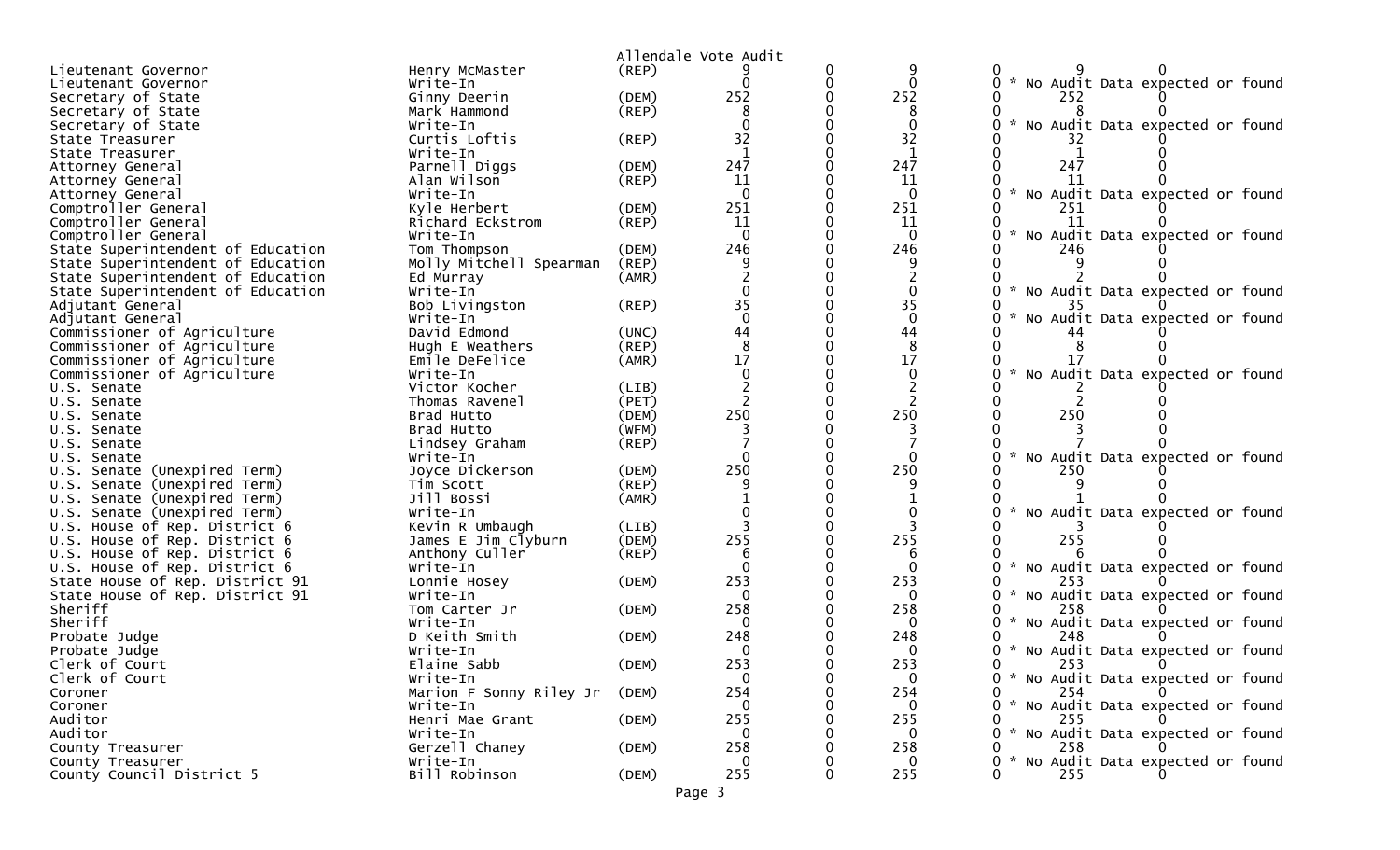|                                                                                                                                                                       |                                                                              |                | Allendale Vote Audit                                             |                            |                                              |                                                                                                         |
|-----------------------------------------------------------------------------------------------------------------------------------------------------------------------|------------------------------------------------------------------------------|----------------|------------------------------------------------------------------|----------------------------|----------------------------------------------|---------------------------------------------------------------------------------------------------------|
| County Council District 5<br>Soil and Water District Commission<br>Soil and Water District Commission<br>Soil and Water District Commission<br>Allendale Town Council | Write-In<br>Mark Connelly<br>John R Rice<br>Write-In<br>James R Everett      |                | 80<br>53<br>$\Omega$<br>$\begin{array}{c} 99 \\ 122 \end{array}$ | 0<br>$\Omega$<br>$\Omega$  | $\mathbf 0$<br>80<br>53<br>$\mathbf 0$<br>99 | No Audit Data expected or found<br>0<br>0<br>80<br>53<br>$\sim$<br>No Audit Data expected or found<br>0 |
| Allendale Town Council<br>Allendale Town Council<br>Allendale Town Council<br>Allendale Town Council<br>Amendment 1                                                   | Lee E Harley-Fitts<br>Jacqueline G Jones<br>Deshawn Maner<br>Write-In<br>Yes |                | 113<br>142<br>3<br>167                                           | $\mathbf 0$                | 122<br>113<br>142<br>3<br>167                | 122<br>113<br>142<br>3<br>167                                                                           |
| Amendment 1<br>Amendment 2<br>Amendment 2                                                                                                                             | No<br>Yes<br>No                                                              |                | 38<br>136<br>64                                                  | $\Omega$<br>0<br>$\Omega$  | 38<br>136<br>64                              | 38<br>136<br>0<br>$\Omega$<br>64<br>$\Omega$                                                            |
| 0003 Fairfax No.1<br>STRAIGHT PARTY                                                                                                                                   | Libertarian                                                                  | (LIB)          | 0                                                                | 0                          | $\bf{0}$                                     | No Audit Data expected or found<br>0                                                                    |
| STRAIGHT PARTY                                                                                                                                                        | Democratic                                                                   | (DEM)          | 81                                                               | $\mathbf 0$                | 81                                           | 0<br>81                                                                                                 |
| STRAIGHT PARTY                                                                                                                                                        | Working Families                                                             | (WFM)          | $\mathbf 0$<br>$\mathbf 0$                                       | $\mathbf 0$<br>$\mathbf 0$ | $\mathbf{0}$<br>$\mathbf{0}$                 | No Audit Data expected or found<br>$0 *$                                                                |
| STRAIGHT PARTY<br>STRAIGHT PARTY                                                                                                                                      | United Citizens<br>Republican                                                | (UNC)<br>(REP) | 26                                                               | $\Omega$                   | 26                                           | No Audit Data expected or found<br>26                                                                   |
| STRAIGHT PARTY                                                                                                                                                        | American                                                                     | (AMR)          | 3                                                                |                            |                                              |                                                                                                         |
| Governor                                                                                                                                                              | Steve French                                                                 | (LIB)          |                                                                  |                            |                                              |                                                                                                         |
| Governor                                                                                                                                                              | Tom J Ervin                                                                  | (PET)          |                                                                  | $\Omega$                   |                                              |                                                                                                         |
| Governor                                                                                                                                                              | Vincent Sheheen                                                              | (DEM)          | 105                                                              | $\mathbf 0$                | 105                                          | 105                                                                                                     |
| Governor                                                                                                                                                              | Morgan Bruce Reeves                                                          | (UNC)          | $\mathbf 1$                                                      |                            | 1                                            |                                                                                                         |
| Governor                                                                                                                                                              | Nikki R Haley                                                                | $($ REP $)$    | 70                                                               |                            | 70                                           |                                                                                                         |
| Governor                                                                                                                                                              | Write-In                                                                     |                | $\mathbf 0$                                                      | 0                          | $\mathbf{0}$                                 | No Audit Data expected or found<br>0                                                                    |
| Lieutenant Governor                                                                                                                                                   | Bakari Sellers                                                               | (DEM)          | 106                                                              | $\mathbf 0$                | 106                                          | 106                                                                                                     |
| Lieutenant Governor                                                                                                                                                   | Henry McMaster                                                               | $($ REP $)$    | 71                                                               | $\Omega$                   | 71                                           | 71                                                                                                      |
| Lieutenant Governor                                                                                                                                                   | Write-In                                                                     |                | $\mathbf 0$                                                      | $\Omega$                   | $\mathbf{0}$                                 | 0<br>No Audit Data expected or found                                                                    |
| Secretary of State                                                                                                                                                    | Ginny Deerin                                                                 | (DEM)          | 102                                                              |                            | 102                                          | 102                                                                                                     |
| Secretary of State                                                                                                                                                    | Mark Hammond                                                                 | $($ REP $)$    | 74                                                               |                            | 74                                           | 74                                                                                                      |
| Secretary of State                                                                                                                                                    | Write-In                                                                     |                | $\mathbf 0$                                                      | $\mathbf 0$                | $\mathbf{0}$                                 | $\mathcal{H}$<br>No Audit Data expected or found<br>0                                                   |
| State Treasurer                                                                                                                                                       | Curtis Loftis                                                                | $($ REP $)$    | 92                                                               |                            | 92                                           |                                                                                                         |
| State Treasurer                                                                                                                                                       | Write-In                                                                     |                | $\overline{0}$                                                   | $\Omega$                   | $\mathbf{0}$                                 | $\sim$<br>No Audit Data expected or found<br>0                                                          |
| Attorney General                                                                                                                                                      | Parnell Diggs                                                                | (DEM)          | 101                                                              | 0                          | 101                                          | 101                                                                                                     |
| Attorney General                                                                                                                                                      | Alan Wilson                                                                  | $($ REP $)$    | 73                                                               |                            | 73                                           | 73                                                                                                      |
| Attorney General                                                                                                                                                      | Write-In                                                                     |                | $\overline{0}$                                                   | $\Omega$                   | $\mathbf 0$                                  | No Audit Data expected or found<br>0                                                                    |
| Comptroller General                                                                                                                                                   | Kyle Herbert                                                                 | (DEM)          | 101                                                              |                            | 101                                          | 101                                                                                                     |
| Comptroller General                                                                                                                                                   | Richard Eckstrom                                                             | $($ REP $)$    | 73                                                               |                            | 73                                           | 73                                                                                                      |
| Comptroller General                                                                                                                                                   | Write-In                                                                     |                | $\Omega$                                                         |                            | $\mathbf 0$                                  | No Audit Data expected or found<br>0                                                                    |
| State Superintendent of Education                                                                                                                                     | Tom Thompson                                                                 | (DEM)          | 104                                                              |                            | 104                                          | 104                                                                                                     |
| State Superintendent of Education                                                                                                                                     | Molly Mitchell Spearman                                                      | (REP)          | 67                                                               |                            | 67                                           | 67                                                                                                      |
| State Superintendent of Education                                                                                                                                     | Ed Murray                                                                    | (AMR)          |                                                                  |                            |                                              |                                                                                                         |
| State Superintendent of Education                                                                                                                                     | Write-In                                                                     |                | $\boldsymbol{0}$                                                 |                            | $\mathbf 0$                                  | * No Audit Data expected or found<br>0                                                                  |
| Adjutant General                                                                                                                                                      | Bob Livingston                                                               | $($ REP $)$    | 95                                                               |                            | 95                                           | O<br>95.                                                                                                |
| Adjutant General                                                                                                                                                      | Write-In                                                                     |                | $\mathbf 0$                                                      |                            | $\mathbf{0}$                                 | No Audit Data expected or found                                                                         |
| Commissioner of Agriculture                                                                                                                                           | David Edmond                                                                 | (UNC)          | 31                                                               |                            | 31                                           | 31                                                                                                      |
| Commissioner of Agriculture                                                                                                                                           | Hugh E Weathers                                                              | (REP)          | 71                                                               |                            | 71                                           | 71                                                                                                      |
| Commissioner of Agriculture                                                                                                                                           | Emile DeFelice                                                               | (AMR)          |                                                                  |                            |                                              |                                                                                                         |
| Commissioner of Agriculture                                                                                                                                           | Write-In                                                                     |                |                                                                  |                            | 0                                            | * No Audit Data expected or found                                                                       |
| U.S. Senate                                                                                                                                                           | Victor Kocher                                                                | (LIB)          |                                                                  | ∩                          | 2                                            |                                                                                                         |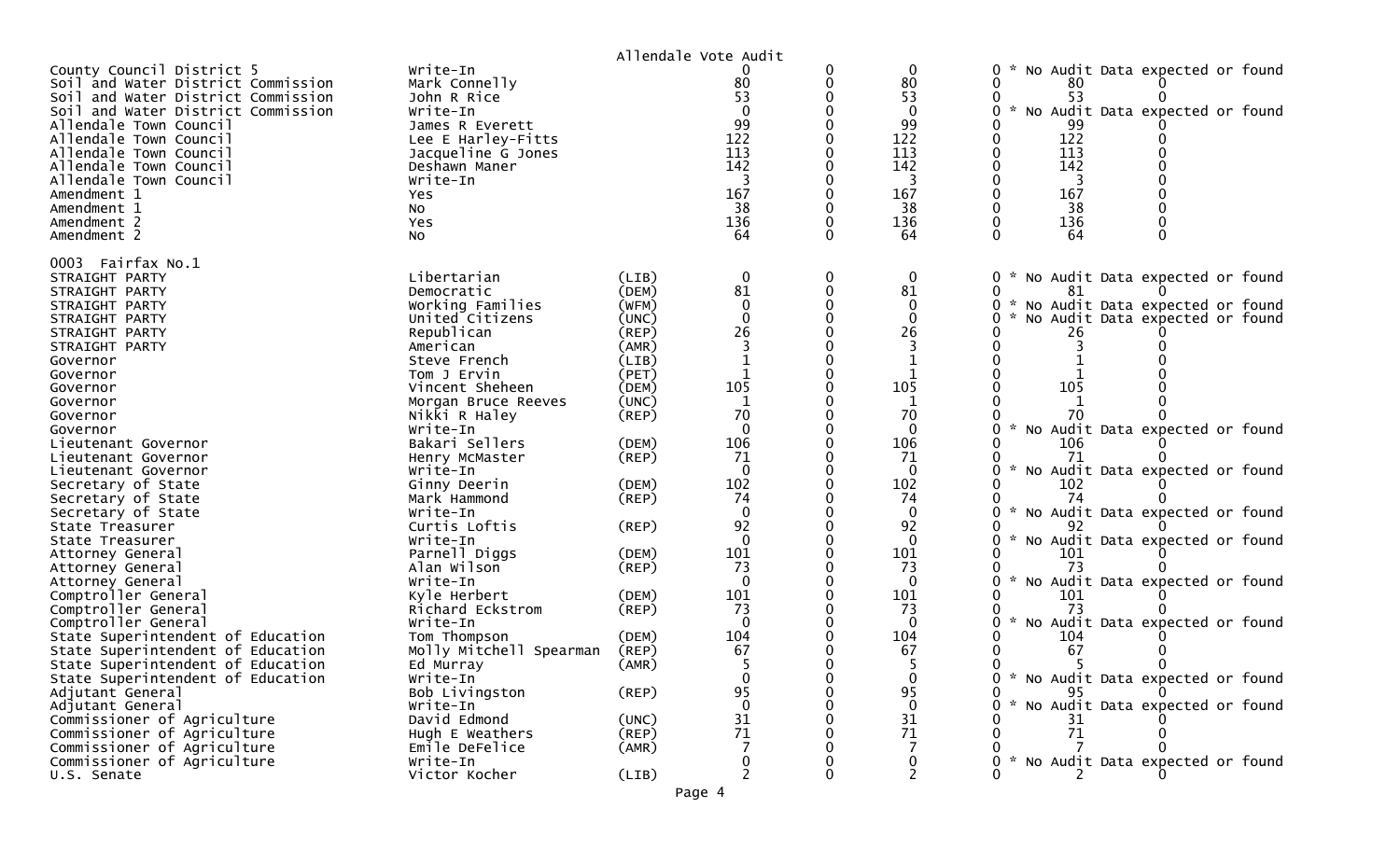|                                    |                         |             | Allendale Vote Audit     |   |              |                                                  |
|------------------------------------|-------------------------|-------------|--------------------------|---|--------------|--------------------------------------------------|
| U.S. Senate                        | Thomas Ravenel          | (PET)       | 6                        |   | 6            | 6                                                |
| U.S. Senate                        | Brad Hutto              | (DEM)       | 104                      |   | 104          | 104                                              |
| U.S. Senate                        | Brad Hutto              | (WFM)       |                          |   | 4            |                                                  |
| U.S. Senate                        | Lindsey Graham          | (REP)       | 63                       |   | 63           | 63                                               |
| U.S. Senate                        | Write-In                |             | $\Omega$                 |   | $\mathbf{0}$ | No Audit Data expected or found                  |
| U.S. Senate (Unexpired Term)       | Joyce Dickerson         | (DEM)       | 100                      |   | 100          | 100                                              |
| U.S. Senate (Unexpired Term)       | Tim Scott               | (REP)       | 68                       |   | 68           | 68                                               |
| U.S. Senate (Unexpired Term)       | Jill Bossi              | (AMR)       |                          |   | 6            |                                                  |
| U.S. Senate (Unexpired Term)       | Write-In                |             |                          |   | 0            | No Audit Data expected or found                  |
| U.S. House of Rep. District 6      | Kevin R Umbaugh         | (LIB)       | $\overline{\phantom{0}}$ |   | 2            |                                                  |
| U.S. House of Rep. District 6      | James E Jim Clyburn     | (DEM)       | 111                      |   | 111          | 111                                              |
| U.S. House of Rep. District 6      | Anthony Culler          | $($ REP $)$ | 62                       |   | 62           | 62                                               |
| U.S. House of Rep. District 6      | Write-In                |             | $\Omega$                 |   | $\mathbf{0}$ | No Audit Data expected or found                  |
| State House of Rep. District 91    | Lonnie Hosey            | (DEM)       | 143                      |   | 143          | 143                                              |
| State House of Rep. District 91    | Write-In                |             |                          |   |              |                                                  |
| Sheriff                            | Tom Carter Jr           | (DEM)       | 153                      |   | 153          | 153                                              |
| Sheriff                            | Write-In                |             | 1                        |   | 1            | 1                                                |
|                                    | D Keith Smith           | (DEM)       | 164                      |   | 164          | 164                                              |
| Probate Judge                      |                         |             |                          |   |              |                                                  |
| Probate Judge                      | Write-In                |             | 1                        |   | 1            | 1                                                |
| Clerk of Court                     | Elaine Sabb             | (DEM)       | 152                      |   | 152          | 152<br>$\mathcal{H}$                             |
| Clerk of Court                     | Write-In                |             | $\Omega$                 |   | $\Omega$     | No Audit Data expected or found                  |
| Coroner                            | Marion F Sonny Riley Jr | (DEM)       | 153                      |   | 153          | 153                                              |
| Coroner                            | Write-In                |             | 1                        |   | 1            |                                                  |
| Auditor                            | Henri Mae Grant         | (DEM)       | 144                      |   | 144          | 144                                              |
| Auditor                            | Write-In                |             | $\mathbf{0}$             |   | 0            | No Audit Data expected or found<br>$\mathcal{H}$ |
| County Treasurer                   | Gerzell Chaney          | (DEM)       | 149                      |   | 149          | 149                                              |
| County Treasurer                   | Write-In                |             | 0                        |   | 0            | No Audit Data expected or found                  |
| School Board District 4            | Mark Lott               |             | 56                       |   | 56           | 56                                               |
| School Board District 4            | Catherine L Russell     |             | 104                      |   | 104          | 104                                              |
| School Board District 4            | Write-In                |             | $\mathbf{0}$             |   | 0            | No Audit Data expected or found                  |
| Soil and Water District Commission | Mark Connelly           |             | 103                      |   | 103          | 103                                              |
| Soil and Water District Commission | John R Rice             |             | 55                       |   | 55           | -55                                              |
| Soil and Water District Commission | Write-In                |             | $\Omega$                 |   | $\Omega$     | No Audit Data expected or found                  |
| Amendment 1                        | Yes                     |             | 128                      |   | 128          | 128                                              |
| Amendment 1                        | No                      |             | 37                       |   | 37           | 37                                               |
| Amendment 2                        | Yes                     |             | 101                      |   | 101          | 101                                              |
| Amendment 2                        | No                      |             | 70                       | 0 | 70           | 70<br>0                                          |
|                                    |                         |             |                          |   |              |                                                  |
| 0004 Fairfax No.2                  |                         |             |                          |   |              |                                                  |
| STRAIGHT PARTY                     | Libertarian             | (LIB)       | 2                        | 0 | 2            | 2                                                |
| STRAIGHT PARTY                     | Democratic              | (DEM)       | 242                      | 0 | 242          | 242                                              |
| STRAIGHT PARTY                     | Working Families        | (WFM)       |                          |   |              |                                                  |
| STRAIGHT PARTY                     | United Citizens         | (UNC)       |                          |   |              |                                                  |
| STRAIGHT PARTY                     | Republican              | (REP)       | 24                       |   | 24           | 24                                               |
| STRAIGHT PARTY                     | American                | (AMR)       |                          |   |              |                                                  |
| Governor                           | Steve French            | (LIB)       | 2                        |   |              | 2                                                |
| Governor                           | Tom J Ervin             | (PET)       |                          |   |              |                                                  |
| Governor                           | Vincent Sheheen         | (DEM)       | 286                      |   | 286          | 286                                              |
| Governor                           | Morgan Bruce Reeves     | (UNC)       |                          |   |              |                                                  |
|                                    | Nikki R Haley           | $($ REP $)$ | 46                       |   | 46           | 46                                               |
| Governor                           |                         |             | ∩                        |   | $\Omega$     |                                                  |
| Governor                           | Write-In                |             |                          |   |              | Audit Data expected or found<br>NO.              |
| Lieutenant Governor                | Bakari Sellers          | (DEM)       | 292                      | 0 | 292          | 292                                              |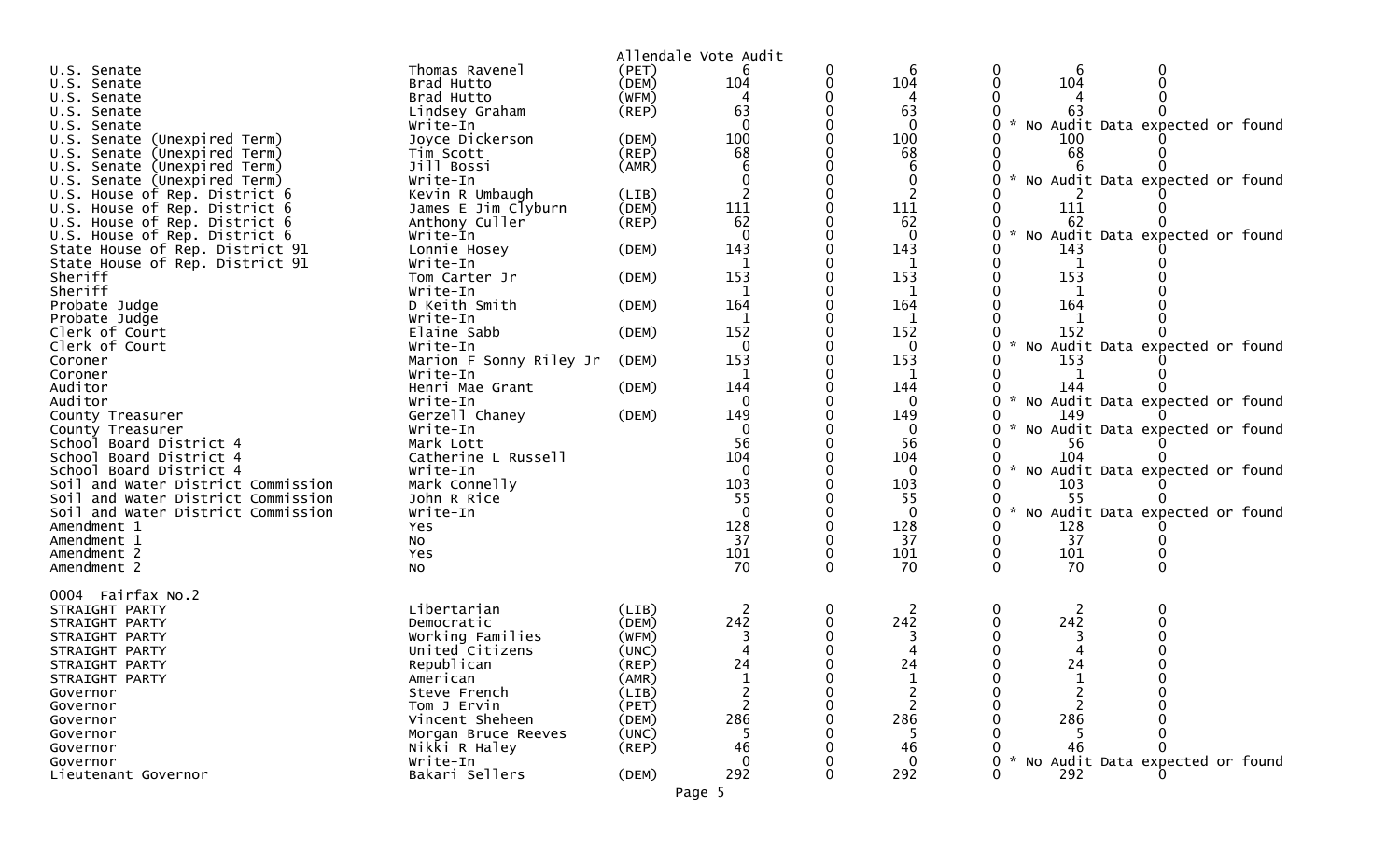|                                            |                                  |                | Allendale Vote Audit |   |                     |                                                         |
|--------------------------------------------|----------------------------------|----------------|----------------------|---|---------------------|---------------------------------------------------------|
| Lieutenant Governor                        | Henry McMaster                   | (REP)          | 46                   | 0 | 46                  | 46                                                      |
| Lieutenant Governor                        | Write-In                         |                | $\Omega$             | 0 | $\Omega$            | No Audit Data expected or found<br>0                    |
| Secretary of State                         | Ginny Deerin                     | (DEM)          | 287                  |   | 287                 | 287                                                     |
| Secretary of State                         | Mark Hammond                     | (REP)          | 51                   |   | 51                  | 51                                                      |
| Secretary of State                         | Write-In                         |                | $\Omega$             |   | $\Omega$            | $\sim$<br>No Audit Data expected or found               |
| State Treasurer                            | Curtis Loftis                    | (REP)          | 81                   |   | 81                  |                                                         |
| State Treasurer                            | Write-In                         |                | $\mathbf 0$          |   | $\mathbf{0}$        | No Audit Data expected or found                         |
| Attorney General                           | Parnell Diggs                    | (DEM)          | 287                  |   | 287                 | 287                                                     |
| Attorney General                           | Alan Wilson                      | (REP)          | 49                   |   | 49                  |                                                         |
| Attorney General                           | Write-In                         |                | $\Omega$<br>286      |   | $\mathbf{0}$<br>286 | No Audit Data expected or found                         |
| Comptroller General                        | Kyle Herbert<br>Richard Eckstrom | (DEM)<br>(REP) | 51                   |   | 51                  | 286                                                     |
| Comptroller General<br>Comptroller General | Write-In                         |                | $\Omega$             |   | $\mathbf{0}$        | No Audit Data expected or found                         |
| State Superintendent of Education          | Tom Thompson                     | (DEM)          | 282                  |   | 282                 | 282                                                     |
| State Superintendent of Education          | Molly Mitchell Spearman          | (REP)          | 50                   |   | 50                  | 50                                                      |
| State Superintendent of Education          | Ed Murray                        | (AMR)          |                      |   | 3                   |                                                         |
| State Superintendent of Education          | Write-In                         |                |                      |   | $\Omega$            | $\sim$<br>No Audit Data expected or found               |
| Adjutant General                           | Bob Livingston                   | (REP)          | 88                   |   | 88                  |                                                         |
| Adjutant General                           | Write-In                         |                | $\Omega$             |   | $\mathbf{0}$        | No Audit Data expected or found                         |
| Commissioner of Agriculture                | David Edmond                     | (UNC)          | 49                   |   | 49                  |                                                         |
| Commissioner of Agriculture                | Hugh E Weathers                  | (REP)          | 56                   |   | 56                  | 56                                                      |
| Commissioner of Agriculture                | Emile DeFelice                   | (AMR)          | 19                   |   | 19                  | 19                                                      |
| Commissioner of Agriculture                | Write-In                         |                |                      |   | $\Omega$            | No Audit Data expected or found                         |
| U.S. Senate                                | Victor Kocher                    | (LIB)          |                      |   |                     |                                                         |
| U.S. Senate                                | Thomas Ravenel                   | (PET)          |                      |   |                     |                                                         |
| U.S. Senate                                | Brad Hutto                       | (DEM)          | 285                  |   | 285                 | 285                                                     |
| U.S. Senate                                | Brad Hutto                       | (WFM)          | 8                    |   | 8                   |                                                         |
| U.S. Senate                                | Lindsey Graham                   | (REP)          | 44                   |   | 44                  |                                                         |
| U.S. Senate                                | Write-In                         |                | $\Omega$             |   | $\Omega$            | No Audit Data expected or found                         |
| U.S. Senate (Unexpired Term)               | Joyce Dickerson                  | (DEM)          | 281                  |   | 281                 | 281                                                     |
| U.S. Senate (Unexpired Term)               | Tim Scott                        | (REP)          | 50                   |   | 50                  | 50                                                      |
| U.S. Senate (Unexpired Term)               | Jill Bossi                       | (AMR)          |                      |   |                     |                                                         |
| U.S. Senate (Unexpired Term)               | Write-In                         |                |                      |   | $\Omega$            | No Audit Data expected or found                         |
| U.S. House of Rep. District 6              | Kevin R Umbaugh                  | (LIB)          |                      |   |                     |                                                         |
| U.S. House of Rep. District 6              | James E Jim Clyburn              | (DEM)          | 289                  |   | 289                 | 289                                                     |
| U.S. House of Rep. District 6              | Anthony Culler                   | $($ REP $)$    | 44                   |   | 44                  |                                                         |
| U.S. House of Rep. District 6              | Write-In                         |                | $\Omega$             |   | $\mathbf{0}$        | $\mathcal{H}$<br>No Audit Data expected or found        |
| State House of Rep. District 91            | Lonnie Hosey                     | (DEM)          | 318                  |   | 318                 | 318                                                     |
| State House of Rep. District 91            | Write-In                         |                | $\Omega$<br>322      |   | $\Omega$<br>322     | No Audit Data expected or found                         |
| Sheriff<br>Sheriff                         | Tom Carter Jr                    | (DEM)          |                      |   | $\Omega$            | 322<br>No Audit Data expected or found<br>$\mathcal{H}$ |
| Probate Judge                              | Write-In<br>D Keith Smith        | (DEM)          | 318                  |   | 318                 | 318                                                     |
| Probate Judge                              | Write-In                         |                |                      |   |                     |                                                         |
| Clerk of Court                             | Elaine Sabb                      | (DEM)          | 321                  |   | 321                 | 321                                                     |
| Clerk of Court                             | Write-In                         |                | $\Omega$             |   | $\overline{0}$      | 0 * No Audit Data expected or found                     |
| Coroner                                    | Marion F Sonny Riley Jr          | (DEM)          | 318                  |   | 318                 | 318                                                     |
| Coroner                                    | Write-In                         |                |                      |   |                     |                                                         |
| Auditor                                    | Henri Mae Grant                  | (DEM)          | 318                  |   | 318                 | 318                                                     |
| Auditor                                    | Write-In                         |                |                      |   | $\Omega$            | * No Audit Data expected or found                       |
| County Treasurer                           | Gerzell Chaney                   | (DEM)          | 323                  |   | 323                 | 323                                                     |
| County Treasurer                           | Write-In                         |                | $\overline{0}$       |   | $\overline{0}$      | * No Audit Data expected or found                       |
| Soil and Water District Commission         | Mark Connelly                    |                | 89                   |   | 89                  | 89                                                      |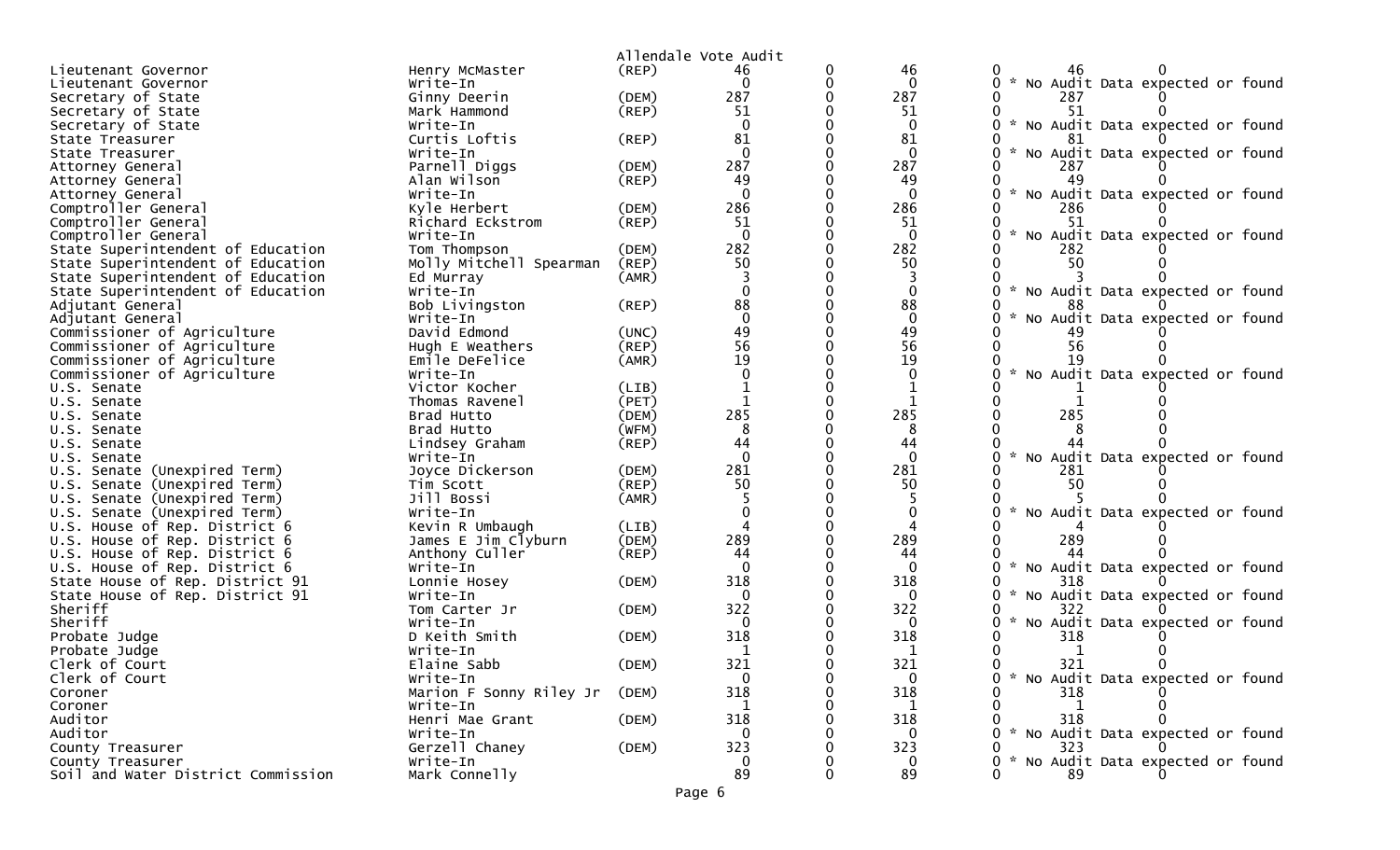|                                                                                                                       |                                               |                         | Allendale Vote Audit  |        |                                    |                                                                                                   |
|-----------------------------------------------------------------------------------------------------------------------|-----------------------------------------------|-------------------------|-----------------------|--------|------------------------------------|---------------------------------------------------------------------------------------------------|
| Soil and Water District Commission<br>Soil and Water District Commission<br>Amendment 1<br>Amendment 1<br>Amendment 2 | John R Rice<br>Write-In<br>Yes<br>NO.<br>Yes  |                         | 0<br>193<br>49<br>116 | 0<br>0 | 87<br>$\Omega$<br>193<br>49<br>116 | 0<br>87<br>0<br>$0 *$<br>No Audit Data expected or found<br>193<br>49<br>0<br>116<br>$\mathbf{0}$ |
| Amendment 2                                                                                                           | NO.                                           |                         | 130                   |        | 130                                | 130<br>0                                                                                          |
| 0005 Martin<br>STRAIGHT PARTY<br>STRAIGHT PARTY<br>STRAIGHT PARTY                                                     | Libertarian<br>Democratic<br>Working Families | (LIB)<br>(DEM)<br>(WFM) | 1<br>79               | 0<br>0 | 1<br>79                            | 0<br>0<br>1<br>79<br>$\Omega$                                                                     |
| STRAIGHT PARTY                                                                                                        | United Citizens                               | (UNC)                   |                       |        |                                    |                                                                                                   |
| STRAIGHT PARTY                                                                                                        | Republican                                    | (REP)                   | 10                    |        | 10                                 | 10                                                                                                |
| STRAIGHT PARTY                                                                                                        | American                                      | (AMR)                   | $\mathbf{1}$          |        | $\mathbf{1}$                       |                                                                                                   |
| Governor                                                                                                              | Steve French                                  | (LIB)                   | $\Omega$              |        | $\Omega$                           |                                                                                                   |
| Governor<br>Governor                                                                                                  | Tom J Ervin<br>Vincent Sheheen                | (PET)<br>(DEM)          | 89                    |        | 89                                 | No Audit Data expected or found<br>89                                                             |
| Governor                                                                                                              | Morgan Bruce Reeves                           | (UNC)                   | $\mathbf{1}$          |        |                                    |                                                                                                   |
| Governor                                                                                                              | Nikki R Haley                                 | $($ REP $)$             | 33                    |        | 33                                 |                                                                                                   |
| Governor                                                                                                              | Write-In                                      |                         | $\Omega$              |        | $\mathbf{0}$                       | $\sim$<br>No Audit Data expected or found                                                         |
| Lieutenant Governor                                                                                                   | Bakari Sellers                                | (DEM)                   | 91                    |        | 91                                 |                                                                                                   |
| Lieutenant Governor                                                                                                   | Henry McMaster                                | (REP)                   | 32                    |        | 32                                 | 32                                                                                                |
| Lieutenant Governor                                                                                                   | Write-In                                      |                         | $\Omega$              |        | $\mathbf{0}$                       | $\sim$<br>No Audit Data expected or found                                                         |
| Secretary of State                                                                                                    | Ginny Deerin                                  | (DEM)                   | 90                    |        | 90                                 | 90                                                                                                |
| Secretary of State                                                                                                    | Mark Hammond                                  | (REP)                   | 34<br>$\Omega$        |        | 34                                 | 34<br>$\sim$                                                                                      |
| Secretary of State<br>State Treasurer                                                                                 | Write-In<br>Curtis Loftis                     | $($ REP $)$             | 45                    |        | $\Omega$<br>45                     | No Audit Data expected or found                                                                   |
| State Treasurer                                                                                                       | Write-In                                      |                         | $\mathbf{1}$          |        | $\mathbf{1}$                       |                                                                                                   |
| Attorney General                                                                                                      | Parnell Diggs                                 | (DEM)                   | 89                    |        | 89                                 | 89                                                                                                |
| Attorney General                                                                                                      | Alan Wilson                                   | (REP)                   | 33                    |        | 33                                 |                                                                                                   |
| Attorney General                                                                                                      | Write-In                                      |                         | $\Omega$              |        | $\Omega$                           | $\sim$<br>No Audit Data expected or found                                                         |
| Comptroller General                                                                                                   | Kyle Herbert                                  | (DEM)                   | 91                    |        | 91                                 | 91                                                                                                |
| Comptroller General                                                                                                   | Richard Eckstrom                              | (REP)                   | 31                    |        | 31                                 |                                                                                                   |
| Comptroller General                                                                                                   | Write-In                                      |                         | $\Omega$              |        | $\mathbf{0}$                       | No Audit Data expected or found                                                                   |
| State Superintendent of Education                                                                                     | Tom Thompson                                  | (DEM)                   | 91                    |        | 91                                 | 91                                                                                                |
| State Superintendent of Education                                                                                     | Molly Mitchell Spearman                       | (REP)                   | 32<br>$\overline{2}$  |        | 32<br>2                            | 32                                                                                                |
| State Superintendent of Education<br>State Superintendent of Education                                                | Ed Murray<br>Write-In                         | (AMR)                   | $\Omega$              |        | $\mathbf{0}$                       | No Audit Data expected or found                                                                   |
| Adjutant General                                                                                                      | Bob Livingston                                | $($ REP $)$             | 46                    |        | 46                                 | 46                                                                                                |
| Adjutant General                                                                                                      | Write-In                                      |                         | -1                    |        | $\mathbf{1}$                       |                                                                                                   |
| Commissioner of Agriculture                                                                                           | David Edmond                                  | (UNC)                   | 15                    |        | 15                                 | 15                                                                                                |
| Commissioner of Agriculture                                                                                           | Hugh E Weathers                               | (REP)                   | 31                    |        | 31                                 | 31                                                                                                |
| Commissioner of Agriculture                                                                                           | Emile DeFelice                                | (AMR)                   | 10                    |        | 10                                 | 10                                                                                                |
| Commissioner of Agriculture                                                                                           | Write-In                                      |                         | $\Omega$              |        | $\mathbf{0}$                       | 0 * No Audit Data expected or found                                                               |
| U.S. Senate                                                                                                           | Victor Kocher                                 | (LIB)                   |                       |        |                                    |                                                                                                   |
| U.S. Senate                                                                                                           | Thomas Ravenel                                | (PET)                   | 89                    |        | $\mathbf{0}$<br>89                 | 0 * No Audit Data expected or found<br>89                                                         |
| U.S. Senate<br>U.S. Senate                                                                                            | Brad Hutto<br>Brad Hutto                      | (DEM)<br>(WFM)          |                       |        |                                    |                                                                                                   |
| U.S. Senate                                                                                                           | Lindsey Graham                                | $($ REP $)$             | 30                    |        | 30                                 | 30                                                                                                |
| U.S. Senate                                                                                                           | Write-In                                      |                         | $\Omega$              |        | $\Omega$                           | $\mathcal{H}$<br>No Audit Data expected or found                                                  |
| U.S. Senate (Unexpired Term)                                                                                          | Joyce Dickerson                               | (DEM)                   | 91                    |        | 91                                 | 91                                                                                                |
| U.S. Senate (Unexpired Term)                                                                                          | Tim Scott                                     | $($ REP $)$             | 32                    |        | 32                                 | 32<br>0                                                                                           |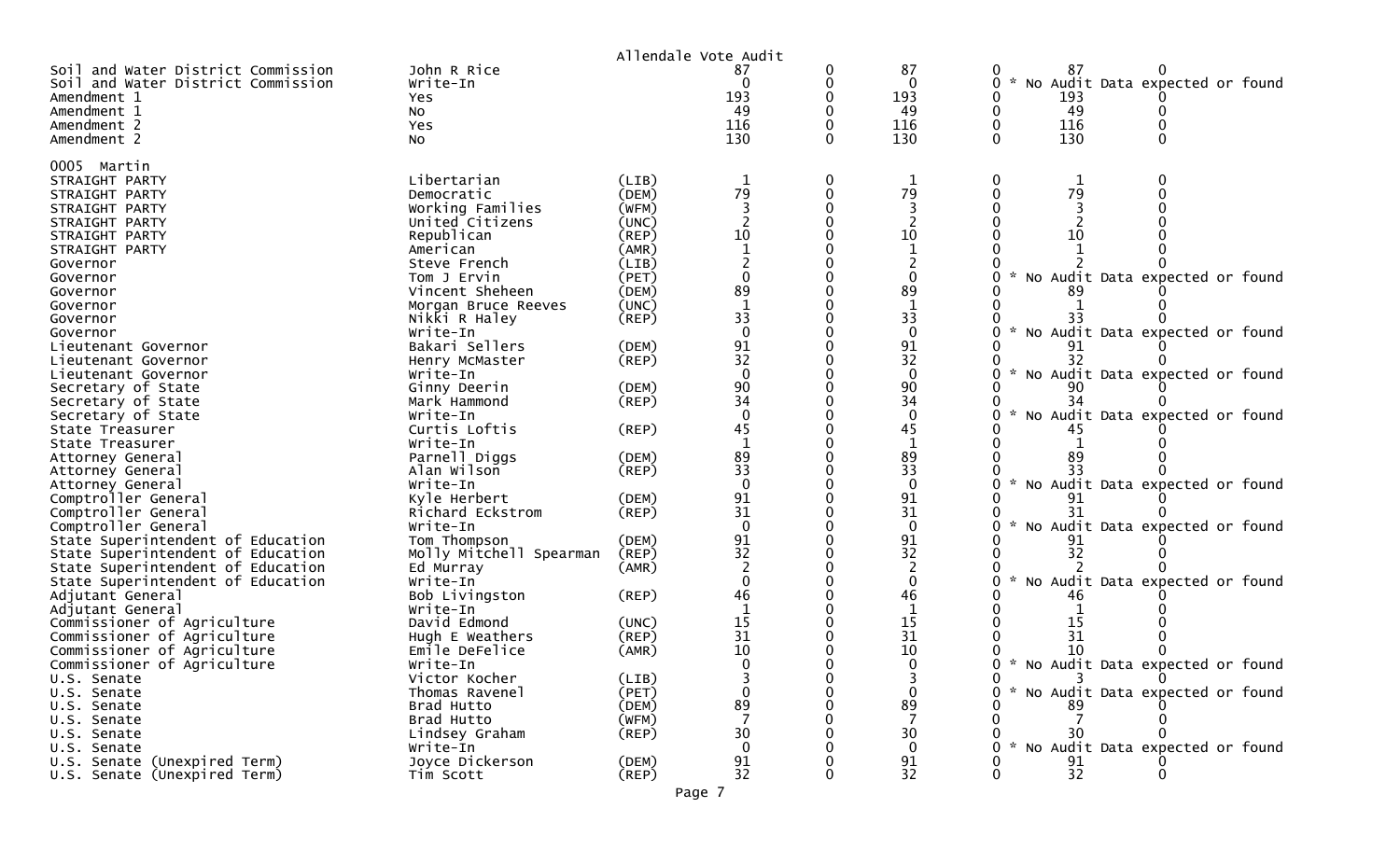|                                                                |                                        |                | Allendale Vote Audit                    |   |                 |                                                         |
|----------------------------------------------------------------|----------------------------------------|----------------|-----------------------------------------|---|-----------------|---------------------------------------------------------|
| U.S. Senate (Unexpired Term)                                   | Jill Bossi                             | (AMR)          |                                         |   |                 |                                                         |
| U.S. Senate (Unexpired Term)                                   | Write-In                               |                |                                         |   | 0               | * No Audit Data expected or found                       |
| U.S. House of Rep. District 6                                  | Kevin R Umbaugh                        | (LIB)          |                                         |   |                 |                                                         |
| U.S. House of Rep. District 6                                  | James E Jim Clyburn<br>Anthony Culler  | (DEM)          | 97<br>28                                |   | 97<br>28        | 97                                                      |
| U.S. House of Rep. District 6<br>U.S. House of Rep. District 6 | Write-In                               | $($ REP $)$    |                                         |   | $\mathbf{0}$    | No Audit Data expected or found                         |
| State House of Rep. District 91                                | Lonnie Hosey                           | (DEM)          | 113                                     |   | 113             | 113                                                     |
| State House of Rep. District 91                                | Write-In                               |                |                                         |   | 2               |                                                         |
| Sheriff                                                        | Tom Carter Jr                          | (DEM)          | 120                                     |   | 120             | 120                                                     |
| Sheriff                                                        | Write-In                               |                | $\Omega$                                |   | $\mathbf 0$     | * No Audit Data expected or found                       |
| Probate Judge                                                  | D Keith Smith                          | (DEM)          | 119                                     |   | 119             | 119                                                     |
| Probate Judge                                                  | Write-In                               |                | $\Omega$                                |   | 0               | No Audit Data expected or found<br>O.<br>$\mathcal{H}$  |
| Clerk of Court                                                 | Elaine Sabb                            | (DEM)          | 114                                     |   | 114             | 114                                                     |
| Clerk of Court                                                 | Write-In                               |                |                                         |   | $\Omega$        | $\mathcal{H}$<br>No Audit Data expected or found        |
| Coroner                                                        | Marion F Sonny Riley Jr                | (DEM)          | 112                                     |   | 112             | 112                                                     |
| Coroner                                                        | Write-In                               |                | -0                                      |   | 0               | $\sim$<br>No Audit Data expected or found               |
| Auditor                                                        | Henri Mae Grant                        | (DEM)          | 109                                     |   | 109             | 109                                                     |
| Auditor                                                        | Write-In                               |                | $\Omega$                                |   | $\mathbf 0$     | 0<br>* No Audit Data expected or found                  |
| County Treasurer                                               | Gerzell Chaney<br>Write-In             | (DEM)          | 109                                     |   | 109<br>$\Omega$ | 109<br>$\mathcal{R}$<br>No Audit Data expected or found |
| County Treasurer<br>County Council District 3                  | James L Pinkney                        | (DEM)          | 113                                     |   | 113             | 113                                                     |
| County Council District 3                                      | Write-In                               |                |                                         |   | 2               |                                                         |
| Soil and Water District Commission                             | Mark Connelly                          |                | 42                                      |   | 42              | 42                                                      |
| Soil and Water District Commission                             | John R Rice                            |                | 27                                      |   | 27              | 27                                                      |
| Soil and Water District Commission                             | Write-In                               |                |                                         |   | $\mathbf{0}$    | No Audit Data expected or found<br>$\mathcal{R}$        |
| Amendment 1                                                    | Yes                                    |                | $\begin{array}{c} 83 \\ 27 \end{array}$ |   | 83              | 83                                                      |
| Amendment 1                                                    | No                                     |                |                                         |   | 27              | 27                                                      |
| Amendment 2                                                    | Yes                                    |                | 52                                      |   | 52              | 52                                                      |
| Amendment 2                                                    | No                                     |                | 63                                      |   | 63              | 63<br>$\Omega$                                          |
| 0006 Sycamore                                                  |                                        |                |                                         |   |                 |                                                         |
| STRAIGHT PARTY                                                 | Libertarian                            | (LIB)          |                                         | 0 |                 | 0                                                       |
| STRAIGHT PARTY                                                 | Democratic                             | (DEM)          | 32                                      |   | $3\overline{2}$ | 32.                                                     |
| STRAIGHT PARTY                                                 | Working Families                       | (WFM)          | $\mathbf 0$                             |   | $\mathbf{0}$    | * No Audit Data expected or found                       |
| STRAIGHT PARTY                                                 | United Citizens                        | (UNC)          |                                         |   | $\Omega$        | No Audit Data expected or found                         |
| STRAIGHT PARTY                                                 | Republican                             | (REP)          | 41                                      |   | 41              |                                                         |
| STRAIGHT PARTY                                                 | American                               | (AMR)          |                                         |   | 0               | * No Audit Data expected or found                       |
| Governor                                                       | Steve French                           | (LIB)          |                                         |   |                 |                                                         |
| Governor                                                       | Tom J Ervin                            | (PET)          |                                         |   | 0<br>45         | * No Audit Data expected or found                       |
| Governor                                                       | Vincent Sheheen<br>Morgan Bruce Reeves | (DEM)<br>(UNC) | 45                                      |   |                 |                                                         |
| Governor<br>Governor                                           | Nikki R Haley                          | (REP)          | 94                                      |   | 94              | 94                                                      |
| Governor                                                       | Write-In                               |                |                                         |   |                 | No Audit Data expected or found                         |
| Lieutenant Governor                                            | Bakari Sellers                         | (DEM)          |                                         |   | 46              | 46                                                      |
| Lieutenant Governor                                            | Henry McMaster                         | (REP)          | 90                                      |   | 90              | 90<br>$\Omega$<br>0                                     |
| Lieutenant Governor                                            | Write-In                               |                |                                         |   | 0               | No Audit Data expected or found                         |
| Secretary of State                                             | Ginny Deerin                           | (DEM)          | 41                                      |   | 41              | 41                                                      |
| Secretary of State                                             | Mark Hammond                           | $($ REP $)$    | 96                                      |   | 96              | 96                                                      |
| Secretary of State                                             | Write-In                               |                |                                         |   | $\mathbf{0}$    | * No Audit Data expected or found                       |
| State Treasurer                                                | Curtis Loftis                          | $($ REP $)$    | 103                                     |   | 103             | 103                                                     |
| State Treasurer                                                | Write-In                               |                | $\overline{0}$                          |   | $\mathbf 0$     | * No Audit Data expected or found                       |
| Attorney General                                               | Parnell Diggs                          | (DEM)          | 42                                      |   | 42              | 42                                                      |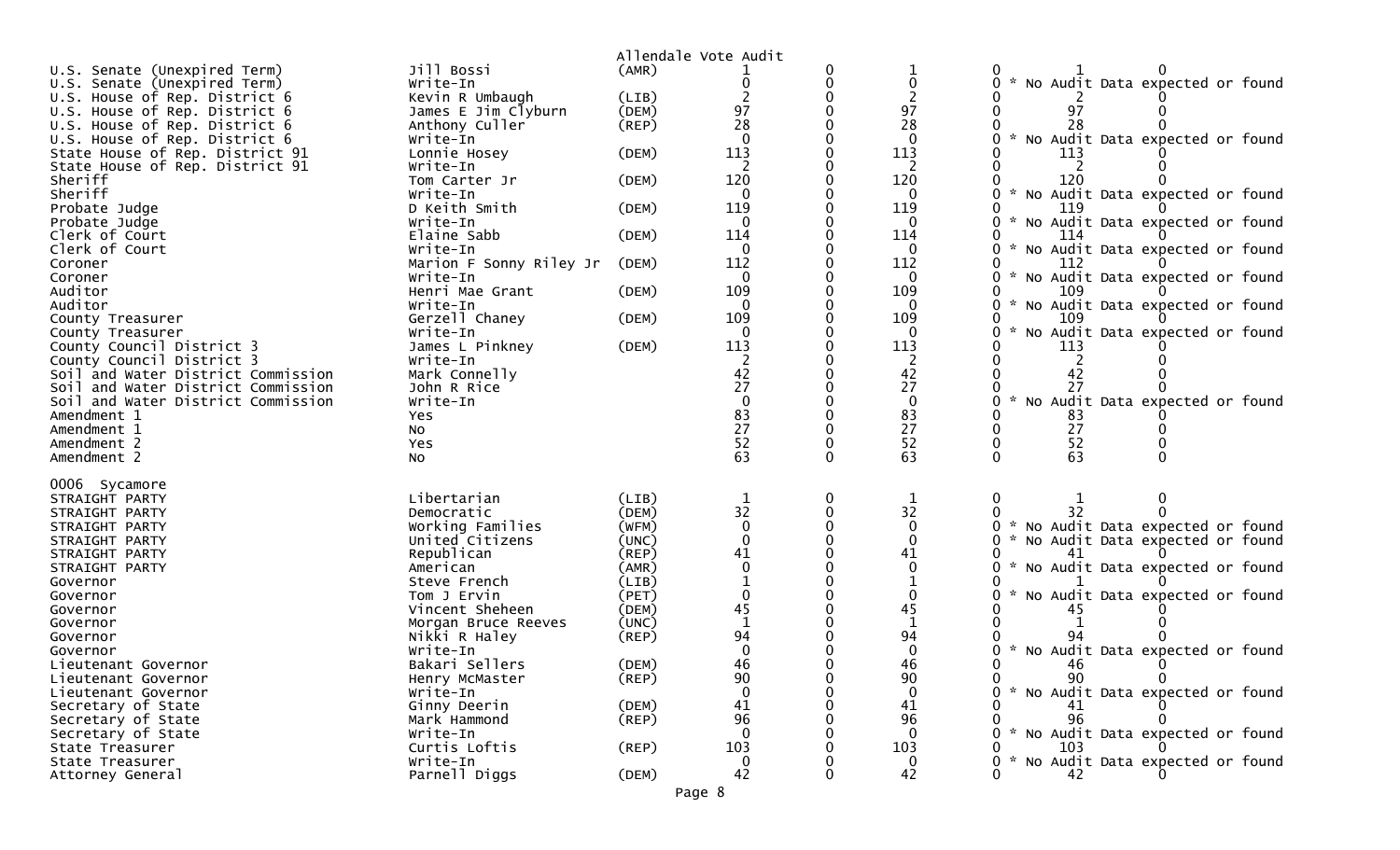|                                                                |                            |                | Allendale Vote Audit |                |                                                  |
|----------------------------------------------------------------|----------------------------|----------------|----------------------|----------------|--------------------------------------------------|
| Attorney General                                               | Alan Wilson                | (REP)          | 96                   | 96             | 96                                               |
| Attorney General                                               | Write-In                   |                |                      | 0              | * No Audit Data expected or found                |
| Comptroller General                                            | Kyle Herbert               | (DEM)          | 43                   | 43             |                                                  |
| Comptroller General                                            | Richard Eckstrom           | (REP)          | 96                   | 96             | 96                                               |
| Comptroller General                                            | Write-In                   |                |                      |                | $\sim$<br>No Audit Data expected or found        |
| State Superintendent of Education                              | Tom Thompson               | (DEM)          | 48                   | 48             |                                                  |
| State Superintendent of Education                              | Molly Mitchell Spearman    | (REP)          | 89                   | 89             | 89                                               |
| State Superintendent of Education                              | Ed Murray                  | (AMR)          |                      |                |                                                  |
| State Superintendent of Education                              | Write-In                   |                | $\Omega$             | $\Omega$       | * No Audit Data expected or found                |
| Adjutant General                                               | Bob Livingston             | (REP)          | 105                  | 105            | 105                                              |
| Adjutant General                                               | Write-In                   |                |                      |                | $\mathcal{H}$<br>No Audit Data expected or found |
| Commissioner of Agriculture                                    | David Edmond               | (UNC)          | 10                   | 10             | 10                                               |
| Commissioner of Agriculture                                    | Hugh E Weathers            | (REP)          | 98                   | 98             | 98                                               |
| Commissioner of Agriculture                                    | Emile DeFelice             | (AMR)          |                      |                |                                                  |
| Commissioner of Agriculture                                    | Write-In                   |                |                      |                | * No Audit Data expected or found                |
| U.S. Senate                                                    | Victor Kocher              | (LIB)          |                      |                |                                                  |
| U.S. Senate                                                    | Thomas Ravenel             | (PET)          |                      |                |                                                  |
| U.S. Senate                                                    | Brad Hutto                 | (DEM)          | 45                   | 45             |                                                  |
| U.S. Senate                                                    | Brad Hutto                 | (WFM)          | $\overline{2}$       | $\overline{2}$ |                                                  |
| U.S. Senate                                                    | Lindsey Graham             | $($ REP $)$    | 84                   | 84             |                                                  |
| U.S. Senate                                                    | Write-In                   |                | $\mathbf 0$          | $\mathbf 0$    | * No Audit Data expected or found                |
| U.S. Senate (Unexpired Term)                                   | Joyce Dickerson            | (DEM)          | 47                   | 47             |                                                  |
| U.S. Senate (Unexpired Term)                                   | Tim Scott                  | (REP)          | 89                   | 89             | 89                                               |
| U.S. Senate (Unexpired Term)                                   | Jill Bossi                 | (AMR)          |                      | 1              |                                                  |
| U.S. Senate (Unexpired Term)                                   | Write-In                   |                |                      | $\mathbf 0$    | * No Audit Data expected or found                |
| U.S. House of Rep. District 6                                  | Kevin R Umbaugh            | (LIB)<br>(DEM) | 53                   | 53             | 53                                               |
| U.S. House of Rep. District 6                                  | James E Jim Clyburn        |                | 80                   | 80             | 80                                               |
| U.S. House of Rep. District 6<br>U.S. House of Rep. District 6 | Anthony Culler<br>Write-In | $($ REP $)$    | $\Omega$             | $\Omega$       | * No Audit Data expected or found                |
| State House of Rep. District 91                                | Lonnie Hosey               | (DEM)          | 96                   | 96             | 96                                               |
| State House of Rep. District 91                                | Write-In                   |                |                      |                |                                                  |
| Sheriff                                                        | Tom Carter Jr              | (DEM)          | 107                  | 107            | 107                                              |
| Sheriff                                                        | Write-In                   |                |                      | 3              | 3                                                |
| Probate Judge                                                  | D Keith Smith              | (DEM)          | 128                  | 128            | 128                                              |
| Probate Judge                                                  | Write-In                   |                |                      |                |                                                  |
| Clerk of Court                                                 | Elaine Sabb                | (DEM)          | 109                  | 109            | 109                                              |
| Clerk of Court                                                 | Write-In                   |                |                      | 1              |                                                  |
| Coroner                                                        | Marion F Sonny Riley Jr    | (DEM)          | 105                  | 105            | 105                                              |
| Coroner                                                        | Write-In                   |                | 4                    | 4              | 4                                                |
| Auditor                                                        | Henri Mae Grant            | (DEM)          | 103                  | 103            | 103                                              |
| Auditor                                                        | Write-In                   |                |                      |                |                                                  |
| County Treasurer                                               | Gerzell Chaney             | (DEM)          | 109                  | 109            | 109                                              |
| County Treasurer                                               | Write-In                   |                |                      |                |                                                  |
| School Board District 4                                        | Mark Lott                  |                | 59                   | 59             | 59                                               |
| School Board District 4                                        | Catherine L Russell        |                | 53                   | 53             | 53                                               |
| School Board District 4                                        | Write-In                   |                |                      |                |                                                  |
| Soil and Water District Commission                             | Mark Connelly              |                | 97                   | 97             | 97                                               |
| Soil and Water District Commission                             | John R Rice                |                | 51                   | 51             | 51                                               |
| Soil and Water District Commission                             | Write-In                   |                | $\Omega$             | $\Omega$       | No Audit Data expected or found                  |
| Amendment 1                                                    | Yes                        |                | 102                  | 102            | 102                                              |
| Amendment 1                                                    | No                         |                | 28                   | 28             | $\substack{28 \\ 62}$                            |
| Amendment 2                                                    | Yes                        |                | 62                   | 62             |                                                  |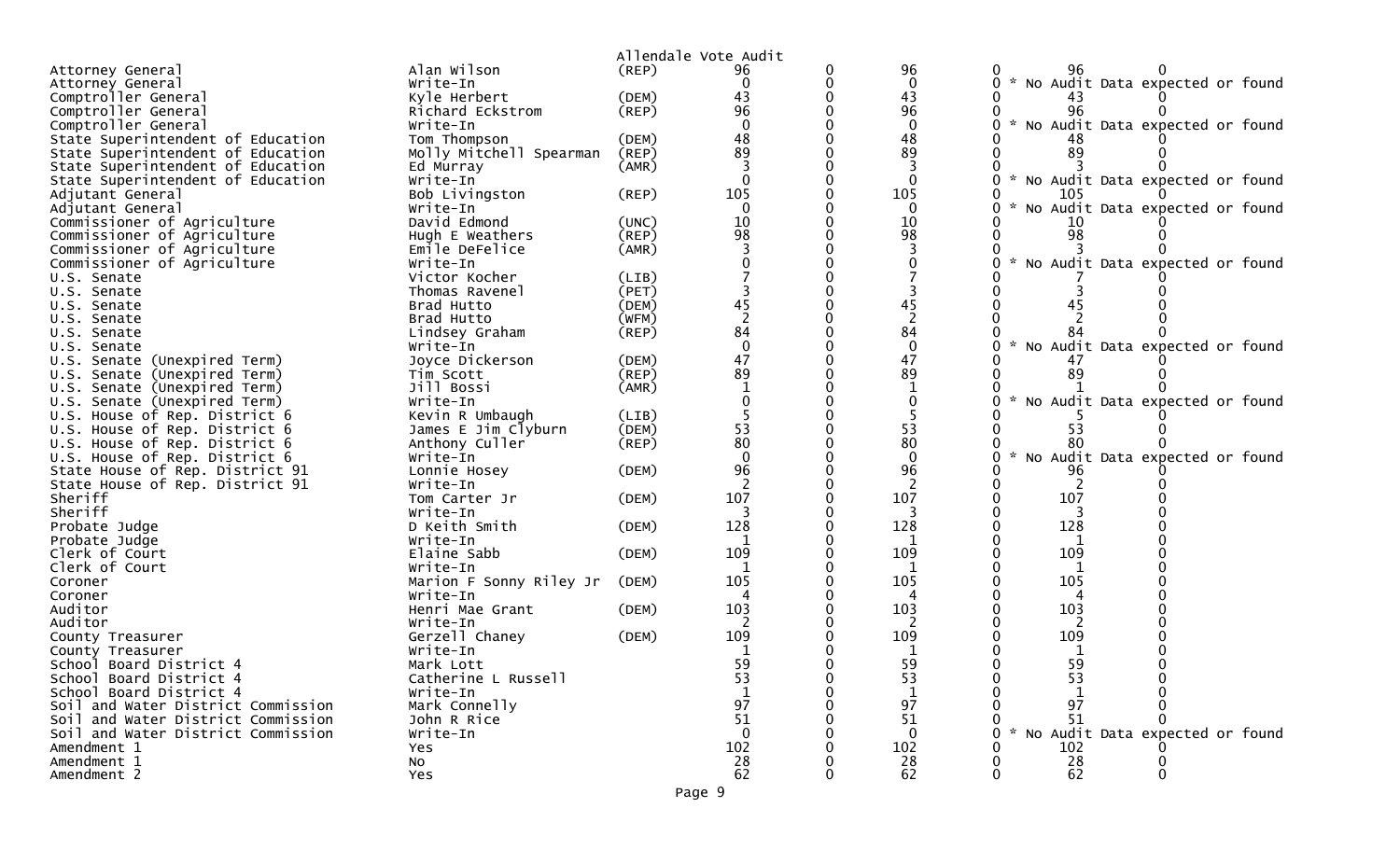|                                            |                            |                | Allendale Vote Audit                    |   |                   |                   |                                   |
|--------------------------------------------|----------------------------|----------------|-----------------------------------------|---|-------------------|-------------------|-----------------------------------|
| Amendment 2                                | <b>NO</b>                  |                |                                         | 0 | 65                | $\mathbf 0$<br>65 | 0                                 |
| 0007 ulmer                                 |                            |                |                                         |   |                   |                   |                                   |
| STRAIGHT PARTY                             | Libertarian                | (LIB)          |                                         |   | 0                 | 0                 | * No Audit Data expected or found |
| STRAIGHT PARTY                             | Democratic                 | (DEM)          | 28                                      |   | 28                | 28                |                                   |
| STRAIGHT PARTY                             | Working Families           | (WFM)          |                                         |   | $\Omega$          |                   | * No Audit Data expected or found |
| STRAIGHT PARTY                             | United Citizens            | (UNC)          |                                         |   | $\Omega$          |                   | * No Audit Data expected or found |
| STRAIGHT PARTY                             | Republican                 | (REP)          | 13                                      |   | 13                | 13                |                                   |
| STRAIGHT PARTY                             | American                   | (AMR)          |                                         |   |                   | 0                 | * No Audit Data expected or found |
| Governor                                   | Steve French               | (LIB)          |                                         |   |                   | 0                 | * No Audit Data expected or found |
| Governor                                   | Tom J Ervin                | (PET)          |                                         |   | $\Omega$          |                   | * No Audit Data expected or found |
| Governor                                   | Vincent Sheheen            | (DEM)          | 35<br>$\Omega$                          |   | 35                | 35                |                                   |
| Governor                                   | Morgan Bruce Reeves        | (UNC)          |                                         |   | $\Omega$          |                   | * No Audit Data expected or found |
| Governor                                   | Nikki R Haley              | $($ REP $)$    | 58                                      |   | 58<br>$\mathbf 0$ |                   |                                   |
| Governor                                   | Write-In                   |                | 36                                      |   | 36                |                   | No Audit Data expected or found   |
| Lieutenant Governor                        | Bakari Sellers             | (DEM)<br>(REP) | 54                                      |   | 54                | 54                |                                   |
| Lieutenant Governor<br>Lieutenant Governor | Henry McMaster<br>Write-In |                |                                         |   | $\mathbf 0$       |                   | * No Audit Data expected or found |
| Secretary of State                         | Ginny Deerin               | (DEM)          | 36                                      |   | 36                |                   |                                   |
| Secretary of State                         | Mark Hammond               | (REP)          | 54                                      |   | 54                | 54                |                                   |
| Secretary of State                         | Write-In                   |                |                                         |   | $\mathbf 0$       |                   | * No Audit Data expected or found |
| State Treasurer                            | Curtis Loftis              | (REP)          | 58                                      |   | 58                |                   |                                   |
| State Treasurer                            | Write-In                   |                |                                         |   | $\mathbf{0}$      | $\mathcal{H}$     | No Audit Data expected or found   |
| Attorney General                           | Parnell Diggs              | (DEM)          |                                         |   | 35                |                   |                                   |
| Attorney General                           | Alan Wilson                | (REP)          | $\frac{35}{55}$                         |   | 55                |                   |                                   |
| Attorney General                           | Write-In                   |                |                                         |   | $\mathbf{0}$      |                   | * No Audit Data expected or found |
| Comptroller General                        | Kyle Herbert               | (DEM)          | 36                                      |   | 36                |                   |                                   |
| Comptroller General                        | Richard Eckstrom           | (REP)          | 55                                      |   | 55                |                   |                                   |
| Comptroller General                        | Write-In                   |                |                                         |   | $\mathbf{0}$      | $\mathcal{H}$     | No Audit Data expected or found   |
| State Superintendent of Education          | Tom Thompson               | (DEM)          | 37                                      |   | 37                |                   |                                   |
| State Superintendent of Education          | Molly Mitchell Spearman    | (REP)          | 45                                      |   | 45                |                   |                                   |
| State Superintendent of Education          | Ed Murray                  | (AMR)          |                                         |   | 8                 |                   |                                   |
| State Superintendent of Education          | Write-In                   |                |                                         |   | $\Omega$          |                   | No Audit Data expected or found   |
| Adjutant General                           | Bob Livingston             | (REP)          | 58                                      |   | 58                |                   |                                   |
| Adjutant General                           | Write-In                   |                |                                         |   | $\mathbf 0$       |                   | No Audit Data expected or found   |
| Commissioner of Agriculture                | David Edmond               | (UNC)          |                                         |   |                   |                   |                                   |
| Commissioner of Agriculture                | Hugh E Weathers            | $($ REP $)$    | 56                                      |   | 56                |                   |                                   |
| Commissioner of Agriculture                | Emile DeFelice             | (AMR)          |                                         |   |                   |                   |                                   |
| Commissioner of Agriculture                | Write-In                   |                |                                         |   |                   |                   | No Audit Data expected or found   |
| U.S. Senate                                | Victor Kocher              | (LIB)          |                                         |   |                   |                   |                                   |
| U.S. Senate                                | Thomas Ravenel             | (PET)<br>(DEM) | 36                                      |   | 36                |                   |                                   |
| U.S. Senate<br>U.S. Senate                 | Brad Hutto<br>Brad Hutto   | (WFM)          |                                         |   |                   |                   |                                   |
| U.S. Senate                                | Lindsey Graham             | (REP)          | 53                                      |   | 53                | 53                |                                   |
| U.S. Senate                                | Write-In                   |                | $\mathbf 0$                             |   | $\mathbf{0}$      |                   | * No Audit Data expected or found |
| U.S. Senate (Unexpired Term)               | Joyce Dickerson            | (DEM)          |                                         |   | 33                | 33                |                                   |
| U.S. Senate (Unexpired Term)               | Tim Scott                  | $($ REP $)$    | $\begin{array}{c} 33 \\ 53 \end{array}$ |   | 53                | 53                |                                   |
| U.S. Senate (Unexpired Term)               | Jill Bossi                 | (AMR)          |                                         |   | 2                 |                   |                                   |
| U.S. Senate (Unexpired Term)               | Write-In                   |                |                                         |   | 0                 |                   | * No Audit Data expected or found |
| U.S. House of Rep. District 6              | Kevin R Umbaugh            | (LIB)          |                                         |   |                   |                   |                                   |
| U.S. House of Rep. District 6              | James E Jim Clyburn        | (DEM)          | 43                                      |   | 43                | 43                |                                   |
| U.S. House of Rep. District 6              | Anthony Culler             | $($ REP $)$    | 47                                      |   | 47                | 47                |                                   |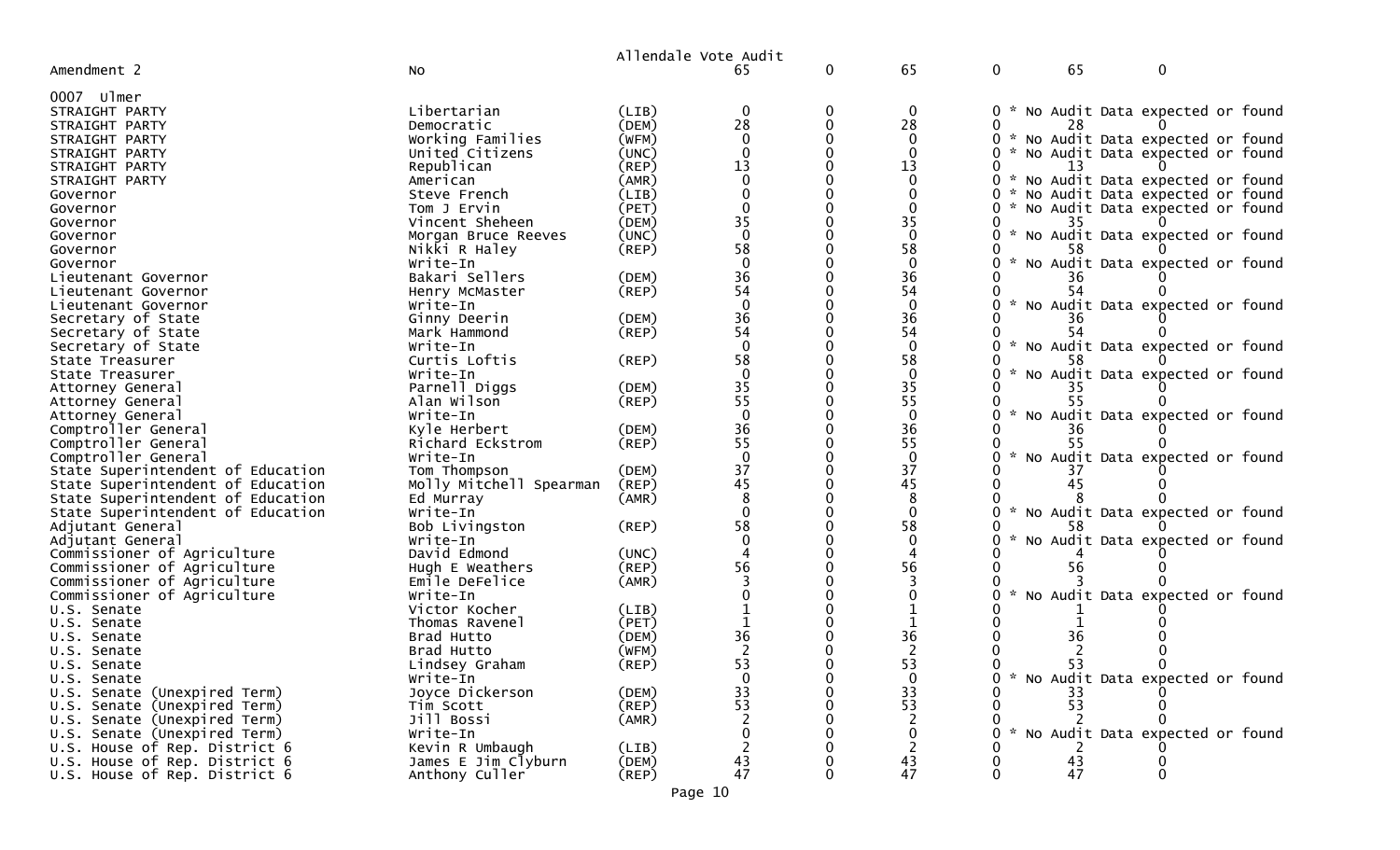|                                    |                         |             | Allendale Vote Audit |          |              |                                                     |
|------------------------------------|-------------------------|-------------|----------------------|----------|--------------|-----------------------------------------------------|
| U.S. House of Rep. District 6      | Write-In                |             |                      |          | $\Omega$     | No Audit Data expected or found                     |
| State House of Rep. District 91    | Lonnie Hosey            | (DEM)       | 64                   |          | 64           | 64                                                  |
| State House of Rep. District 91    | Write-In                |             |                      |          | 1            |                                                     |
| Sheriff                            | Tom Carter Jr           | (DEM)       | 68                   |          | 68           | 68                                                  |
| Sheriff                            | Write-In                |             |                      |          |              |                                                     |
| Probate Judge                      | D Keith Smith           | (DEM)       | 85                   |          | 85           | 85                                                  |
| Probate Judge                      | Write-In                |             | $\Omega$             |          | $\mathbf{0}$ | * No Audit Data expected or found                   |
| Clerk of Court                     | Elaine Sabb             | (DEM)       | 67                   |          | 67           |                                                     |
| Clerk of Court                     | Write-In                |             | $\Omega$             |          | $\mathbf{0}$ | No Audit Data expected or found<br>$\mathcal{H}$    |
| Coroner                            | Marion F Sonny Riley Jr | (DEM)       | 65                   |          | 65           | 65                                                  |
| Coroner                            | Write-In                |             | $\Omega$             |          |              | $\mathcal{H}$<br>No Audit Data expected or found    |
| Auditor                            | Henri Mae Grant         | (DEM)       | 65                   |          | 65           |                                                     |
| Auditor                            | Write-In                |             | $\Omega$             |          | $\Omega$     | No Audit Data expected or found                     |
| County Treasurer                   | Gerzell Chaney          | (DEM)       | 65                   |          | 65           |                                                     |
| County Treasurer                   | Write-In                |             |                      |          | $\mathbf{1}$ |                                                     |
| School Board District 4            | Mark Lott               |             | 42                   |          | 42           | 42                                                  |
| School Board District 4            | Catherine L Russell     |             | 33                   |          | 33           | 33                                                  |
| School Board District 4            | Write-In                |             |                      |          | $\mathbf 1$  |                                                     |
| Soil and Water District Commission | Mark Connelly           |             | 69                   |          | 69           | 69                                                  |
| Soil and Water District Commission | John R Rice             |             | 49                   |          | 49           |                                                     |
| Soil and Water District Commission | Write-In                |             | $\Omega$             |          | $\mathbf{0}$ | * No Audit Data expected or found                   |
| Amendment 1                        | Yes                     |             | 75                   |          | 75           | 75                                                  |
| Amendment 1                        | NO.                     |             | 17                   |          | 17           | 17                                                  |
| Amendment 2                        | Yes                     |             | 46                   |          | 46           | 46                                                  |
| Amendment 2                        | <b>NO</b>               |             | 44                   |          | 44           | 44                                                  |
| 0008 Woods                         |                         |             |                      |          |              |                                                     |
| STRAIGHT PARTY                     | Libertarian             | (LIB)       | $\Omega$             | 0        | 0            | * No Audit Data expected or found<br>$\overline{0}$ |
| STRAIGHT PARTY                     | Democratic              | (DEM)       | 128                  | $\Omega$ | 128          | 128                                                 |
| STRAIGHT PARTY                     | Working Families        | (WFM)       | 0                    |          | 0            | * No Audit Data expected or found                   |
| STRAIGHT PARTY                     | United Citizens         | (UNC)       |                      |          |              |                                                     |
| STRAIGHT PARTY                     | Republican              | (REP)       | 26                   |          | 26           |                                                     |
| STRAIGHT PARTY                     | American                | (AMR)       | 0                    |          |              | * No Audit Data expected or found                   |
| Governor                           | Steve French            | (LIB)       |                      |          |              |                                                     |
| Governor                           | Tom J Ervin             | (PET)       |                      |          |              |                                                     |
| Governor                           | Vincent Sheheen         | (DEM)       | 150                  |          | 150          | 150                                                 |
| Governor                           | Morgan Bruce Reeves     | (UNC)       |                      |          |              |                                                     |
| Governor                           | Nikki R Haley           | (REP)       | 79                   |          | 79           | 79                                                  |
| Governor                           | Write-In                |             | $\Omega$             |          | $\mathbf{0}$ | * No Audit Data expected or found                   |
| Lieutenant Governor                | Bakari Sellers          | (DEM)       | 148                  |          | 148          | 148                                                 |
| Lieutenant Governor                | Henry McMaster          | (REP)       | 82                   |          | 82           | 82                                                  |
| Lieutenant Governor                | Write-In                |             | $\Omega$             |          | $\mathbf{0}$ | * No Audit Data expected or found                   |
| Secretary of State                 | Ginny Deerin            | (DEM)       | 146                  |          | 146          | 146                                                 |
| Secretary of State                 | Mark Hammond            | (REP)       | 84                   |          | 84           | 84                                                  |
| Secretary of State                 | Write-In                |             | 0                    |          | 0            | * No Audit Data expected or found                   |
| State Treasurer                    | Curtis Loftis           | $($ REP $)$ | 107                  |          | 107          | 107                                                 |
| State Treasurer                    | Write-In                |             |                      |          | 3            |                                                     |
| Attorney General                   | Parnell Diggs           | (DEM)       | 144                  |          | 144          | 144                                                 |
| Attorney General                   | Alan Wilson             | $($ REP $)$ | 88                   |          | 88           | 88                                                  |
| Attorney General                   | Write-In                |             | $\Omega$             |          | $\Omega$     | * No Audit Data expected or found                   |
| Comptroller General                | Kyle Herbert            | (DEM)       | 147                  |          | 147          | 147                                                 |
| Comptroller General                | Richard Eckstrom        | $($ REP $)$ | 84                   |          | 84           | 84                                                  |
|                                    |                         |             | Page 11              |          |              |                                                     |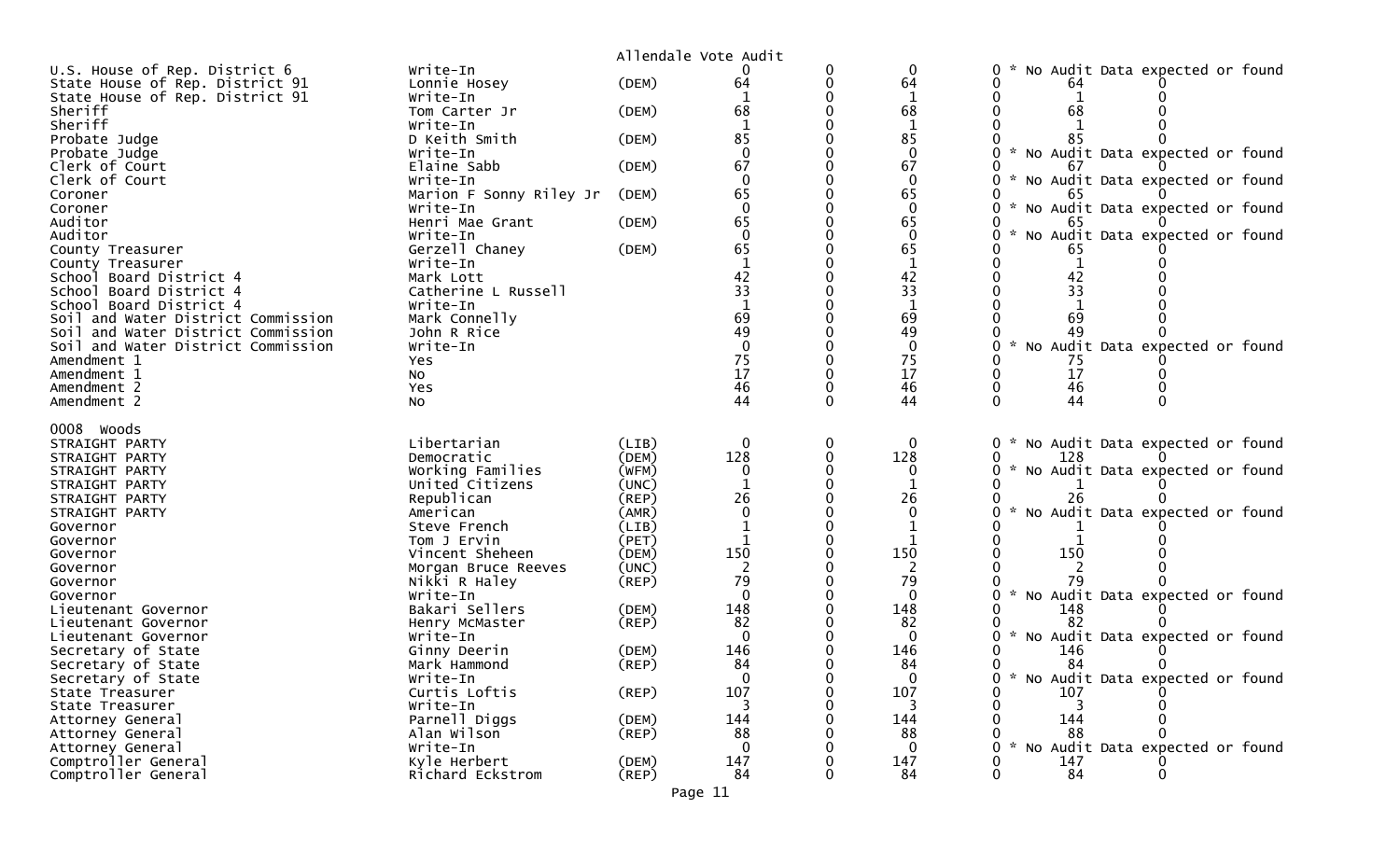| Comptroller General<br>Write-In<br>$\mathbf 0$<br>No Audit Data expected or found<br>0<br>144<br>State Superintendent of Education<br>(DEM)<br>144<br>Tom Thompson<br>144<br>84<br>84<br>84<br>State Superintendent of Education<br>Molly Mitchell Spearman<br>(REP)<br>(AMR)<br>State Superintendent of Education<br>Ed Murray<br>State Superintendent of Education<br>Write-In<br>$\mathcal{H}$<br>No Audit Data expected or found<br>$\Omega$<br>112<br>112<br>$($ REP $)$<br>Adjutant General<br>Bob Livingston<br>112<br>Write-In<br>2<br>Adjutant General<br>-2<br>25<br>25<br>25<br>Commissioner of Agriculture<br>David Edmond<br>(UNC)<br>89<br>89<br>89<br>Commissioner of Agriculture<br>Hugh E Weathers<br>(REP)<br>13<br>13<br>Commissioner of Agriculture<br>Emile DeFelice<br>13<br>(AMR)<br>Commissioner of Agriculture<br>No Audit Data expected or found<br>Write-In<br>$\Omega$<br>Victor Kocher<br>(LIB)<br>No Audit Data expected or found<br>U.S. Senate<br>0<br>(PET)<br>Thomas Ravenel<br>U.S. Senate<br>147<br>147<br>147<br>Brad Hutto<br>(DEM)<br>U.S. Senate<br>(WFM)<br>Brad Hutto<br>3<br>3<br>U.S. Senate<br>80<br>80<br>$($ REP $)$<br>Lindsey Graham<br>80<br>U.S. Senate<br>$\Omega$<br>$\sim$<br>No Audit Data expected or found<br>Write-In<br>U.S. Senate<br>143<br>143<br>Joyce Dickerson<br>U.S. Senate (Unexpired Term)<br>(DEM)<br>143<br>86<br>86<br>(REP)<br>86<br>U.S. Senate (Unexpired Term)<br>Tim Scott<br>Jill Bossi<br>U.S. Senate (Unexpired Term)<br>(AMR)<br>* No Audit Data expected or found<br>U.S. Senate (Unexpired Term)<br>Write-In<br>U.S. House of Rep. District 6<br>Kevin R Umbaugh<br>(LIB)<br>161<br>161<br>U.S. House of Rep. District 6<br>James E Jim Clyburn<br>(DEM)<br>161<br>69<br>Anthony Culler<br>$($ REP $)$<br>69<br>69<br>U.S. House of Rep. District 6<br>$\Omega$<br>No Audit Data expected or found<br>U.S. House of Rep. District 6<br>Write-In<br>202<br>202<br>State House of Rep. District 91<br>(DEM)<br>202<br>Lonnie Hosey<br>State House of Rep. District 91<br>Write-In<br>1<br>1<br>1<br>213<br>Sheriff<br>213<br>213<br>(DEM)<br>Tom Carter Jr<br>Sheriff<br>$\sim$<br><b>NO</b><br>Audit Data expected or found<br>Write-In<br>U<br>218<br>218<br>D Keith Smith<br>218<br>Probate Judge<br>(DEM)<br>Probate Judge<br>1<br>Write-In<br>1<br>206<br>206<br>206<br>Clerk of Court<br>(DEM)<br>Elaine Sabb<br>Clerk of Court<br>Write-In<br>1<br>1<br>1<br>200<br>200<br>200<br>Marion F Sonny Riley Jr<br>(DEM)<br>Coroner<br>Write-In<br>Coroner<br>204<br>204<br>204<br>Auditor<br>(DEM)<br>Henri Mae Grant<br>Auditor<br>Write-In<br>2<br>2<br>2<br>206<br>206<br>206<br>Gerzell Chaney<br>(DEM)<br>County Treasurer<br>Write-In<br>3<br>3<br>3<br>County Treasurer<br>196<br>196<br>196<br>James L Pinkney<br>(DEM)<br>County Council District 3<br>County Council District 3<br>Write-In<br>90<br>90<br>90<br>Soil and Water District Commission<br>Mark Connelly<br>83<br>83<br>Soil and Water District Commission<br>83<br>John R Rice<br>Soil and Water District Commission<br>Write-In<br>Allendale Town Council<br>10<br>10<br>10<br>James R Everett<br>15<br>15<br>15<br>Allendale Town Council<br>Lee E Harley-Fitts<br>12<br>12<br>12<br>Allendale Town Council<br>Jacqueline G Jones<br>11<br>11<br>11<br>Allendale Town Council<br>Deshawn Maner<br>Allendale Town Council<br>Write-In<br>1<br>1<br>1<br>151<br>151<br>151<br>Amendment 1<br>Yes<br>47<br>47<br>47<br>Amendment 1<br>No<br>85<br>85<br>Amendment 2<br>85<br>Yes |  | Allendale Vote Audit |  |  |  |
|-------------------------------------------------------------------------------------------------------------------------------------------------------------------------------------------------------------------------------------------------------------------------------------------------------------------------------------------------------------------------------------------------------------------------------------------------------------------------------------------------------------------------------------------------------------------------------------------------------------------------------------------------------------------------------------------------------------------------------------------------------------------------------------------------------------------------------------------------------------------------------------------------------------------------------------------------------------------------------------------------------------------------------------------------------------------------------------------------------------------------------------------------------------------------------------------------------------------------------------------------------------------------------------------------------------------------------------------------------------------------------------------------------------------------------------------------------------------------------------------------------------------------------------------------------------------------------------------------------------------------------------------------------------------------------------------------------------------------------------------------------------------------------------------------------------------------------------------------------------------------------------------------------------------------------------------------------------------------------------------------------------------------------------------------------------------------------------------------------------------------------------------------------------------------------------------------------------------------------------------------------------------------------------------------------------------------------------------------------------------------------------------------------------------------------------------------------------------------------------------------------------------------------------------------------------------------------------------------------------------------------------------------------------------------------------------------------------------------------------------------------------------------------------------------------------------------------------------------------------------------------------------------------------------------------------------------------------------------------------------------------------------------------------------------------------------------------------------------------------------------------------------------------------------------------------------------------------------------------------------------------------------------------------------------------------------------------------------------------------------------------------------------------------------------------------------------------------------------------------------------------------------------------------------|--|----------------------|--|--|--|
|                                                                                                                                                                                                                                                                                                                                                                                                                                                                                                                                                                                                                                                                                                                                                                                                                                                                                                                                                                                                                                                                                                                                                                                                                                                                                                                                                                                                                                                                                                                                                                                                                                                                                                                                                                                                                                                                                                                                                                                                                                                                                                                                                                                                                                                                                                                                                                                                                                                                                                                                                                                                                                                                                                                                                                                                                                                                                                                                                                                                                                                                                                                                                                                                                                                                                                                                                                                                                                                                                                                                           |  |                      |  |  |  |
|                                                                                                                                                                                                                                                                                                                                                                                                                                                                                                                                                                                                                                                                                                                                                                                                                                                                                                                                                                                                                                                                                                                                                                                                                                                                                                                                                                                                                                                                                                                                                                                                                                                                                                                                                                                                                                                                                                                                                                                                                                                                                                                                                                                                                                                                                                                                                                                                                                                                                                                                                                                                                                                                                                                                                                                                                                                                                                                                                                                                                                                                                                                                                                                                                                                                                                                                                                                                                                                                                                                                           |  |                      |  |  |  |
|                                                                                                                                                                                                                                                                                                                                                                                                                                                                                                                                                                                                                                                                                                                                                                                                                                                                                                                                                                                                                                                                                                                                                                                                                                                                                                                                                                                                                                                                                                                                                                                                                                                                                                                                                                                                                                                                                                                                                                                                                                                                                                                                                                                                                                                                                                                                                                                                                                                                                                                                                                                                                                                                                                                                                                                                                                                                                                                                                                                                                                                                                                                                                                                                                                                                                                                                                                                                                                                                                                                                           |  |                      |  |  |  |
|                                                                                                                                                                                                                                                                                                                                                                                                                                                                                                                                                                                                                                                                                                                                                                                                                                                                                                                                                                                                                                                                                                                                                                                                                                                                                                                                                                                                                                                                                                                                                                                                                                                                                                                                                                                                                                                                                                                                                                                                                                                                                                                                                                                                                                                                                                                                                                                                                                                                                                                                                                                                                                                                                                                                                                                                                                                                                                                                                                                                                                                                                                                                                                                                                                                                                                                                                                                                                                                                                                                                           |  |                      |  |  |  |
|                                                                                                                                                                                                                                                                                                                                                                                                                                                                                                                                                                                                                                                                                                                                                                                                                                                                                                                                                                                                                                                                                                                                                                                                                                                                                                                                                                                                                                                                                                                                                                                                                                                                                                                                                                                                                                                                                                                                                                                                                                                                                                                                                                                                                                                                                                                                                                                                                                                                                                                                                                                                                                                                                                                                                                                                                                                                                                                                                                                                                                                                                                                                                                                                                                                                                                                                                                                                                                                                                                                                           |  |                      |  |  |  |
|                                                                                                                                                                                                                                                                                                                                                                                                                                                                                                                                                                                                                                                                                                                                                                                                                                                                                                                                                                                                                                                                                                                                                                                                                                                                                                                                                                                                                                                                                                                                                                                                                                                                                                                                                                                                                                                                                                                                                                                                                                                                                                                                                                                                                                                                                                                                                                                                                                                                                                                                                                                                                                                                                                                                                                                                                                                                                                                                                                                                                                                                                                                                                                                                                                                                                                                                                                                                                                                                                                                                           |  |                      |  |  |  |
|                                                                                                                                                                                                                                                                                                                                                                                                                                                                                                                                                                                                                                                                                                                                                                                                                                                                                                                                                                                                                                                                                                                                                                                                                                                                                                                                                                                                                                                                                                                                                                                                                                                                                                                                                                                                                                                                                                                                                                                                                                                                                                                                                                                                                                                                                                                                                                                                                                                                                                                                                                                                                                                                                                                                                                                                                                                                                                                                                                                                                                                                                                                                                                                                                                                                                                                                                                                                                                                                                                                                           |  |                      |  |  |  |
|                                                                                                                                                                                                                                                                                                                                                                                                                                                                                                                                                                                                                                                                                                                                                                                                                                                                                                                                                                                                                                                                                                                                                                                                                                                                                                                                                                                                                                                                                                                                                                                                                                                                                                                                                                                                                                                                                                                                                                                                                                                                                                                                                                                                                                                                                                                                                                                                                                                                                                                                                                                                                                                                                                                                                                                                                                                                                                                                                                                                                                                                                                                                                                                                                                                                                                                                                                                                                                                                                                                                           |  |                      |  |  |  |
|                                                                                                                                                                                                                                                                                                                                                                                                                                                                                                                                                                                                                                                                                                                                                                                                                                                                                                                                                                                                                                                                                                                                                                                                                                                                                                                                                                                                                                                                                                                                                                                                                                                                                                                                                                                                                                                                                                                                                                                                                                                                                                                                                                                                                                                                                                                                                                                                                                                                                                                                                                                                                                                                                                                                                                                                                                                                                                                                                                                                                                                                                                                                                                                                                                                                                                                                                                                                                                                                                                                                           |  |                      |  |  |  |
|                                                                                                                                                                                                                                                                                                                                                                                                                                                                                                                                                                                                                                                                                                                                                                                                                                                                                                                                                                                                                                                                                                                                                                                                                                                                                                                                                                                                                                                                                                                                                                                                                                                                                                                                                                                                                                                                                                                                                                                                                                                                                                                                                                                                                                                                                                                                                                                                                                                                                                                                                                                                                                                                                                                                                                                                                                                                                                                                                                                                                                                                                                                                                                                                                                                                                                                                                                                                                                                                                                                                           |  |                      |  |  |  |
|                                                                                                                                                                                                                                                                                                                                                                                                                                                                                                                                                                                                                                                                                                                                                                                                                                                                                                                                                                                                                                                                                                                                                                                                                                                                                                                                                                                                                                                                                                                                                                                                                                                                                                                                                                                                                                                                                                                                                                                                                                                                                                                                                                                                                                                                                                                                                                                                                                                                                                                                                                                                                                                                                                                                                                                                                                                                                                                                                                                                                                                                                                                                                                                                                                                                                                                                                                                                                                                                                                                                           |  |                      |  |  |  |
|                                                                                                                                                                                                                                                                                                                                                                                                                                                                                                                                                                                                                                                                                                                                                                                                                                                                                                                                                                                                                                                                                                                                                                                                                                                                                                                                                                                                                                                                                                                                                                                                                                                                                                                                                                                                                                                                                                                                                                                                                                                                                                                                                                                                                                                                                                                                                                                                                                                                                                                                                                                                                                                                                                                                                                                                                                                                                                                                                                                                                                                                                                                                                                                                                                                                                                                                                                                                                                                                                                                                           |  |                      |  |  |  |
|                                                                                                                                                                                                                                                                                                                                                                                                                                                                                                                                                                                                                                                                                                                                                                                                                                                                                                                                                                                                                                                                                                                                                                                                                                                                                                                                                                                                                                                                                                                                                                                                                                                                                                                                                                                                                                                                                                                                                                                                                                                                                                                                                                                                                                                                                                                                                                                                                                                                                                                                                                                                                                                                                                                                                                                                                                                                                                                                                                                                                                                                                                                                                                                                                                                                                                                                                                                                                                                                                                                                           |  |                      |  |  |  |
|                                                                                                                                                                                                                                                                                                                                                                                                                                                                                                                                                                                                                                                                                                                                                                                                                                                                                                                                                                                                                                                                                                                                                                                                                                                                                                                                                                                                                                                                                                                                                                                                                                                                                                                                                                                                                                                                                                                                                                                                                                                                                                                                                                                                                                                                                                                                                                                                                                                                                                                                                                                                                                                                                                                                                                                                                                                                                                                                                                                                                                                                                                                                                                                                                                                                                                                                                                                                                                                                                                                                           |  |                      |  |  |  |
|                                                                                                                                                                                                                                                                                                                                                                                                                                                                                                                                                                                                                                                                                                                                                                                                                                                                                                                                                                                                                                                                                                                                                                                                                                                                                                                                                                                                                                                                                                                                                                                                                                                                                                                                                                                                                                                                                                                                                                                                                                                                                                                                                                                                                                                                                                                                                                                                                                                                                                                                                                                                                                                                                                                                                                                                                                                                                                                                                                                                                                                                                                                                                                                                                                                                                                                                                                                                                                                                                                                                           |  |                      |  |  |  |
|                                                                                                                                                                                                                                                                                                                                                                                                                                                                                                                                                                                                                                                                                                                                                                                                                                                                                                                                                                                                                                                                                                                                                                                                                                                                                                                                                                                                                                                                                                                                                                                                                                                                                                                                                                                                                                                                                                                                                                                                                                                                                                                                                                                                                                                                                                                                                                                                                                                                                                                                                                                                                                                                                                                                                                                                                                                                                                                                                                                                                                                                                                                                                                                                                                                                                                                                                                                                                                                                                                                                           |  |                      |  |  |  |
|                                                                                                                                                                                                                                                                                                                                                                                                                                                                                                                                                                                                                                                                                                                                                                                                                                                                                                                                                                                                                                                                                                                                                                                                                                                                                                                                                                                                                                                                                                                                                                                                                                                                                                                                                                                                                                                                                                                                                                                                                                                                                                                                                                                                                                                                                                                                                                                                                                                                                                                                                                                                                                                                                                                                                                                                                                                                                                                                                                                                                                                                                                                                                                                                                                                                                                                                                                                                                                                                                                                                           |  |                      |  |  |  |
|                                                                                                                                                                                                                                                                                                                                                                                                                                                                                                                                                                                                                                                                                                                                                                                                                                                                                                                                                                                                                                                                                                                                                                                                                                                                                                                                                                                                                                                                                                                                                                                                                                                                                                                                                                                                                                                                                                                                                                                                                                                                                                                                                                                                                                                                                                                                                                                                                                                                                                                                                                                                                                                                                                                                                                                                                                                                                                                                                                                                                                                                                                                                                                                                                                                                                                                                                                                                                                                                                                                                           |  |                      |  |  |  |
|                                                                                                                                                                                                                                                                                                                                                                                                                                                                                                                                                                                                                                                                                                                                                                                                                                                                                                                                                                                                                                                                                                                                                                                                                                                                                                                                                                                                                                                                                                                                                                                                                                                                                                                                                                                                                                                                                                                                                                                                                                                                                                                                                                                                                                                                                                                                                                                                                                                                                                                                                                                                                                                                                                                                                                                                                                                                                                                                                                                                                                                                                                                                                                                                                                                                                                                                                                                                                                                                                                                                           |  |                      |  |  |  |
|                                                                                                                                                                                                                                                                                                                                                                                                                                                                                                                                                                                                                                                                                                                                                                                                                                                                                                                                                                                                                                                                                                                                                                                                                                                                                                                                                                                                                                                                                                                                                                                                                                                                                                                                                                                                                                                                                                                                                                                                                                                                                                                                                                                                                                                                                                                                                                                                                                                                                                                                                                                                                                                                                                                                                                                                                                                                                                                                                                                                                                                                                                                                                                                                                                                                                                                                                                                                                                                                                                                                           |  |                      |  |  |  |
|                                                                                                                                                                                                                                                                                                                                                                                                                                                                                                                                                                                                                                                                                                                                                                                                                                                                                                                                                                                                                                                                                                                                                                                                                                                                                                                                                                                                                                                                                                                                                                                                                                                                                                                                                                                                                                                                                                                                                                                                                                                                                                                                                                                                                                                                                                                                                                                                                                                                                                                                                                                                                                                                                                                                                                                                                                                                                                                                                                                                                                                                                                                                                                                                                                                                                                                                                                                                                                                                                                                                           |  |                      |  |  |  |
|                                                                                                                                                                                                                                                                                                                                                                                                                                                                                                                                                                                                                                                                                                                                                                                                                                                                                                                                                                                                                                                                                                                                                                                                                                                                                                                                                                                                                                                                                                                                                                                                                                                                                                                                                                                                                                                                                                                                                                                                                                                                                                                                                                                                                                                                                                                                                                                                                                                                                                                                                                                                                                                                                                                                                                                                                                                                                                                                                                                                                                                                                                                                                                                                                                                                                                                                                                                                                                                                                                                                           |  |                      |  |  |  |
|                                                                                                                                                                                                                                                                                                                                                                                                                                                                                                                                                                                                                                                                                                                                                                                                                                                                                                                                                                                                                                                                                                                                                                                                                                                                                                                                                                                                                                                                                                                                                                                                                                                                                                                                                                                                                                                                                                                                                                                                                                                                                                                                                                                                                                                                                                                                                                                                                                                                                                                                                                                                                                                                                                                                                                                                                                                                                                                                                                                                                                                                                                                                                                                                                                                                                                                                                                                                                                                                                                                                           |  |                      |  |  |  |
|                                                                                                                                                                                                                                                                                                                                                                                                                                                                                                                                                                                                                                                                                                                                                                                                                                                                                                                                                                                                                                                                                                                                                                                                                                                                                                                                                                                                                                                                                                                                                                                                                                                                                                                                                                                                                                                                                                                                                                                                                                                                                                                                                                                                                                                                                                                                                                                                                                                                                                                                                                                                                                                                                                                                                                                                                                                                                                                                                                                                                                                                                                                                                                                                                                                                                                                                                                                                                                                                                                                                           |  |                      |  |  |  |
|                                                                                                                                                                                                                                                                                                                                                                                                                                                                                                                                                                                                                                                                                                                                                                                                                                                                                                                                                                                                                                                                                                                                                                                                                                                                                                                                                                                                                                                                                                                                                                                                                                                                                                                                                                                                                                                                                                                                                                                                                                                                                                                                                                                                                                                                                                                                                                                                                                                                                                                                                                                                                                                                                                                                                                                                                                                                                                                                                                                                                                                                                                                                                                                                                                                                                                                                                                                                                                                                                                                                           |  |                      |  |  |  |
|                                                                                                                                                                                                                                                                                                                                                                                                                                                                                                                                                                                                                                                                                                                                                                                                                                                                                                                                                                                                                                                                                                                                                                                                                                                                                                                                                                                                                                                                                                                                                                                                                                                                                                                                                                                                                                                                                                                                                                                                                                                                                                                                                                                                                                                                                                                                                                                                                                                                                                                                                                                                                                                                                                                                                                                                                                                                                                                                                                                                                                                                                                                                                                                                                                                                                                                                                                                                                                                                                                                                           |  |                      |  |  |  |
|                                                                                                                                                                                                                                                                                                                                                                                                                                                                                                                                                                                                                                                                                                                                                                                                                                                                                                                                                                                                                                                                                                                                                                                                                                                                                                                                                                                                                                                                                                                                                                                                                                                                                                                                                                                                                                                                                                                                                                                                                                                                                                                                                                                                                                                                                                                                                                                                                                                                                                                                                                                                                                                                                                                                                                                                                                                                                                                                                                                                                                                                                                                                                                                                                                                                                                                                                                                                                                                                                                                                           |  |                      |  |  |  |
|                                                                                                                                                                                                                                                                                                                                                                                                                                                                                                                                                                                                                                                                                                                                                                                                                                                                                                                                                                                                                                                                                                                                                                                                                                                                                                                                                                                                                                                                                                                                                                                                                                                                                                                                                                                                                                                                                                                                                                                                                                                                                                                                                                                                                                                                                                                                                                                                                                                                                                                                                                                                                                                                                                                                                                                                                                                                                                                                                                                                                                                                                                                                                                                                                                                                                                                                                                                                                                                                                                                                           |  |                      |  |  |  |
|                                                                                                                                                                                                                                                                                                                                                                                                                                                                                                                                                                                                                                                                                                                                                                                                                                                                                                                                                                                                                                                                                                                                                                                                                                                                                                                                                                                                                                                                                                                                                                                                                                                                                                                                                                                                                                                                                                                                                                                                                                                                                                                                                                                                                                                                                                                                                                                                                                                                                                                                                                                                                                                                                                                                                                                                                                                                                                                                                                                                                                                                                                                                                                                                                                                                                                                                                                                                                                                                                                                                           |  |                      |  |  |  |
|                                                                                                                                                                                                                                                                                                                                                                                                                                                                                                                                                                                                                                                                                                                                                                                                                                                                                                                                                                                                                                                                                                                                                                                                                                                                                                                                                                                                                                                                                                                                                                                                                                                                                                                                                                                                                                                                                                                                                                                                                                                                                                                                                                                                                                                                                                                                                                                                                                                                                                                                                                                                                                                                                                                                                                                                                                                                                                                                                                                                                                                                                                                                                                                                                                                                                                                                                                                                                                                                                                                                           |  |                      |  |  |  |
|                                                                                                                                                                                                                                                                                                                                                                                                                                                                                                                                                                                                                                                                                                                                                                                                                                                                                                                                                                                                                                                                                                                                                                                                                                                                                                                                                                                                                                                                                                                                                                                                                                                                                                                                                                                                                                                                                                                                                                                                                                                                                                                                                                                                                                                                                                                                                                                                                                                                                                                                                                                                                                                                                                                                                                                                                                                                                                                                                                                                                                                                                                                                                                                                                                                                                                                                                                                                                                                                                                                                           |  |                      |  |  |  |
|                                                                                                                                                                                                                                                                                                                                                                                                                                                                                                                                                                                                                                                                                                                                                                                                                                                                                                                                                                                                                                                                                                                                                                                                                                                                                                                                                                                                                                                                                                                                                                                                                                                                                                                                                                                                                                                                                                                                                                                                                                                                                                                                                                                                                                                                                                                                                                                                                                                                                                                                                                                                                                                                                                                                                                                                                                                                                                                                                                                                                                                                                                                                                                                                                                                                                                                                                                                                                                                                                                                                           |  |                      |  |  |  |
|                                                                                                                                                                                                                                                                                                                                                                                                                                                                                                                                                                                                                                                                                                                                                                                                                                                                                                                                                                                                                                                                                                                                                                                                                                                                                                                                                                                                                                                                                                                                                                                                                                                                                                                                                                                                                                                                                                                                                                                                                                                                                                                                                                                                                                                                                                                                                                                                                                                                                                                                                                                                                                                                                                                                                                                                                                                                                                                                                                                                                                                                                                                                                                                                                                                                                                                                                                                                                                                                                                                                           |  |                      |  |  |  |
|                                                                                                                                                                                                                                                                                                                                                                                                                                                                                                                                                                                                                                                                                                                                                                                                                                                                                                                                                                                                                                                                                                                                                                                                                                                                                                                                                                                                                                                                                                                                                                                                                                                                                                                                                                                                                                                                                                                                                                                                                                                                                                                                                                                                                                                                                                                                                                                                                                                                                                                                                                                                                                                                                                                                                                                                                                                                                                                                                                                                                                                                                                                                                                                                                                                                                                                                                                                                                                                                                                                                           |  |                      |  |  |  |
|                                                                                                                                                                                                                                                                                                                                                                                                                                                                                                                                                                                                                                                                                                                                                                                                                                                                                                                                                                                                                                                                                                                                                                                                                                                                                                                                                                                                                                                                                                                                                                                                                                                                                                                                                                                                                                                                                                                                                                                                                                                                                                                                                                                                                                                                                                                                                                                                                                                                                                                                                                                                                                                                                                                                                                                                                                                                                                                                                                                                                                                                                                                                                                                                                                                                                                                                                                                                                                                                                                                                           |  |                      |  |  |  |
|                                                                                                                                                                                                                                                                                                                                                                                                                                                                                                                                                                                                                                                                                                                                                                                                                                                                                                                                                                                                                                                                                                                                                                                                                                                                                                                                                                                                                                                                                                                                                                                                                                                                                                                                                                                                                                                                                                                                                                                                                                                                                                                                                                                                                                                                                                                                                                                                                                                                                                                                                                                                                                                                                                                                                                                                                                                                                                                                                                                                                                                                                                                                                                                                                                                                                                                                                                                                                                                                                                                                           |  |                      |  |  |  |
|                                                                                                                                                                                                                                                                                                                                                                                                                                                                                                                                                                                                                                                                                                                                                                                                                                                                                                                                                                                                                                                                                                                                                                                                                                                                                                                                                                                                                                                                                                                                                                                                                                                                                                                                                                                                                                                                                                                                                                                                                                                                                                                                                                                                                                                                                                                                                                                                                                                                                                                                                                                                                                                                                                                                                                                                                                                                                                                                                                                                                                                                                                                                                                                                                                                                                                                                                                                                                                                                                                                                           |  |                      |  |  |  |
|                                                                                                                                                                                                                                                                                                                                                                                                                                                                                                                                                                                                                                                                                                                                                                                                                                                                                                                                                                                                                                                                                                                                                                                                                                                                                                                                                                                                                                                                                                                                                                                                                                                                                                                                                                                                                                                                                                                                                                                                                                                                                                                                                                                                                                                                                                                                                                                                                                                                                                                                                                                                                                                                                                                                                                                                                                                                                                                                                                                                                                                                                                                                                                                                                                                                                                                                                                                                                                                                                                                                           |  |                      |  |  |  |
|                                                                                                                                                                                                                                                                                                                                                                                                                                                                                                                                                                                                                                                                                                                                                                                                                                                                                                                                                                                                                                                                                                                                                                                                                                                                                                                                                                                                                                                                                                                                                                                                                                                                                                                                                                                                                                                                                                                                                                                                                                                                                                                                                                                                                                                                                                                                                                                                                                                                                                                                                                                                                                                                                                                                                                                                                                                                                                                                                                                                                                                                                                                                                                                                                                                                                                                                                                                                                                                                                                                                           |  |                      |  |  |  |
|                                                                                                                                                                                                                                                                                                                                                                                                                                                                                                                                                                                                                                                                                                                                                                                                                                                                                                                                                                                                                                                                                                                                                                                                                                                                                                                                                                                                                                                                                                                                                                                                                                                                                                                                                                                                                                                                                                                                                                                                                                                                                                                                                                                                                                                                                                                                                                                                                                                                                                                                                                                                                                                                                                                                                                                                                                                                                                                                                                                                                                                                                                                                                                                                                                                                                                                                                                                                                                                                                                                                           |  |                      |  |  |  |
|                                                                                                                                                                                                                                                                                                                                                                                                                                                                                                                                                                                                                                                                                                                                                                                                                                                                                                                                                                                                                                                                                                                                                                                                                                                                                                                                                                                                                                                                                                                                                                                                                                                                                                                                                                                                                                                                                                                                                                                                                                                                                                                                                                                                                                                                                                                                                                                                                                                                                                                                                                                                                                                                                                                                                                                                                                                                                                                                                                                                                                                                                                                                                                                                                                                                                                                                                                                                                                                                                                                                           |  |                      |  |  |  |
|                                                                                                                                                                                                                                                                                                                                                                                                                                                                                                                                                                                                                                                                                                                                                                                                                                                                                                                                                                                                                                                                                                                                                                                                                                                                                                                                                                                                                                                                                                                                                                                                                                                                                                                                                                                                                                                                                                                                                                                                                                                                                                                                                                                                                                                                                                                                                                                                                                                                                                                                                                                                                                                                                                                                                                                                                                                                                                                                                                                                                                                                                                                                                                                                                                                                                                                                                                                                                                                                                                                                           |  |                      |  |  |  |
|                                                                                                                                                                                                                                                                                                                                                                                                                                                                                                                                                                                                                                                                                                                                                                                                                                                                                                                                                                                                                                                                                                                                                                                                                                                                                                                                                                                                                                                                                                                                                                                                                                                                                                                                                                                                                                                                                                                                                                                                                                                                                                                                                                                                                                                                                                                                                                                                                                                                                                                                                                                                                                                                                                                                                                                                                                                                                                                                                                                                                                                                                                                                                                                                                                                                                                                                                                                                                                                                                                                                           |  |                      |  |  |  |
|                                                                                                                                                                                                                                                                                                                                                                                                                                                                                                                                                                                                                                                                                                                                                                                                                                                                                                                                                                                                                                                                                                                                                                                                                                                                                                                                                                                                                                                                                                                                                                                                                                                                                                                                                                                                                                                                                                                                                                                                                                                                                                                                                                                                                                                                                                                                                                                                                                                                                                                                                                                                                                                                                                                                                                                                                                                                                                                                                                                                                                                                                                                                                                                                                                                                                                                                                                                                                                                                                                                                           |  |                      |  |  |  |
|                                                                                                                                                                                                                                                                                                                                                                                                                                                                                                                                                                                                                                                                                                                                                                                                                                                                                                                                                                                                                                                                                                                                                                                                                                                                                                                                                                                                                                                                                                                                                                                                                                                                                                                                                                                                                                                                                                                                                                                                                                                                                                                                                                                                                                                                                                                                                                                                                                                                                                                                                                                                                                                                                                                                                                                                                                                                                                                                                                                                                                                                                                                                                                                                                                                                                                                                                                                                                                                                                                                                           |  |                      |  |  |  |
|                                                                                                                                                                                                                                                                                                                                                                                                                                                                                                                                                                                                                                                                                                                                                                                                                                                                                                                                                                                                                                                                                                                                                                                                                                                                                                                                                                                                                                                                                                                                                                                                                                                                                                                                                                                                                                                                                                                                                                                                                                                                                                                                                                                                                                                                                                                                                                                                                                                                                                                                                                                                                                                                                                                                                                                                                                                                                                                                                                                                                                                                                                                                                                                                                                                                                                                                                                                                                                                                                                                                           |  |                      |  |  |  |
|                                                                                                                                                                                                                                                                                                                                                                                                                                                                                                                                                                                                                                                                                                                                                                                                                                                                                                                                                                                                                                                                                                                                                                                                                                                                                                                                                                                                                                                                                                                                                                                                                                                                                                                                                                                                                                                                                                                                                                                                                                                                                                                                                                                                                                                                                                                                                                                                                                                                                                                                                                                                                                                                                                                                                                                                                                                                                                                                                                                                                                                                                                                                                                                                                                                                                                                                                                                                                                                                                                                                           |  |                      |  |  |  |
|                                                                                                                                                                                                                                                                                                                                                                                                                                                                                                                                                                                                                                                                                                                                                                                                                                                                                                                                                                                                                                                                                                                                                                                                                                                                                                                                                                                                                                                                                                                                                                                                                                                                                                                                                                                                                                                                                                                                                                                                                                                                                                                                                                                                                                                                                                                                                                                                                                                                                                                                                                                                                                                                                                                                                                                                                                                                                                                                                                                                                                                                                                                                                                                                                                                                                                                                                                                                                                                                                                                                           |  |                      |  |  |  |
|                                                                                                                                                                                                                                                                                                                                                                                                                                                                                                                                                                                                                                                                                                                                                                                                                                                                                                                                                                                                                                                                                                                                                                                                                                                                                                                                                                                                                                                                                                                                                                                                                                                                                                                                                                                                                                                                                                                                                                                                                                                                                                                                                                                                                                                                                                                                                                                                                                                                                                                                                                                                                                                                                                                                                                                                                                                                                                                                                                                                                                                                                                                                                                                                                                                                                                                                                                                                                                                                                                                                           |  |                      |  |  |  |
|                                                                                                                                                                                                                                                                                                                                                                                                                                                                                                                                                                                                                                                                                                                                                                                                                                                                                                                                                                                                                                                                                                                                                                                                                                                                                                                                                                                                                                                                                                                                                                                                                                                                                                                                                                                                                                                                                                                                                                                                                                                                                                                                                                                                                                                                                                                                                                                                                                                                                                                                                                                                                                                                                                                                                                                                                                                                                                                                                                                                                                                                                                                                                                                                                                                                                                                                                                                                                                                                                                                                           |  |                      |  |  |  |
|                                                                                                                                                                                                                                                                                                                                                                                                                                                                                                                                                                                                                                                                                                                                                                                                                                                                                                                                                                                                                                                                                                                                                                                                                                                                                                                                                                                                                                                                                                                                                                                                                                                                                                                                                                                                                                                                                                                                                                                                                                                                                                                                                                                                                                                                                                                                                                                                                                                                                                                                                                                                                                                                                                                                                                                                                                                                                                                                                                                                                                                                                                                                                                                                                                                                                                                                                                                                                                                                                                                                           |  |                      |  |  |  |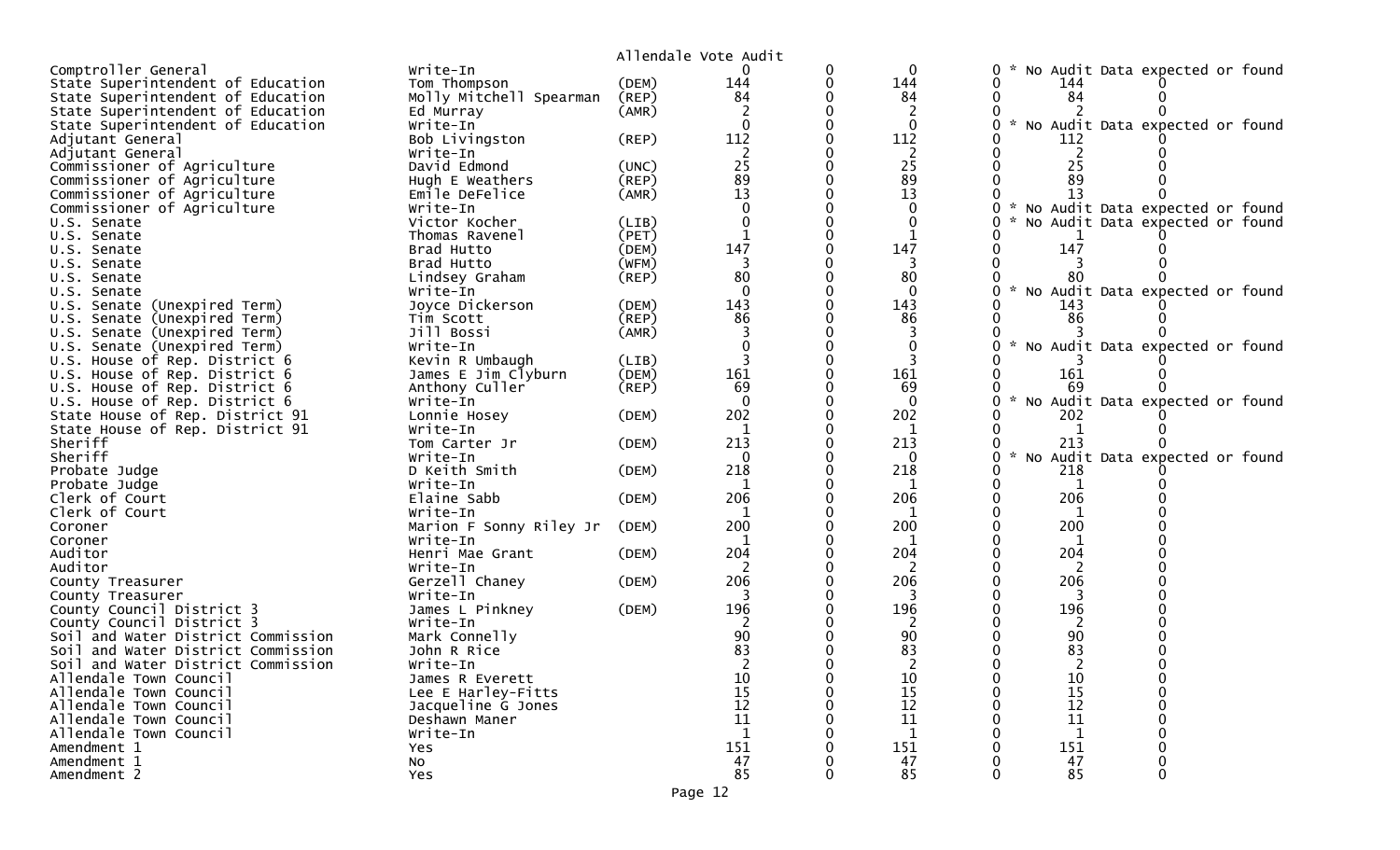|                                                                |                                        |                | Allendale Vote Audit |                |                 |        |     |                                   |
|----------------------------------------------------------------|----------------------------------------|----------------|----------------------|----------------|-----------------|--------|-----|-----------------------------------|
| Amendment 2                                                    | No                                     |                | 112                  | $\mathbf 0$    | 112             | 0      | 112 | 0                                 |
| 0750 Absentee                                                  |                                        |                |                      |                |                 |        |     |                                   |
| STRAIGHT PARTY                                                 | Libertarian                            | (LIB)          | 4                    | 2              |                 | 0      |     |                                   |
| STRAIGHT PARTY                                                 | Democratic                             | (DEM)          | 417                  | 49             | 368             |        | 368 |                                   |
| STRAIGHT PARTY                                                 | Working Families                       | (WFM)          |                      |                |                 |        | 6   |                                   |
| STRAIGHT PARTY                                                 | United Citizens                        | (UNC)          |                      |                |                 |        |     |                                   |
| STRAIGHT PARTY                                                 | Republican                             | (REP)          | 38                   |                | 29              |        | 29  |                                   |
| STRAIGHT PARTY                                                 | American                               | (AMR)          |                      |                |                 |        |     |                                   |
| Governor                                                       | Steve French                           | (LIB)          |                      |                |                 |        |     |                                   |
| Governor                                                       | Tom J Ervin                            | (PET)          | 6                    | 1              |                 |        |     |                                   |
| Governor                                                       | Vincent Sheheen                        | (DEM)          | 481                  | 61             | 420             |        | 420 |                                   |
| Governor                                                       | Morgan Bruce Reeves                    | (UNC)          |                      | 2              |                 |        |     |                                   |
| Governor                                                       | Nikki R Haley                          | $($ REP $)$    | 109                  | 36             | 73              |        | 73  |                                   |
| Governor                                                       | Write-In                               |                |                      | $\mathbf 0$    | 0               |        |     | No Audit Data expected or found   |
| Lieutenant Governor                                            | Bakari Sellers                         | (DEM)          | 492                  | 62             | 430             |        | 430 |                                   |
| Lieutenant Governor                                            | Henry McMaster                         | $($ REP $)$    | 110                  | 37             | 73              | $\sim$ | 73  |                                   |
| Lieutenant Governor                                            | Write-In                               |                |                      |                |                 |        |     | No Audit Data expected or found   |
| Secretary of State                                             | Ginny Deerin                           | (DEM)          | 482                  | 61             | 421             |        | 421 |                                   |
| Secretary of State                                             | Mark Hammond                           | $($ REP $)$    | 119                  | 38             | 81              |        | 81  |                                   |
| Secretary of State                                             | Write-In<br>Curtis Loftis              |                | 173                  | 45             | $\Omega$<br>128 |        | 128 | No Audit Data expected or found   |
| State Treasurer<br>State Treasurer                             | Write-In                               | (REP)          |                      | $\overline{c}$ |                 |        |     |                                   |
|                                                                | Parnell Diggs                          | (DEM)          | 480                  | 61             | 419             |        | 419 |                                   |
| Attorney General<br>Attorney General                           | Alan Wilson                            | $($ REP $)$    | 121                  | 37             | 84              |        | 84  |                                   |
| Attorney General                                               | Write-In                               |                | 1                    | $\mathbf 0$    | 1               |        |     |                                   |
| Comptroller General                                            | Kyle Herbert                           | (DEM)          | 478                  | 60             | 418             |        | 418 |                                   |
| Comptroller General                                            | Richard Eckstrom                       | (REP)          | 114                  | 37             | 77              |        | 77  |                                   |
| Comptroller General                                            | Write-In                               |                | $\overline{0}$       | $\mathbf 0$    | $\Omega$        |        |     | * No Audit Data expected or found |
| State Superintendent of Education                              | Tom Thompson                           | (DEM)          | 488                  | 60             | 428             |        | 428 |                                   |
| State Superintendent of Education                              | Molly Mitchell Spearman                | (REP)          | 106                  | 33             | 73              |        | 73  |                                   |
| State Superintendent of Education                              | Ed Murray                              | (AMR)          |                      |                |                 |        |     |                                   |
| State Superintendent of Education                              | Write-In                               |                |                      |                |                 |        |     | No Audit Data expected or found   |
| Adjutant General                                               | Bob Livingston                         | (REP)          | 174                  | 41             | 133             |        | 133 |                                   |
| Adjutant General                                               | Write-In                               |                |                      | 3              |                 |        |     |                                   |
| Commissioner of Agriculture                                    | David Edmond                           | (UNC)          | 84                   | 14             | 70              |        | 70  |                                   |
| Commissioner of Agriculture                                    | Hugh E Weathers                        | $($ REP $)$    | 124                  | 35             | 89              |        | 89  |                                   |
| Commissioner of Agriculture                                    | Emile DeFelice                         | (AMR)          | 33                   |                | 27              |        | 27  |                                   |
| Commissioner of Agriculture                                    | Write-In                               |                |                      |                |                 |        |     | No Audit Data expected or found   |
| U.S. Senate                                                    | Victor Kocher                          | (LIB)          |                      |                |                 |        |     |                                   |
| U.S. Senate                                                    | Thomas Ravenel                         | (PET)          |                      |                |                 |        |     |                                   |
| U.S. Senate                                                    | Brad Hutto                             | (DEM)          | 477                  | 62             | 415             |        | 415 |                                   |
| U.S. Senate                                                    | Brad Hutto                             | (WFM)          | 23                   | 4              | 19              |        | 19  |                                   |
| U.S. Senate                                                    | Lindsey Graham                         | (REP)          | 94                   | 29             | 65              |        | 65  |                                   |
| U.S. Senate                                                    | Write-In                               |                | $\mathbf{0}$         | 0              | $\mathbf{0}$    | 0      |     | * No Audit Data expected or found |
| U.S. Senate (Unexpired Term)                                   | Joyce Dickerson                        | (DEM)          | 479                  | 60             | 419             |        | 419 |                                   |
| U.S. Senate (Unexpired Term)                                   | Tim Scott                              | $($ REP $)$    | 118                  | 38             | 80              |        | 80  |                                   |
| U.S. Senate (Unexpired Term)                                   | Jill Bossi                             | (AMR)          |                      |                | $\mathbf{0}$    |        |     | * No Audit Data expected or found |
| U.S. Senate (Unexpired Term)                                   | Write-In                               |                |                      |                |                 |        |     |                                   |
| U.S. House of Rep. District 6                                  | Kevin R Umbaugh<br>James E Jim Clyburn | (LIB)<br>(DEM) |                      |                | 2               |        | 446 |                                   |
| U.S. House of Rep. District 6<br>U.S. House of Rep. District 6 | Anthony Culler                         | $($ REP $)$    | 513<br>85            | 67<br>28       | 446<br>57       |        | 57  | $\Omega$                          |
|                                                                |                                        |                |                      |                |                 |        |     |                                   |

Page 13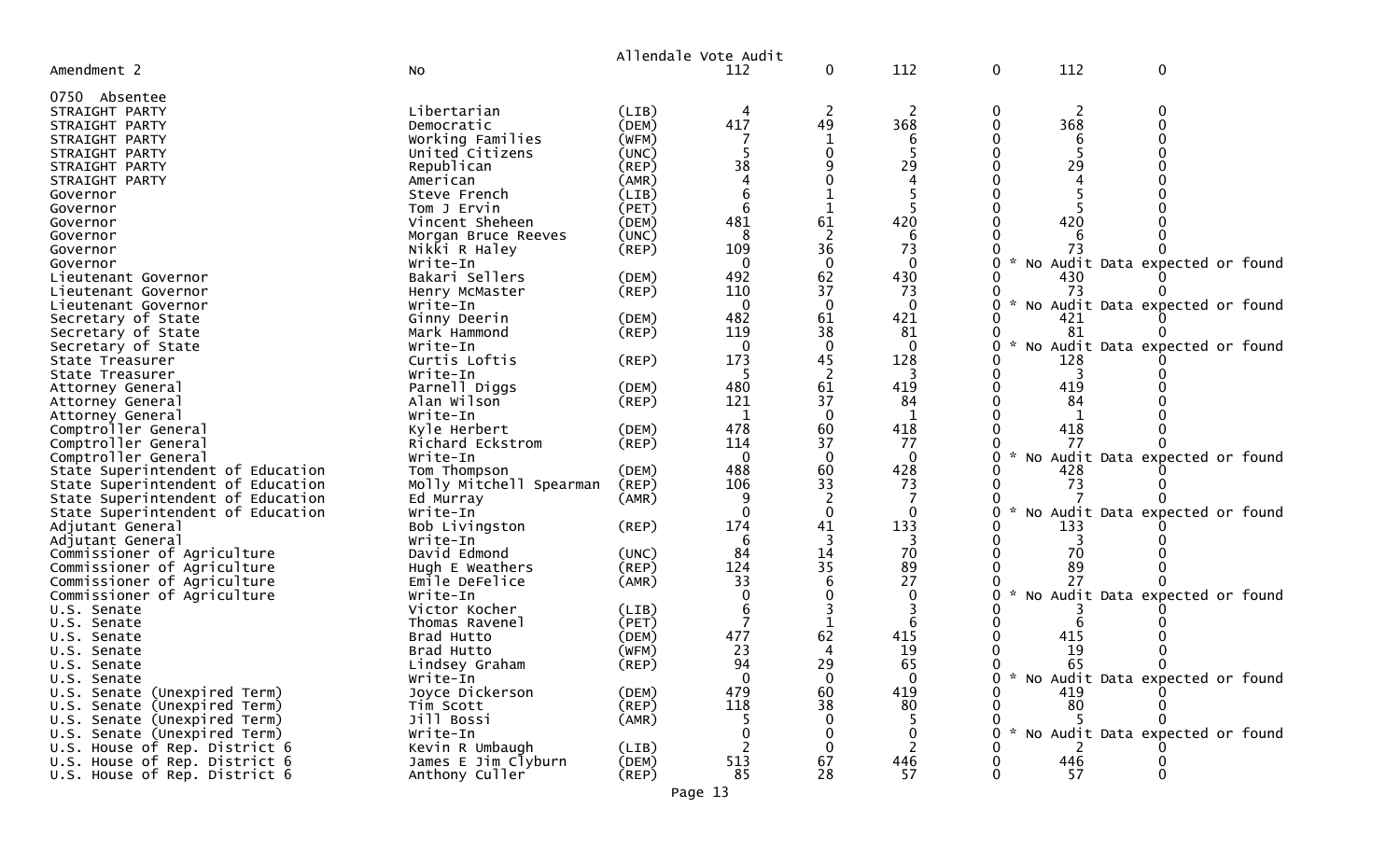|                                                                                                                                                                                                                                                                                                                                                                                                                                                                                                                                                                                                                                                                             |                                                                                                                                                                                                                                                                                                                                                                                                                                                    |                                                                      | Allendale Vote Audit                                                                                                                                                       |                                                                                                                                                                                                     |                                                                                                                                                                            |                                                                                                                                                                                                                                                                                                                     |
|-----------------------------------------------------------------------------------------------------------------------------------------------------------------------------------------------------------------------------------------------------------------------------------------------------------------------------------------------------------------------------------------------------------------------------------------------------------------------------------------------------------------------------------------------------------------------------------------------------------------------------------------------------------------------------|----------------------------------------------------------------------------------------------------------------------------------------------------------------------------------------------------------------------------------------------------------------------------------------------------------------------------------------------------------------------------------------------------------------------------------------------------|----------------------------------------------------------------------|----------------------------------------------------------------------------------------------------------------------------------------------------------------------------|-----------------------------------------------------------------------------------------------------------------------------------------------------------------------------------------------------|----------------------------------------------------------------------------------------------------------------------------------------------------------------------------|---------------------------------------------------------------------------------------------------------------------------------------------------------------------------------------------------------------------------------------------------------------------------------------------------------------------|
| U.S. House of Rep. District 6                                                                                                                                                                                                                                                                                                                                                                                                                                                                                                                                                                                                                                               | Write-In                                                                                                                                                                                                                                                                                                                                                                                                                                           |                                                                      |                                                                                                                                                                            | 1                                                                                                                                                                                                   | $\mathbf 0$                                                                                                                                                                | 0 * All votes cast for this candidate<br>* in this precicnt are optical.<br>* No Audit Data for optical.                                                                                                                                                                                                            |
| State House of Rep. District 91<br>State House of Rep. District 91                                                                                                                                                                                                                                                                                                                                                                                                                                                                                                                                                                                                          | Lonnie Hosey<br>Write-In                                                                                                                                                                                                                                                                                                                                                                                                                           | (DEM)                                                                | 548                                                                                                                                                                        | 78<br>3                                                                                                                                                                                             | 470<br>0                                                                                                                                                                   | 470<br>0<br>0<br>* All votes cast for this candidate<br>0<br>in this precicnt are optical.<br>* No Audit Data for optical.                                                                                                                                                                                          |
| Sheriff<br>Sheriff                                                                                                                                                                                                                                                                                                                                                                                                                                                                                                                                                                                                                                                          | Tom Carter Jr<br>Write-In                                                                                                                                                                                                                                                                                                                                                                                                                          | (DEM)                                                                | 565                                                                                                                                                                        | 85<br>1                                                                                                                                                                                             | 480<br>0                                                                                                                                                                   | 480<br>0<br>0<br>0 * All votes cast for this candidate<br>* in this precicnt are optical.<br>No Audit Data for optical.                                                                                                                                                                                             |
| Probate Judge<br>Probate Judge<br>Clerk of Court<br>Clerk of Court<br>Coroner<br>Coroner<br>Auditor<br>Auditor<br>County Treasurer<br>County Treasurer<br>County Council District 2<br>County Council District 2<br>County Council District 3<br>County Council District 3<br>County Council District 5<br>County Council District 5<br>School Board District 2<br>School Board District 2<br>School Board District 4<br>School Board District 4<br>School Board District 4<br>Soil and Water District Commission<br>Soil and Water District Commission<br>Soil and Water District Commission<br>Allendale Town Council<br>Allendale Town Council<br>Allendale Town Council | D Keith Smith<br>Write-In<br>Elaine Sabb<br>Write-In<br>Marion F Sonny Riley Jr<br>Write-In<br>Henri Mae Grant<br>Write-In<br>Gerzell Chaney<br>Write-In<br>Carl Gooding<br>Write-In<br>James L Pinkney<br>Write-In<br>Bill Robinson<br>Write-In<br>Patricia Smoaks Jenkins<br>Write-In<br>Mark Lott<br>Catherine L Russell<br>Write-In<br>Mark Connelly<br>John R Rice<br>Write-In<br>James R Everett<br>Lee E Harley-Fitts<br>Jacqueline G Jones | (DEM)<br>(DEM)<br>(DEM)<br>(DEM)<br>(DEM)<br>(DEM)<br>(DEM)<br>(DEM) | 579<br>559<br>$\Omega$<br>550<br>-2<br>558<br>551<br>$\Omega$<br>147<br>0<br>95<br>141<br>0<br>82<br>26<br>30<br>18<br>$\mathbf{1}$<br>213<br>213<br>1<br>157<br>161<br>92 | 91<br>$\mathbf 0$<br>83<br>$\mathbf 0$<br>81<br>1<br>84<br>$\mathbf 0$<br>85<br>$\mathbf 0$<br>25<br>0<br>12<br>1<br>13<br>$\mathbf 0$<br>13<br>8<br>0<br>48<br>34<br>$\mathbf 0$<br>28<br>19<br>11 | 488<br>476<br>$\mathbf{0}$<br>469<br>1<br>474<br>0<br>466<br>0<br>122<br>0<br>83<br>128<br>$\mathbf 0$<br>69<br>18<br>27<br>14<br>1<br>165<br>179<br>1<br>129<br>142<br>81 | 488<br>476<br>$\Omega$<br>* No Audit Data expected or found<br>469<br>474<br>* No Audit Data expected or found<br>466<br>* No Audit Data expected or found<br>122<br>No Audit Data expected or found<br>83<br>128<br>No Audit Data expected or found<br>69<br>18<br>27<br>14<br>165<br>179<br>1<br>129<br>142<br>81 |
| Allendale Town Council<br>Allendale Town Council<br>Amendment 1<br>Amendment 1<br>Amendment 2<br>Amendment 2<br>0800 Emergency<br>STRAIGHT PARTY                                                                                                                                                                                                                                                                                                                                                                                                                                                                                                                            | Deshawn Maner<br>Write-In<br>Yes<br>No<br>Yes<br><b>NO</b><br>Libertarian                                                                                                                                                                                                                                                                                                                                                                          | (LIB)                                                                | 150<br>379<br>105<br>225<br>262<br>$\boldsymbol{0}$                                                                                                                        | 23<br>$\mathbf 0$<br>54<br>25<br>26<br>53<br>0                                                                                                                                                      | 127<br>0<br>325<br>80<br>199<br>209<br>$\mathbf 0$                                                                                                                         | 127<br>* No Audit Data expected or found<br>O<br>325<br>0<br>$\mathbf 0$<br>$\boldsymbol{0}$<br>80<br>$\mathbf 0$<br>$\mathbf 0$<br>199<br>209<br>$\mathbf 0$<br>$\mathbf 0$<br>* No Audit Data expected or found                                                                                                   |
| STRAIGHT PARTY                                                                                                                                                                                                                                                                                                                                                                                                                                                                                                                                                                                                                                                              | Democratic                                                                                                                                                                                                                                                                                                                                                                                                                                         | (DEM)                                                                | $\sqrt{6}$                                                                                                                                                                 | 6                                                                                                                                                                                                   | $\mathbf 0$                                                                                                                                                                | 0 * All votes cast for this candidate<br>* in this precicnt are optical.                                                                                                                                                                                                                                            |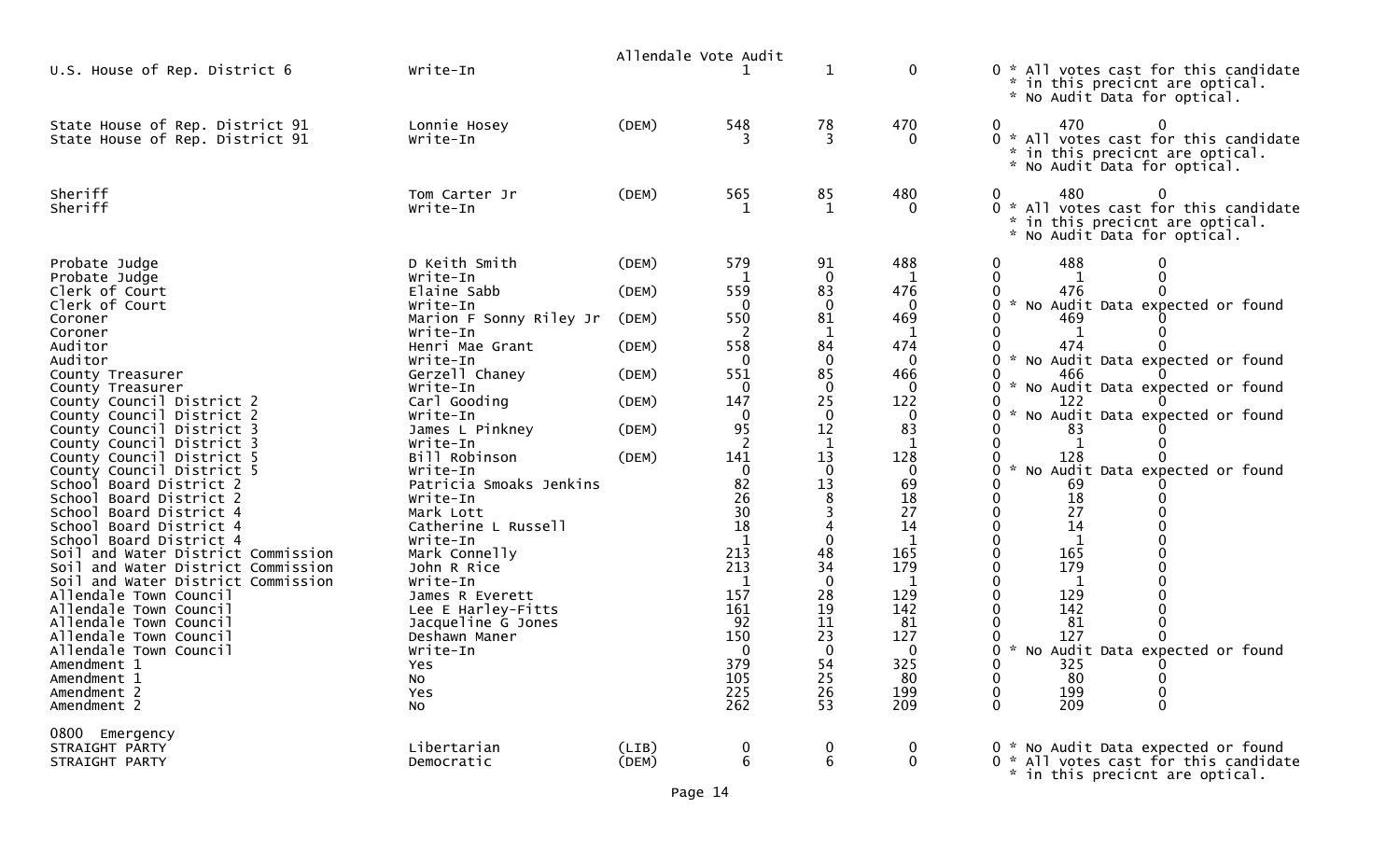\* No Audit Data for optical.

| STRAIGHT PARTY<br>STRAIGHT PARTY<br>STRAIGHT PARTY<br>STRAIGHT PARTY<br>Governor<br>Governor<br>Governor                                                                           | Working Families<br>United Citizens<br>Republican<br>American<br>Steve French<br>Tom J Ervin<br>Vincent Sheheen | (WFM)<br>(UNC)<br>(REP)<br>(AMR)<br>(LIB)<br>(PET)<br>(DEM) | 0<br>0<br>$\mathbf 0$<br>0<br>$\mathbf 0$<br>0<br>6     | $\Omega$<br>0<br>0<br>$\mathbf 0$<br>0<br>0<br>6       | 0<br>0<br>$\mathbf{0}$<br>$\mathbf{0}$<br>$\Omega$ | 0 * No Audit Data expected or found<br>0 * No Audit Data expected or found<br>0 * No Audit Data expected or found<br>0 * No Audit Data expected or found<br>0 * No Audit Data expected or found<br>0 * No Audit Data expected or found<br>0 * All votes cast for this candidate<br>* in this precicnt are optical.<br>* No Audit Data for optical. |
|------------------------------------------------------------------------------------------------------------------------------------------------------------------------------------|-----------------------------------------------------------------------------------------------------------------|-------------------------------------------------------------|---------------------------------------------------------|--------------------------------------------------------|----------------------------------------------------|----------------------------------------------------------------------------------------------------------------------------------------------------------------------------------------------------------------------------------------------------------------------------------------------------------------------------------------------------|
| Governor<br>Governor<br>Governor<br>Lieutenant Governor                                                                                                                            | Morgan Bruce Reeves<br>Nikki R Haley<br>Write-In<br>Bakari Sellers                                              | (UNC)<br>$($ REP $)$<br>(DEM)                               | $\mathbf 0$<br>$\pmb{0}$<br>$\pmb{0}$<br>6              | $\mathbf 0$<br>$\pmb{0}$<br>$\pmb{0}$<br>6             | 0<br>0<br>$\mathbf 0$<br>$\Omega$                  | 0 * No Audit Data expected or found<br>0 * No Audit Data expected or found<br>0 * No Audit Data expected or found<br>0 * All votes cast for this candidate<br>* in this precicnt are optical.<br>* No Audit Data for optical.                                                                                                                      |
| Lieutenant Governor<br>Lieutenant Governor<br>Secretary of State                                                                                                                   | Henry McMaster<br>Write-In<br>Ginny Deerin                                                                      | (REP)<br>(DEM)                                              | 0<br>$\pmb{0}$<br>6                                     | $\boldsymbol{0}$<br>$\pmb{0}$<br>6                     | 0<br>$\mathbf 0$<br>$\Omega$                       | 0 * No Audit Data expected or found<br>0 * No Audit Data expected or found<br>0 * All votes cast for this candidate<br>* in this precicnt are optical.<br>* No Audit Data for optical.                                                                                                                                                             |
| Secretary of State<br>Secretary of State<br>State Treasurer<br>State Treasurer<br>Attorney General                                                                                 | Mark Hammond<br>Write-In<br>Curtis Loftis<br>Write-In<br>Parnell Diggs                                          | (REP)<br>(REP)<br>(DEM)                                     | $\mathbf 0$<br>$\pmb{0}$<br>$\mathbf 0$<br>0<br>6       | $\boldsymbol{0}$<br>$\pmb{0}$<br>$\pmb{0}$<br>0<br>6   | 0<br>0<br>$\Omega$<br>$\Omega$                     | 0 * No Audit Data expected or found<br>0 * No Audit Data expected or found<br>0 * No Audit Data expected or found<br>0 * No Audit Data expected or found<br>0 * All votes cast for this candidate<br>* in this precicnt are optical.<br>* No Audit Data for optical.                                                                               |
| Attorney General<br>Attorney General<br>Comptroller General                                                                                                                        | Alan Wilson<br>Write-In<br>Kyle Herbert                                                                         | $($ REP $)$<br>(DEM)                                        | $\bf{0}$<br>$\begin{matrix}0\\6\end{matrix}$            | 0<br>$\pmb{0}$<br>$6\phantom{1}6$                      | 0<br>$\mathbf 0$<br>$\Omega$                       | 0 * No Audit Data expected or found<br>0 * No Audit Data expected or found<br>0 * All votes cast for this candidate<br>* in this precicnt are optical.<br>* No Audit Data for optical.                                                                                                                                                             |
| Comptroller General<br>Comptroller General<br>State Superintendent of Education                                                                                                    | Richard Eckstrom<br>Write-In<br>Tom Thompson                                                                    | (REP)<br>(DEM)                                              | 0<br>$\begin{matrix} 0 \\ 6 \end{matrix}$               | $\boldsymbol{0}$<br>$\pmb{0}$<br>6                     | 0<br>$\mathbf 0$<br>$\mathbf{0}$                   | 0 * No Audit Data expected or found<br>0 * No Audit Data expected or found<br>0 * All votes cast for this candidate<br>* in this precicnt are optical.<br>* No Audit Data for optical.                                                                                                                                                             |
| State Superintendent of Education<br>State Superintendent of Education<br>State Superintendent of Education<br>Adjutant General<br>Adjutant General<br>Commissioner of Agriculture | Molly Mitchell Spearman<br>Ed Murray<br>Write-In<br>Bob Livingston<br>Write-In<br>David Edmond                  | (REP)<br>(AMR)<br>(REP)<br>(UNC)                            | 0<br>0<br>$\pmb{0}$<br>$\pmb{0}$<br>0<br>$\overline{2}$ | $\mathbf 0$<br>0<br>$\pmb{0}$<br>$\mathbf 0$<br>0<br>2 | 0<br>0<br>$\mathbf{0}$<br>$\Omega$                 | 0 * No Audit Data expected or found<br>0 * No Audit Data expected or found<br>0 * No Audit Data expected or found<br>0 * No Audit Data expected or found<br>0 * No Audit Data expected or found<br>0 * All votes cast for this candidate<br>* in this precicnt are optical.                                                                        |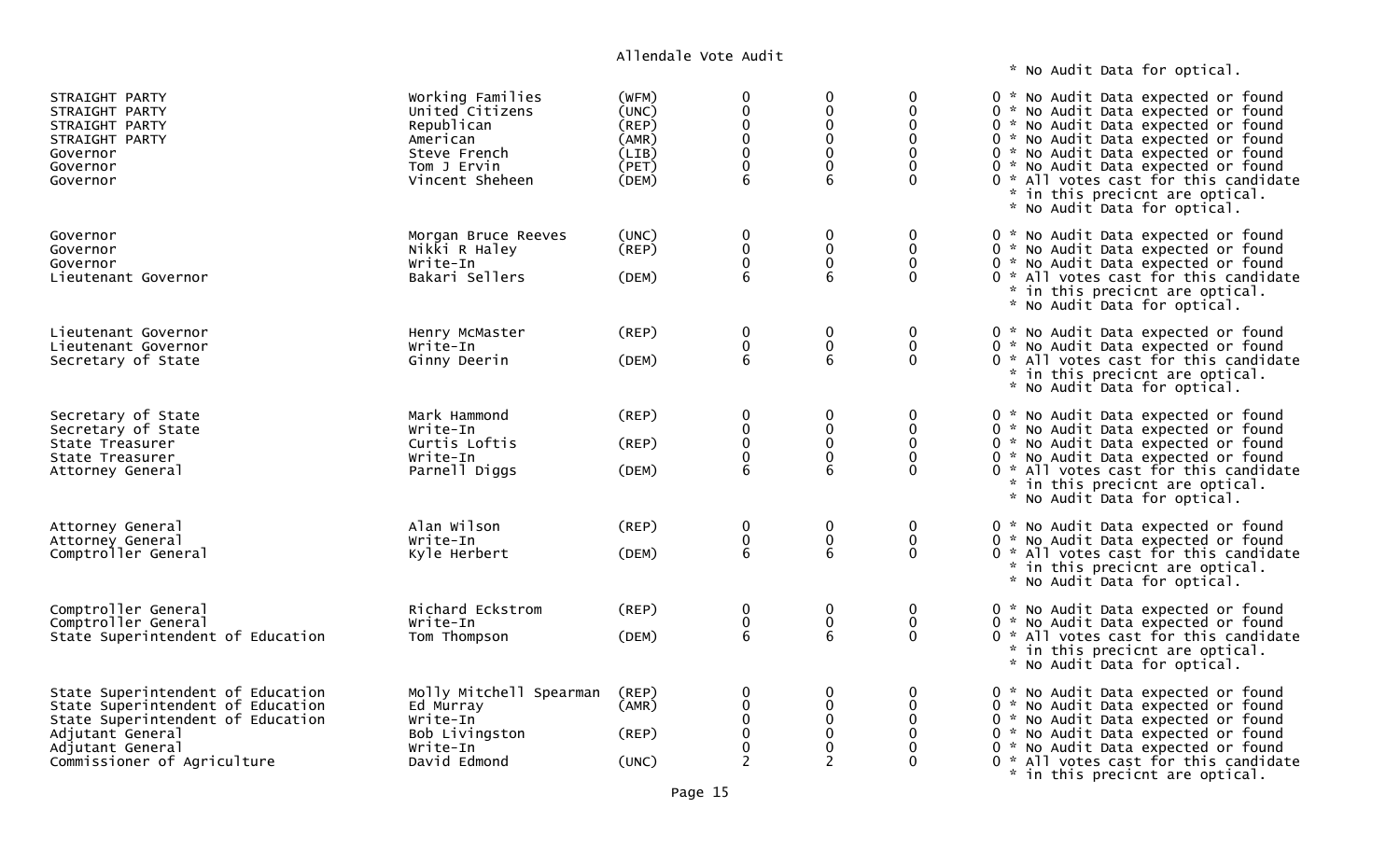\* No Audit Data for optical.

| Commissioner of Agriculture<br>Commissioner of Agriculture                                                                                                     | Hugh E Weathers<br>Emile DeFelice                                             | (REP)<br>(AMR)                   | 0<br>$\overline{2}$                                                         | 0<br>$\overline{2}$                                      | 0<br>$\mathbf 0$                                | 0 * No Audit Data expected or found<br>0 * All votes cast for this candidate<br>* in this precicnt are optical.<br>* No Audit Data for optical.                                                                                                                      |
|----------------------------------------------------------------------------------------------------------------------------------------------------------------|-------------------------------------------------------------------------------|----------------------------------|-----------------------------------------------------------------------------|----------------------------------------------------------|-------------------------------------------------|----------------------------------------------------------------------------------------------------------------------------------------------------------------------------------------------------------------------------------------------------------------------|
| Commissioner of Agriculture<br>U.S. Senate<br>U.S. Senate<br>U.S. Senate                                                                                       | Write-In<br>Victor Kocher<br>Thomas Ravenel<br>Brad Hutto                     | (LIB)<br>(PET)<br>(DEM)          | $\bf{0}$<br>$\pmb{0}$<br>$\pmb{0}$<br>6                                     | $\mathbf 0$<br>$\pmb{0}$<br>$\mathbf 0$<br>6             | 0<br>$\mathbf 0$<br>$\Omega$<br>$\mathbf{0}$    | 0 * No Audit Data expected or found<br>0 * No Audit Data expected or found<br>0 * No Audit Data expected or found<br>0 * All votes cast for this candidate<br>* in this precicnt are optical.<br>* No Audit Data for optical.                                        |
| U.S. Senate<br>U.S. Senate<br>U.S. Senate<br>U.S. Senate (Unexpired Term)                                                                                      | Brad Hutto<br>Lindsey Graham<br>Write-In<br>Joyce Dickerson                   | (WFM)<br>(REP)<br>(DEM)          | $\boldsymbol{0}$<br>$\mathbf 0$<br>0<br>6                                   | 0<br>$\pmb{0}$<br>$\mathbf 0$<br>6                       | 0<br>$\mathbf 0$<br>$\mathbf{0}$<br>$\Omega$    | 0 * No Audit Data expected or found<br>0 * No Audit Data expected or found<br>0 * No Audit Data expected or found<br>0 * All votes cast for this candidate<br>* in this precicnt are optical.<br>* No Audit Data for optical.                                        |
| U.S. Senate (Unexpired Term)<br>U.S. Senate (Unexpired Term)<br>U.S. Senate (Unexpired Term)<br>U.S. House of Rep. District 6<br>U.S. House of Rep. District 6 | Tim Scott<br>Jill Bossi<br>Write-In<br>Kevin R Umbaugh<br>James E Jim Clyburn | (REP)<br>(AMR)<br>(LIB)<br>(DEM) | $\begin{smallmatrix} 0\\0 \end{smallmatrix}$<br>$\pmb{0}$<br>$\pmb{0}$<br>6 | $\mathbf 0$<br>$\mathbf 0$<br>$\mathbf 0$<br>$\mathbf 0$ | $\mathbf{0}$<br>$\mathbf 0$<br>0<br>$\mathbf 0$ | 0 * No Audit Data expected or found<br>0 * No Audit Data expected or found<br>0 * No Audit Data expected or found<br>0 * No Audit Data expected or found<br>0 * All votes cast for this candidate<br>* in this precicnt are optical.<br>* No Audit Data for optical. |
| U.S. House of Rep. District 6<br>U.S. House of Rep. District 6<br>State House of Rep. District 91                                                              | Anthony Culler<br>Write-In<br>Lonnie Hosey                                    | (REP)<br>(DEM)                   | $\mathbf 0$<br>$\pmb{0}$<br>$6\phantom{a}$                                  | $\mathbf 0$<br>$\mathbf 0$<br>6                          | 0<br>0<br>$\Omega$                              | 0 * No Audit Data expected or found<br>0 * No Audit Data expected or found<br>0 * All votes cast for this candidate<br>* in this precicnt are optical.<br>* No Audit Data for optical.                                                                               |
| State House of Rep. District 91<br>Sheriff                                                                                                                     | Write-In<br>Tom Carter Jr                                                     | (DEM)                            | $\bf{0}$<br>$6\phantom{a}$                                                  | 0<br>6                                                   | $\mathbf 0$<br>$\mathbf{0}$                     | 0 * No Audit Data expected or found<br>0 * All votes cast for this candidate<br>* in this precicnt are optical.<br>* No Audit Data for optical.                                                                                                                      |
| Sheriff<br>Probate Judge                                                                                                                                       | Write-In<br>D Keith Smith                                                     | (DEM)                            | $\begin{array}{c} 0 \\ 6 \end{array}$                                       | $\pmb{0}$<br>$6^{\circ}$                                 | 0<br>$\mathbf 0$                                | 0 * No Audit Data expected or found<br>0 * All votes cast for this candidate<br>* in this precicnt are optical.<br>* No Audit Data for optical.                                                                                                                      |
| Probate Judge<br>Clerk of Court                                                                                                                                | Write-In<br>Elaine Sabb                                                       | (DEM)                            | $0$<br>6                                                                    | $\pmb{0}$<br>6                                           | 0<br>$\mathbf 0$                                | 0 * No Audit Data expected or found<br>0 * All votes cast for this candidate<br>* in this precicnt are optical.<br>* No Audit Data for optical.                                                                                                                      |
| Clerk of Court<br>Coroner                                                                                                                                      | Write-In<br>Marion F Sonny Riley Jr (DEM)                                     |                                  | $\mathbf 0$<br>6<br>Page 16                                                 | 0<br>6                                                   | $\mathbf 0$<br>$\mathbf 0$                      | 0 * No Audit Data expected or found<br>0 * All votes cast for this candidate                                                                                                                                                                                         |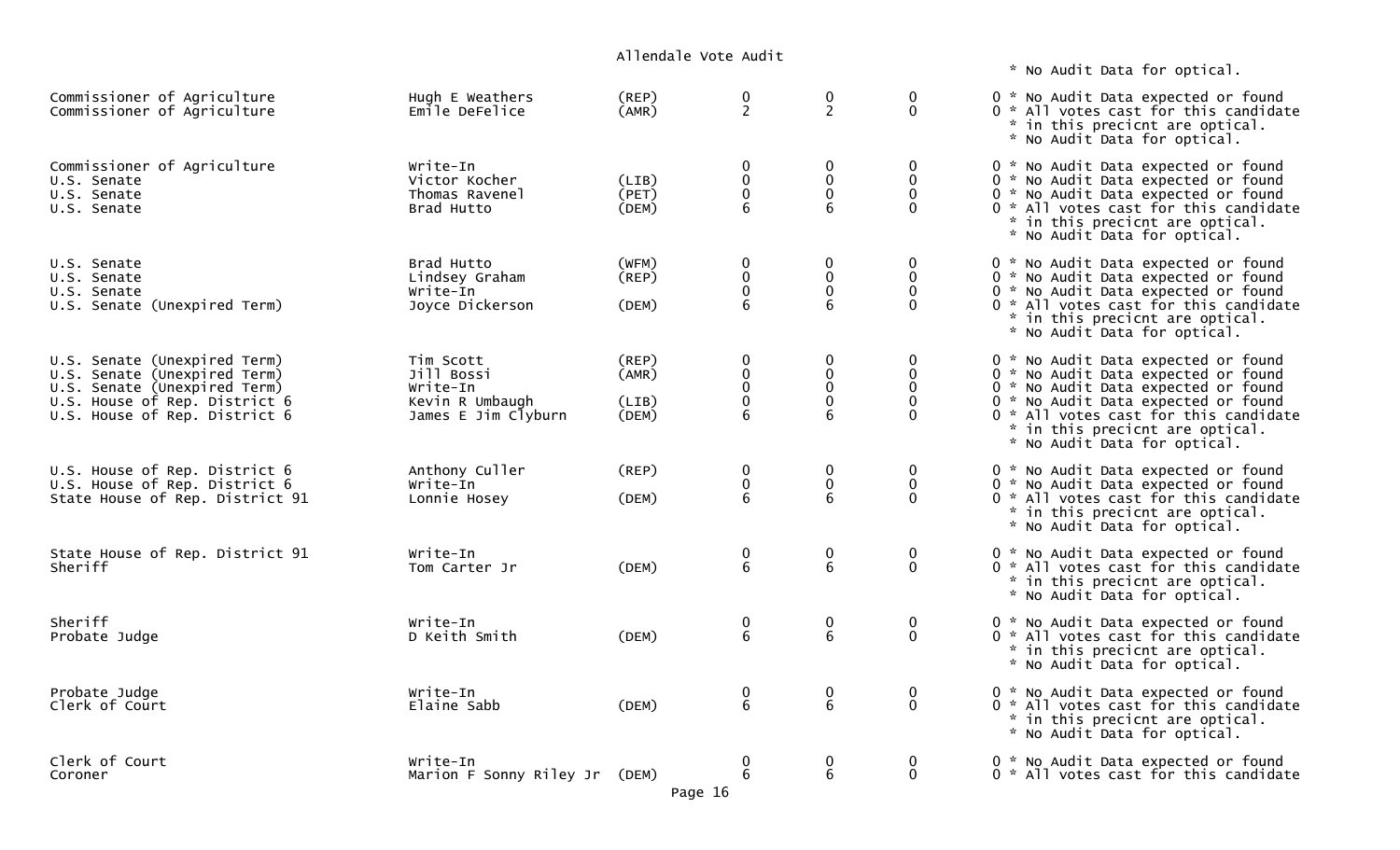|                                                                                                                                                                                                        |                                                                                                                  | ATTCHURTE VULE AUUTE    |                                                                |                                                                                              |                              | * in this precicnt are optical.<br>* No Audit Data for optical.                                                                                                                                                                                                                                                                                    |
|--------------------------------------------------------------------------------------------------------------------------------------------------------------------------------------------------------|------------------------------------------------------------------------------------------------------------------|-------------------------|----------------------------------------------------------------|----------------------------------------------------------------------------------------------|------------------------------|----------------------------------------------------------------------------------------------------------------------------------------------------------------------------------------------------------------------------------------------------------------------------------------------------------------------------------------------------|
| Coroner<br>Auditor                                                                                                                                                                                     | Write-In<br>Henri Mae Grant                                                                                      | (DEM)                   | 0<br>6                                                         | $\bf{0}$<br>6                                                                                | $\mathbf 0$<br>$\mathbf{0}$  | 0 * No Audit Data expected or found<br>0 * All votes cast for this candidate<br>* in this precicnt are optical.<br>* No Audit Data for optical.                                                                                                                                                                                                    |
| Auditor<br>County Treasurer                                                                                                                                                                            | Write-In<br>Gerzell Chaney                                                                                       | (DEM)                   | 0<br>6                                                         | 0<br>6                                                                                       | 0<br>$\mathbf 0$             | 0 * No Audit Data expected or found<br>0 * All votes cast for this candidate<br>* in this precicnt are optical.<br>* No Audit Data for optical.                                                                                                                                                                                                    |
| County Treasurer<br>County Council District 2<br>County Council District 2<br>County Council District 3<br>County Council District 3<br>County Council District 5                                      | Write-In<br>Carl Gooding<br>Write-In<br>James L Pinkney<br>Write-In<br>Bill Robinson                             | (DEM)<br>(DEM)<br>(DEM) | 0<br>0<br>0<br>$\pmb{0}$<br>$\pmb{0}$<br>6                     | $\mathbf 0$<br>$\mathbf 0$<br>$\mathbf 0$<br>$\pmb{0}$<br>$\mathbf 0$<br>6                   | 0<br>0                       | 0 * No Audit Data expected or found<br>0 * No Audit Data expected or found<br>0 * No Audit Data expected or found<br>0 * No Audit Data expected or found<br>0 * No Audit Data expected or found<br>0 * All votes cast for this candidate<br>* in this precicnt are optical.<br>* No Audit Data for optical.                                        |
| County Council District 5<br>School Board District 2<br>School Board District 2<br>School Board District 4<br>School Board District 4<br>School Board District 4<br>Soil and Water District Commission | Write-In<br>Patricia Smoaks Jenkins<br>Write-In<br>Mark Lott<br>Catherine L Russell<br>Write-In<br>Mark Connelly |                         | 0<br>0<br>$\mathbf 0$<br>0<br>0<br>$\pmb{0}$<br>$\overline{2}$ | $\mathbf 0$<br>$\mathbf 0$<br>$\mathbf 0$<br>$\mathbf 0$<br>$\mathbf{0}$<br>$\mathbf 0$<br>2 | 0<br>$\mathbf 0$<br>$\Omega$ | 0 * No Audit Data expected or found<br>0 * No Audit Data expected or found<br>0 * No Audit Data expected or found<br>0 * No Audit Data expected or found<br>0 * No Audit Data expected or found<br>0 * No Audit Data expected or found<br>0 * All votes cast for this candidate<br>* in this precicnt are optical.<br>* No Audit Data for optical. |
| Soil and Water District Commission                                                                                                                                                                     | John R Rice                                                                                                      |                         | $\mathbf{1}$                                                   | $\mathbf{1}$                                                                                 | $\mathbf 0$                  | 0 * All votes cast for this candidate<br>* in this precicnt are optical.<br>* No Audit Data for optical.                                                                                                                                                                                                                                           |
| Soil and Water District Commission<br>Allendale Town Council                                                                                                                                           | Write-In<br>James R Everett                                                                                      |                         | 0<br>$\overline{3}$                                            | $\pmb{0}$<br>$\overline{3}$                                                                  | $\pmb{0}$<br>$\mathbf{0}$    | 0 * No Audit Data expected or found<br>0 * All votes cast for this candidate<br>* in this precicnt are optical.<br>* No Audit Data for optical.                                                                                                                                                                                                    |
| Allendale Town Council                                                                                                                                                                                 | Lee E Harley-Fitts                                                                                               |                         | 4                                                              | $\overline{4}$                                                                               | $\mathbf 0$                  | 0 * All votes cast for this candidate<br>* in this precicnt are optical.<br>* No Audit Data for optical.                                                                                                                                                                                                                                           |
| Allendale Town Council                                                                                                                                                                                 | Jacqueline G Jones                                                                                               |                         | 3                                                              | 3                                                                                            | $\mathbf 0$                  | 0 * All votes cast for this candidate<br>* in this precicnt are optical.<br>* No Audit Data for optical.                                                                                                                                                                                                                                           |
| Allendale Town Council                                                                                                                                                                                 | Deshawn Maner                                                                                                    |                         | $\overline{2}$                                                 | $\overline{2}$                                                                               | $\mathbf{0}$                 | 0 * All votes cast for this candidate<br>* in this precicnt are optical.<br>* No Audit Data for optical.                                                                                                                                                                                                                                           |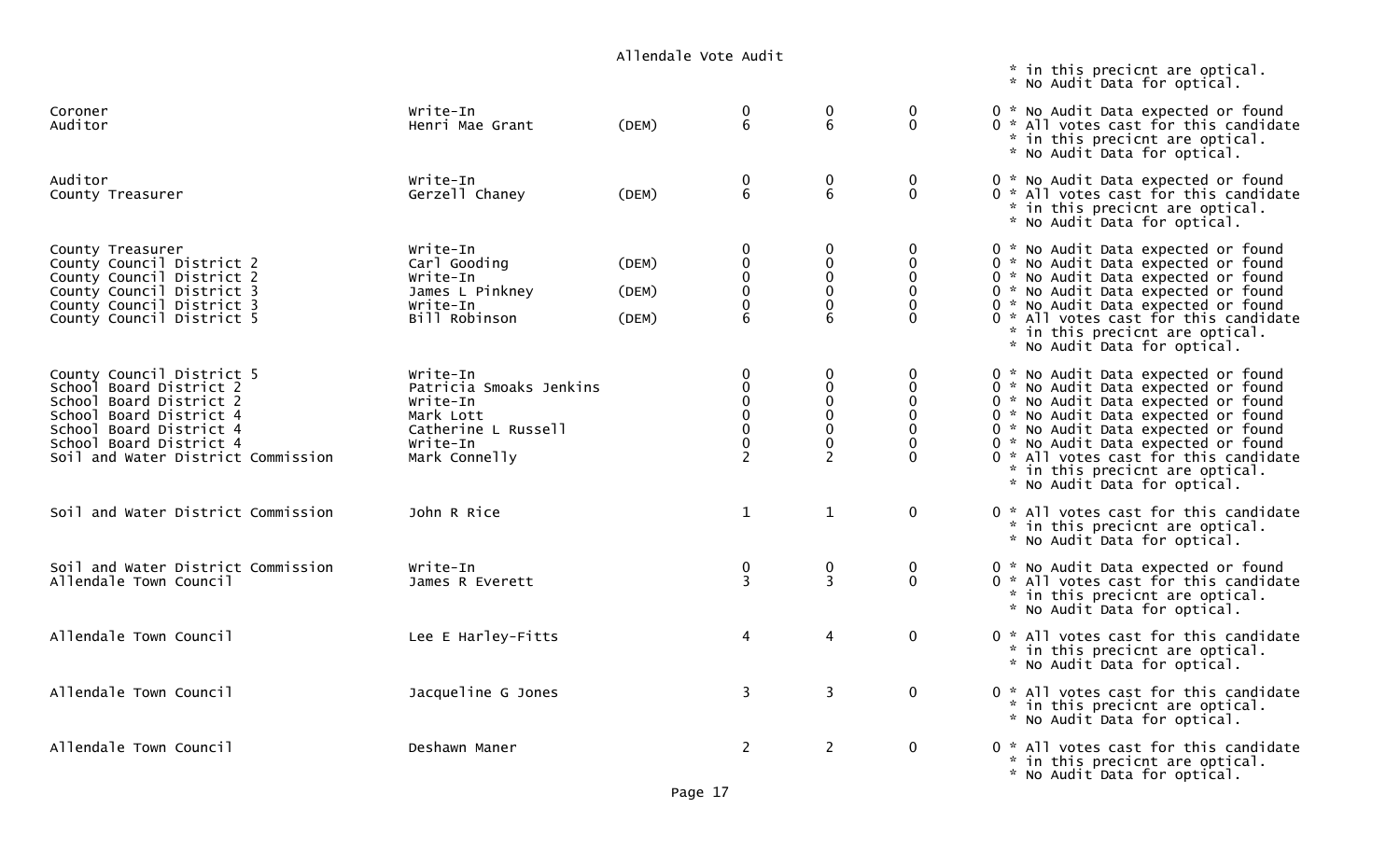| Allendale Town Council<br>Amendment 1                                                                                                                                                                                                                                                                                                                                                                                                                                                                                                                                                                                                                                                                                                      | Write-In<br>Yes.                                                                                                                                                                                                                                                                                                                                                                                                                                                                                                                        |                                                                                                                                                                                                                                           | 0<br>5                                                                                                                                                                                                                                                                                                                                                                                                                                        | $\mathbf 0$<br>5                                                                                                                                                                                                                                                                                                                            | 0<br>$\mathbf 0$                                                                                                                                              | 0 * No Audit Data expected or found<br>0 * All votes cast for this candidate<br>ŵ.<br>in this precicnt are optical.<br>* No Audit Data for optical.                                                                                                                                                                                                                                                                                                                                                                                                                                                                                                                                                                                                                                                                                                                                                                                                                                                                                                                                                                                                                                                        |
|--------------------------------------------------------------------------------------------------------------------------------------------------------------------------------------------------------------------------------------------------------------------------------------------------------------------------------------------------------------------------------------------------------------------------------------------------------------------------------------------------------------------------------------------------------------------------------------------------------------------------------------------------------------------------------------------------------------------------------------------|-----------------------------------------------------------------------------------------------------------------------------------------------------------------------------------------------------------------------------------------------------------------------------------------------------------------------------------------------------------------------------------------------------------------------------------------------------------------------------------------------------------------------------------------|-------------------------------------------------------------------------------------------------------------------------------------------------------------------------------------------------------------------------------------------|-----------------------------------------------------------------------------------------------------------------------------------------------------------------------------------------------------------------------------------------------------------------------------------------------------------------------------------------------------------------------------------------------------------------------------------------------|---------------------------------------------------------------------------------------------------------------------------------------------------------------------------------------------------------------------------------------------------------------------------------------------------------------------------------------------|---------------------------------------------------------------------------------------------------------------------------------------------------------------|------------------------------------------------------------------------------------------------------------------------------------------------------------------------------------------------------------------------------------------------------------------------------------------------------------------------------------------------------------------------------------------------------------------------------------------------------------------------------------------------------------------------------------------------------------------------------------------------------------------------------------------------------------------------------------------------------------------------------------------------------------------------------------------------------------------------------------------------------------------------------------------------------------------------------------------------------------------------------------------------------------------------------------------------------------------------------------------------------------------------------------------------------------------------------------------------------------|
| Amendment 1<br>Amendment 2                                                                                                                                                                                                                                                                                                                                                                                                                                                                                                                                                                                                                                                                                                                 | No<br><b>Yes</b>                                                                                                                                                                                                                                                                                                                                                                                                                                                                                                                        |                                                                                                                                                                                                                                           | 0<br>$\Delta$                                                                                                                                                                                                                                                                                                                                                                                                                                 | $\mathbf 0$<br>$\overline{4}$                                                                                                                                                                                                                                                                                                               | $\mathbf 0$<br>$\Omega$                                                                                                                                       | 0 * No Audit Data expected or found<br>0 * All votes cast for this candidate<br>in this precicnt are optical.<br>$\mathcal{R}_{\mathcal{A}}$<br>* No Audit Data for optical.                                                                                                                                                                                                                                                                                                                                                                                                                                                                                                                                                                                                                                                                                                                                                                                                                                                                                                                                                                                                                               |
| Amendment 2                                                                                                                                                                                                                                                                                                                                                                                                                                                                                                                                                                                                                                                                                                                                | No                                                                                                                                                                                                                                                                                                                                                                                                                                                                                                                                      |                                                                                                                                                                                                                                           | $\mathbf 1$                                                                                                                                                                                                                                                                                                                                                                                                                                   | 1                                                                                                                                                                                                                                                                                                                                           | $\mathbf 0$                                                                                                                                                   | 0 * All votes cast for this candidate<br>*.<br>in this precicnt are optical.<br>* No Audit Data for optical.                                                                                                                                                                                                                                                                                                                                                                                                                                                                                                                                                                                                                                                                                                                                                                                                                                                                                                                                                                                                                                                                                               |
| 0850 Failsafe<br>STRAIGHT PARTY<br>STRAIGHT PARTY<br>STRAIGHT PARTY<br>STRAIGHT PARTY<br>STRAIGHT PARTY<br>STRAIGHT PARTY<br>Governor<br>Governor<br>Governor<br>Governor<br>Governor<br>Governor<br>Lieutenant Governor<br>Lieutenant Governor<br>Lieutenant Governor<br>Secretary of State<br>Secretary of State<br>Secretary of State<br>State Treasurer<br>State Treasurer<br>Attorney General<br>Attorney General<br>Attorney General<br>Comptroller General<br>Comptroller General<br>Comptroller General<br>State Superintendent of Education<br>State Superintendent of Education<br>State Superintendent of Education<br>State Superintendent of Education<br>Adjutant General<br>Adjutant General<br>Commissioner of Agriculture | Libertarian<br>Democratic<br>Working Families<br>United Citizens<br>Republican<br>American<br>Steve French<br>Tom J Ervin<br>Vincent Sheheen<br>Morgan Bruce Reeves<br>Nikki R Haley<br>Write-In<br>Bakari Sellers<br>Henry McMaster<br>Write-In<br>Ginny Deerin<br>Mark Hammond<br>Write-In<br>Curtis Loftis<br>Write-In<br>Parnell Diggs<br>Alan Wilson<br>Write-In<br>Kyle Herbert<br>Richard Eckstrom<br>Write-In<br>Tom Thompson<br>Molly Mitchell Spearman<br>Ed Murray<br>Write-In<br>Bob Livingston<br>Write-In<br>David Edmond | (LIB)<br>(DEM)<br>(WFM)<br>(UNC)<br>$($ REP $)$<br>(AMR)<br>(LIB)<br>(PET)<br>(DEM)<br>(UNC)<br>(REP)<br>(DEM)<br>$($ REP $)$<br>(DEM)<br>(REP)<br>(REP)<br>(DEM)<br>(REP)<br>(DEM)<br>(REP)<br>(DEM)<br>(REF)<br>(AMR)<br>(REP)<br>(UNC) | 0<br>0<br>$\Omega$<br>$\overline{0}$<br>$\Omega$<br>$\mathbf 0$<br>$\mathbf 0$<br>$\overline{c}$<br>$\mathbf 0$<br>$\boldsymbol{0}$<br>$\mathbf 0$<br>$\overline{c}$<br>$\mathbf 0$<br>$\mathbf 0$<br>$\overline{0}$<br>$\Omega$<br>$\Omega$<br>$\mathbf 0$<br>$\overline{c}$<br>$\mathbf 0$<br>$\overline{0}$<br>$\overline{c}$<br>$\mathbf 0$<br>$\mathbf 0$<br>$\overline{c}$<br>0<br>$\overline{0}$<br>$\Omega$<br>0<br>0<br>$\mathbf{1}$ | 0<br>0<br>$\Omega$<br>$\Omega$<br>$\Omega$<br>$\mathbf 0$<br>$\Omega$<br>$\mathbf 0$<br>$\mathbf 0$<br>$\Omega$<br>$\mathbf{1}$<br>$\Omega$<br>0<br>1<br>$\Omega$<br>$\Omega$<br>$\Omega$<br>$\mathbf 0$<br>1<br>$\Omega$<br>$\Omega$<br>$\mathbf{1}$<br>0<br>0<br>1<br>0<br>$\mathbf 0$<br>$\mathbf 0$<br>0<br>$\mathbf 0$<br>$\mathbf{1}$ | 0<br>0<br>0<br>0<br>0<br>0<br>0<br>$\mathbf{1}$<br>0<br>0<br>0<br>0<br>0<br>0<br>O<br>0<br>$\mathbf{1}$<br>0<br>$\Omega$<br>0<br>0<br>0<br>0<br>0<br>$\Omega$ | 0 * No Audit Data expected or found<br>0<br>0 * No Audit Data expected or found<br>0 *<br>No Audit Data expected or found<br>0 * No Audit Data expected or found<br>0 * No Audit Data expected or found<br>0 * No Audit Data expected or found<br>0<br>No Audit Data expected or found<br>0<br>0 * No Audit Data expected or found<br>0 * No Audit Data expected or found<br>$\Omega$<br>* No Audit Data expected or found<br>0<br>* No Audit Data expected or found<br>0.<br>0 * No Audit Data expected or found<br>0<br>0 * No Audit Data expected or found<br>No Audit Data expected or found<br>0<br>i w<br>0 * No Audit Data expected or found<br>0 * No Audit Data expected or found<br>0<br>* No Audit Data expected or found<br>0<br>ი ∗<br>No Audit Data expected or found<br>0<br>0 *<br>No Audit Data expected or found<br>0 *<br>No Audit Data expected or found<br>0<br>0 *<br>No Audit Data expected or found<br>$0 *$<br>No Audit Data expected or found<br>No Audit Data expected or found<br>$0 *$<br>0 *<br>No Audit Data expected or found<br>No Audit Data expected or found<br>0<br>- 22<br>ი ∗<br>All votes cast for this candidate<br>$\mathbf{x}$<br>in this precicnt are optical. |

\* No Audit Data for optical.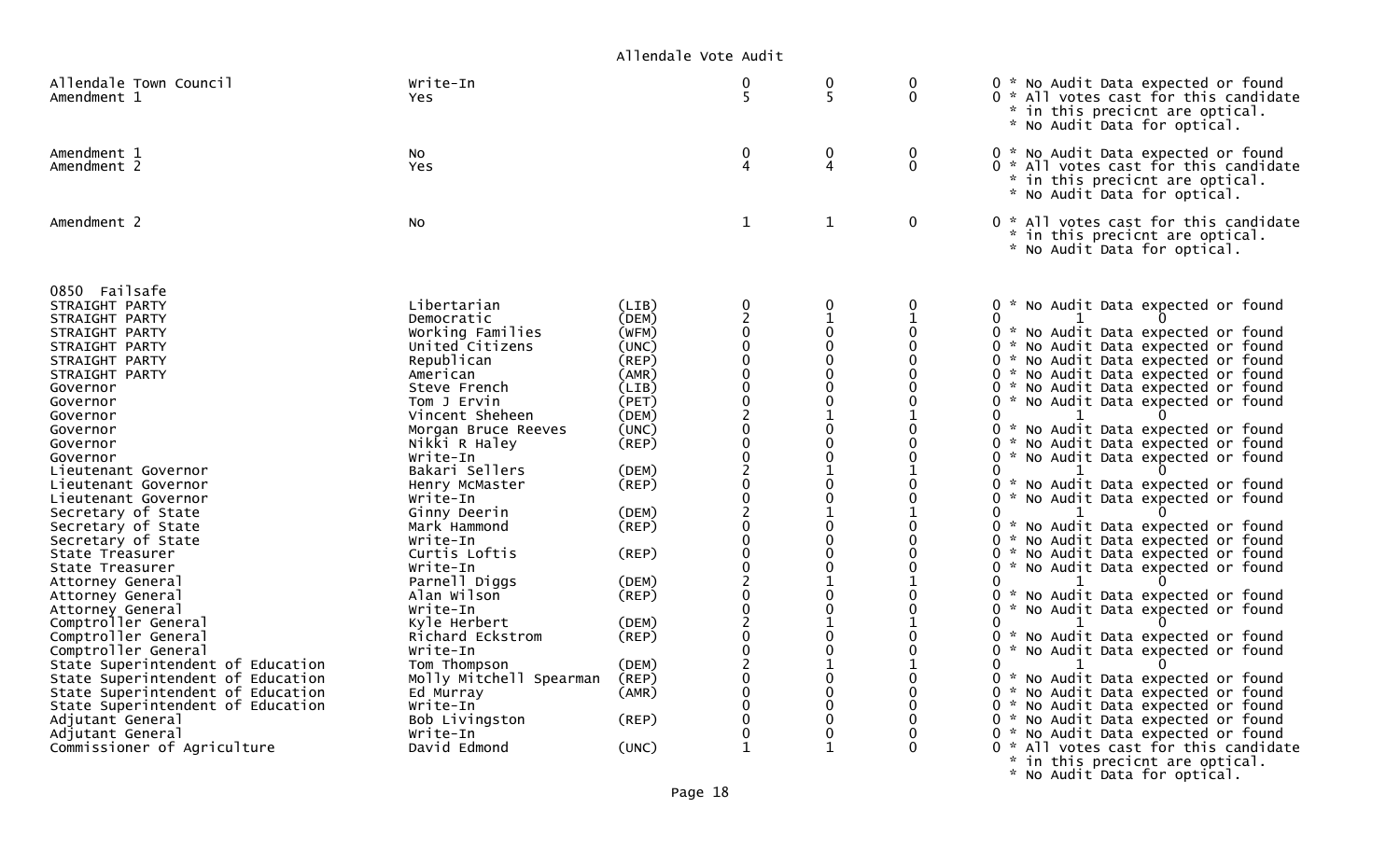| Commissioner of Agriculture        | Hugh E Weathers         | (REP)       | $\pmb{0}$<br>$\mathbf 0$ | $\mathbf 0$                | $\mathbf 0$   | 0 * No Audit Data expected or found    |
|------------------------------------|-------------------------|-------------|--------------------------|----------------------------|---------------|----------------------------------------|
| Commissioner of Agriculture        | Emile DeFelice          | (AMR)       | $\Omega$                 | $\mathbf 0$<br>$\mathbf 0$ | $\Omega$      | 0 * No Audit Data expected or found    |
| Commissioner of Agriculture        | Write-In                |             |                          | $\Omega$                   | 0<br>$\Omega$ | 0 * No Audit Data expected or found    |
| U.S. Senate                        | Victor Kocher           | (LIB)       | $\Omega$                 | $\Omega$                   | $\Omega$      | 0 * No Audit Data expected or found    |
| U.S. Senate                        | Thomas Ravenel          | (PET)       |                          |                            |               | 0 * No Audit Data expected or found    |
| U.S. Senate                        | Brad Hutto              | (DEM)       | $\overline{2}$           |                            | $\mathbf{1}$  | $\Omega$                               |
| U.S. Senate                        | Brad Hutto              | (WFM)       | $\mathbf 0$              | $\mathbf 0$                | $\Omega$      | * No Audit Data expected or found<br>0 |
| U.S. Senate                        | Lindsey Graham          | (REP)       | $\overline{0}$           | $\mathbf{0}$               | $\Omega$      | 0 * No Audit Data expected or found    |
| U.S. Senate                        | Write-In                |             |                          | $\mathbf 0$                | $\Omega$      | 0 * No Audit Data expected or found    |
| U.S. Senate (Unexpired Term)       | Joyce Dickerson         | (DEM)       |                          | $\mathbf{1}$               | $\mathbf{1}$  | 0                                      |
| U.S. Senate (Unexpired Term)       | Tim Scott               | $($ REP $)$ |                          | $\Omega$                   | 0             | 0 * No Audit Data expected or found    |
| U.S. Senate (Unexpired Term)       | Jill Bossi              | (AMR)       | $\pmb{0}$                | $\mathbf 0$                | $\mathbf 0$   | 0 * No Audit Data expected or found    |
| U.S. Senate (Unexpired Term)       | Write-In                |             |                          | $\mathbf{0}$               | $\Omega$      | 0 * No Audit Data expected or found    |
| U.S. House of Rep. District 6      | Kevin R Umbaugh         | (LIB)       | $\pmb{0}$                | 0                          | $\mathbf{0}$  | 0 * No Audit Data expected or found    |
| U.S. House of Rep. District 6      | James E Jim Clyburn     | (DEM)       | $\frac{2}{0}$            | $\mathbf{1}$               | $\mathbf{1}$  | 0                                      |
| U.S. House of Rep. District 6      | Anthony Culler          | $($ REP $)$ |                          | $\mathbf 0$                | $\mathbf 0$   | 0 * No Audit Data expected or found    |
| U.S. House of Rep. District 6      | Write-In                |             |                          | $\Omega$                   | $\Omega$      | 0 * No Audit Data expected or found    |
| State House of Rep. District 91    | Lonnie Hosey            | (DEM)       |                          | $\mathbf{1}$               | $\mathbf{1}$  | 0                                      |
| State House of Rep. District 91    | Write-In                |             |                          | $\mathbf 0$                | $\mathbf 0$   | * No Audit Data expected or found<br>0 |
| Sheriff                            | Tom Carter Jr           | (DEM)       |                          | $\mathbf{1}$               | 1             | 0                                      |
| Sheriff                            | Write-In                |             |                          | $\mathbf 0$                | $\mathbf 0$   | * No Audit Data expected or found      |
| Probate Judge                      | D Keith Smith           | (DEM)       |                          |                            |               | 0                                      |
| Probate Judge                      | Write-In                |             |                          | $\mathbf 0$                | $\mathbf 0$   | * No Audit Data expected or found<br>0 |
| Clerk of Court                     | Elaine Sabb             | (DEM)       |                          |                            |               |                                        |
| Clerk of Court                     | Write-In                |             |                          | $\mathbf 0$                | 0             | * No Audit Data expected or found<br>0 |
| Coroner                            | Marion F Sonny Riley Jr | (DEM)       |                          |                            |               |                                        |
| Coroner                            | Write-In                |             |                          | $\mathbf 0$                | $\mathbf 0$   | 0 * No Audit Data expected or found    |
| Auditor                            | Henri Mae Grant         | (DEM)       |                          |                            | $\mathbf{1}$  | 0                                      |
| Auditor                            | Write-In                |             | $\mathbf 0$              | $\mathbf 0$                | $\mathbf 0$   | 0<br>* No Audit Data expected or found |
| County Treasurer                   | Gerzell Chaney          | (DEM)       |                          | $\mathbf{1}$               | 1             | 0                                      |
| County Treasurer                   | Write-In                |             |                          | $\mathbf 0$                | 0             | 0 * No Audit Data expected or found    |
| County Council District 2          | Carl Gooding            | (DEM)       |                          | $\mathbf 0$                | $\Omega$      | 0 * No Audit Data expected or found    |
| County Council District 2          | Write-In                |             |                          | $\mathbf{0}$               | $\Omega$      | 0 * No Audit Data expected or found    |
| County Council District 3          | James L Pinkney         | (DEM)       | $\mathbf{1}$             | $\mathbf 1$                | 0             | 0 * All votes cast for this candidate  |
|                                    |                         |             |                          |                            |               | * in this precicnt are optical.        |
|                                    |                         |             |                          |                            |               | * No Audit Data for optical.           |
|                                    |                         |             |                          |                            |               |                                        |
| County Council District 3          | Write-In                |             |                          | 0                          | 0             | 0 * No Audit Data expected or found    |
| County Council District 5          | Bill Robinson           | (DEM)       |                          | $\mathbf 0$                |               | $\mathbf{0}$                           |
| County Council District 5          | Write-In                |             |                          | $\mathbf 0$                |               | 0 * No Audit Data expected or found    |
| School Board District 2            | Patricia Smoaks Jenkins |             |                          | $\Omega$                   | $\Omega$      | 0 * No Audit Data expected or found    |
| School Board District 2            | Write-In                |             | $\mathbf{0}$             | $\mathbf 0$                | $\mathbf 0$   | 0 * No Audit Data expected or found    |
| School Board District 4            | Mark Lott               |             |                          | $\mathbf{0}$               | $\Omega$      | 0 * No Audit Data expected or found    |
| School Board District 4            | Catherine L Russell     |             |                          | $\mathbf 0$                | 0             | 0 * No Audit Data expected or found    |
| School Board District 4            | Write-In                |             |                          | $\Omega$                   |               | 0 * No Audit Data expected or found    |
| Soil and Water District Commission | Mark Connelly           |             |                          |                            |               | 0 * All votes cast for this candidate  |
|                                    |                         |             |                          |                            |               | * in this precicnt are optical.        |
|                                    |                         |             |                          |                            |               | * No Audit Data for optical.           |
|                                    |                         |             |                          |                            |               |                                        |
| Soil and Water District Commission | John R Rice             |             | 0                        | 0                          | 0             | 0 * No Audit Data expected or found    |
| Soil and Water District Commission | Write-In                |             | $\Omega$                 | $\Omega$                   | 0             | 0 * No Audit Data expected or found    |
|                                    |                         |             |                          |                            |               |                                        |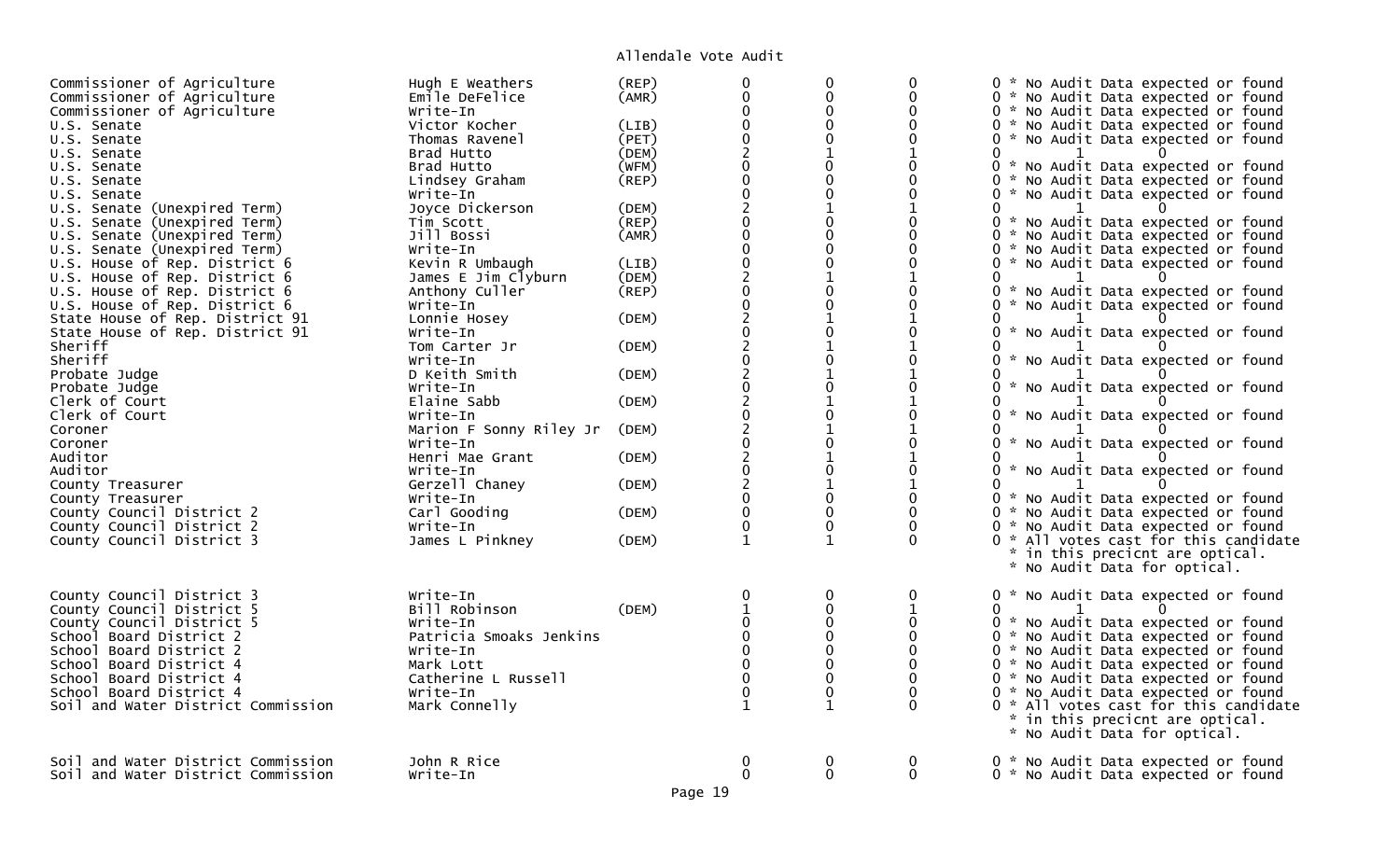|                                                                                                                                                                                                                                                                                                                                                                                                                                                                                                                                                                                              |                                                                                                                                                                                                                                                                                                                                                                                                                                                                  | Allendale Vote Audit                                                                                                                                                                               |                                                                                                                                                               |                                                      |                         |                                                                                                                                                                                                                                                                                                                                                                                                                                                                                                                                                                                                                                                                                                                                                                                                                                                                                                                                                                                                                                                                                                                                                                                                 |
|----------------------------------------------------------------------------------------------------------------------------------------------------------------------------------------------------------------------------------------------------------------------------------------------------------------------------------------------------------------------------------------------------------------------------------------------------------------------------------------------------------------------------------------------------------------------------------------------|------------------------------------------------------------------------------------------------------------------------------------------------------------------------------------------------------------------------------------------------------------------------------------------------------------------------------------------------------------------------------------------------------------------------------------------------------------------|----------------------------------------------------------------------------------------------------------------------------------------------------------------------------------------------------|---------------------------------------------------------------------------------------------------------------------------------------------------------------|------------------------------------------------------|-------------------------|-------------------------------------------------------------------------------------------------------------------------------------------------------------------------------------------------------------------------------------------------------------------------------------------------------------------------------------------------------------------------------------------------------------------------------------------------------------------------------------------------------------------------------------------------------------------------------------------------------------------------------------------------------------------------------------------------------------------------------------------------------------------------------------------------------------------------------------------------------------------------------------------------------------------------------------------------------------------------------------------------------------------------------------------------------------------------------------------------------------------------------------------------------------------------------------------------|
| Allendale Town Council<br>Allendale Town Council<br>Allendale Town Council<br>Allendale Town Council<br>Allendale Town Council<br>Amendment 1<br>Amendment 1<br>Amendment 2<br>Amendment 2                                                                                                                                                                                                                                                                                                                                                                                                   | James R Everett<br>Lee E Harley-Fitts<br>Jacqueline G Jones<br>Deshawn Maner<br>Write-In<br>Yes<br>NO.<br>Yes<br>No                                                                                                                                                                                                                                                                                                                                              |                                                                                                                                                                                                    | $\mathbf 1$                                                                                                                                                   | 0<br>0<br>0<br>0<br>$\mathbf 0$<br>0<br>$\mathbf{1}$ | 0<br>0<br>0<br>$\Omega$ | 0 * No Audit Data expected or found<br>O<br>0 * No Audit Data expected or found<br>0 * No Audit Data expected or found<br>0 * No Audit Data expected or found<br>All votes cast for this candidate<br>0.<br>- *<br>* in this precicnt are optical.<br>*.<br>No Audit Data for optical.                                                                                                                                                                                                                                                                                                                                                                                                                                                                                                                                                                                                                                                                                                                                                                                                                                                                                                          |
| 0900 Provisional<br>STRAIGHT PARTY<br>STRAIGHT PARTY<br>STRAIGHT PARTY<br>STRAIGHT PARTY<br>STRAIGHT PARTY<br>STRAIGHT PARTY<br>Governor<br>Governor<br>Governor<br>Governor<br>Governor<br>Governor<br>Lieutenant Governor<br>Lieutenant Governor<br>Lieutenant Governor<br>Secretary of State<br>Secretary of State<br>Secretary of State<br>State Treasurer<br>State Treasurer<br>Attorney General<br>Attorney General<br>Attorney General<br>Comptroller General<br>Comptroller General<br>Comptroller General<br>State Superintendent of Education<br>State Superintendent of Education | Libertarian<br>Democratic<br>Working Families<br>United Citizens<br>Republican<br>American<br>Steve French<br>Tom J Ervin<br>Vincent Sheheen<br>Morgan Bruce Reeves<br>Nikki R Haley<br>Write-In<br>Bakari Sellers<br>Henry McMaster<br>Write-In<br>Ginny Deerin<br>Mark Hammond<br>Write-In<br>Curtis Loftis<br>Write-In<br>Parnell Diggs<br>Alan Wilson<br>Write-In<br>Kyle Herbert<br>Richard Eckstrom<br>Write-In<br>Tom Thompson<br>Molly Mitchell Spearman | (LIB)<br>(DEM)<br>(WFM)<br>(UNC)<br>(REP)<br>(AMR)<br>(LIB)<br>(PET)<br>(DEM)<br>(UNC)<br>(REP)<br>(DEM)<br>(REP)<br>(DEM)<br>(REP)<br>(REP)<br>(DEM)<br>(REP)<br>(DEM)<br>(REP)<br>(DEM)<br>(REP) | $\bf{0}$<br>$\mathbf 0$<br>$\Omega$<br>$\Omega$<br>$\mathbf 0$<br>$\Omega$<br>$\Omega$<br>$\mathbf 0$<br>$\Omega$<br>$\Omega$<br>$\mathbf 0$<br>$\Omega$<br>∩ | 0<br>0<br>0<br>$\Omega$<br>0                         | 0                       | 0 * No Audit Data expected or found<br>0 * No Audit Data expected or found<br>0 *<br>No Audit Data expected or found<br>0 * No Audit Data expected or found<br>$0 *$<br>No Audit Data expected or found<br>ი ∗<br>No Audit Data expected or found<br>0 * No Audit Data expected or found<br>0 * No Audit Data expected or found<br>ი ∗<br>No Audit Data expected or found<br>0 *<br>No Audit Data expected or found<br>$0 *$<br>No Audit Data expected or found<br>ი ∗<br>No Audit Data expected or found<br>0 *<br>No Audit Data expected or found<br>0 * No Audit Data expected or found<br>0 *<br>No Audit Data expected or found<br>0 * No Audit Data expected or found<br>ი ∗<br>No Audit Data expected or found<br>0 * No Audit Data expected or found<br>$0 *$<br>No Audit Data expected or found<br>ი ∗<br>No Audit Data expected or found<br>ი ∗<br>No Audit Data expected or found<br>0 *<br>No Audit Data expected or found<br>ი ∗<br>No Audit Data expected or found<br>0 *<br>No Audit Data expected or found<br>0 *<br>No Audit Data expected or found<br>ი ∗<br>No Audit Data expected or found<br>0 * No Audit Data expected or found<br>0 *<br>No Audit Data expected or found |
| State Superintendent of Education<br>State Superintendent of Education<br>Adjutant General<br>Adjutant General<br>Commissioner of Agriculture<br>Commissioner of Agriculture<br>Commissioner of Agriculture<br>Commissioner of Agriculture<br>U.S. Senate<br>U.S. Senate                                                                                                                                                                                                                                                                                                                     | Ed Murray<br>Write-In<br>Bob Livingston<br>Write-In<br>David Edmond<br>Hugh E Weathers<br>Emile DeFelice<br>Write-In<br>Victor Kocher<br>Thomas Ravenel                                                                                                                                                                                                                                                                                                          | (AMR)<br>$($ REP $)$<br>(UNC)<br>(REP)<br>(AMR)<br>(LIB)<br>(PET)                                                                                                                                  | $\boldsymbol{0}$<br>0                                                                                                                                         | 0<br>0<br>0<br>0<br>0<br>0                           | 0<br>0                  | 0 * No Audit Data expected or found<br>0 * No Audit Data expected or found<br>0 * No Audit Data expected or found<br>0 * No Audit Data expected or found<br>0 * No Audit Data expected or found<br>0 * No Audit Data expected or found<br>0 * No Audit Data expected or found<br>0 * No Audit Data expected or found<br>0 * No Audit Data expected or found<br>0 * No Audit Data expected or found                                                                                                                                                                                                                                                                                                                                                                                                                                                                                                                                                                                                                                                                                                                                                                                              |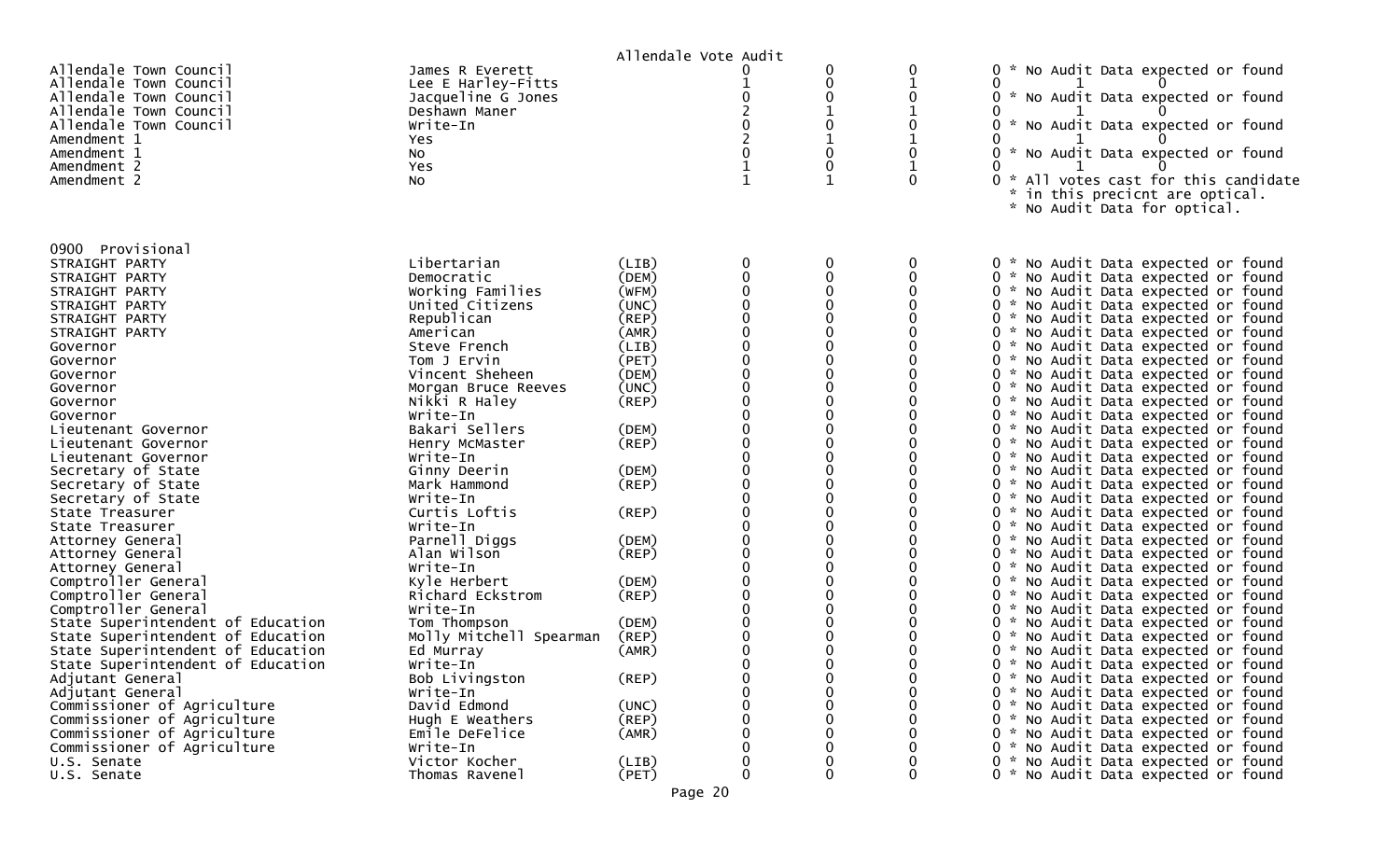|                                    |                         | Allendale Vote Audit |   |             |             |                                                  |
|------------------------------------|-------------------------|----------------------|---|-------------|-------------|--------------------------------------------------|
| U.S. Senate                        | Brad Hutto              | (DEM)                | 0 |             |             | 0<br>No Audit Data expected or found             |
| U.S. Senate                        | Brad Hutto              | (WFM)                |   |             |             | 0 * No Audit Data expected or found              |
| U.S. Senate                        | Lindsey Graham          | $($ REP $)$          |   |             |             | 0 * No Audit Data expected or found              |
| U.S. Senate                        | Write-In                |                      |   |             |             | 0 * No Audit Data expected or found              |
| U.S. Senate (Unexpired Term)       | Joyce Dickerson         | (DEM)                |   |             |             | 0 * No Audit Data expected or found              |
| U.S. Senate (Unexpired Term)       | Tim Scott               | (REP)                |   |             |             | 0 * No Audit Data expected or found              |
| U.S. Senate (Unexpired Term)       | Jill Bossi              | (AMR)                |   |             |             | 0 * No Audit Data expected or found              |
| U.S. Senate (Unexpired Term)       | Write-In                |                      |   |             |             | 0 * No Audit Data expected or found              |
| U.S. House of Rep. District 6      | Kevin R Umbaugh         | (LIB)                |   |             |             | 0 * No Audit Data expected or found              |
| U.S. House of Rep. District 6      | James E Jim Clyburn     | (DEM)                |   |             |             | 0 * No Audit Data expected or found              |
| U.S. House of Rep. District 6      | Anthony Culler          | (REP)                |   |             |             | 0 * No Audit Data expected or found              |
| U.S. House of Rep. District 6      | Write-In                |                      |   |             |             | 0 * No Audit Data expected or found              |
| State House of Rep. District 91    | Lonnie Hosey            | (DEM)                |   |             |             | 0 * No Audit Data expected or found              |
| State House of Rep. District 91    | Write-In                |                      |   |             |             | 0 * No Audit Data expected or found              |
| Sheriff                            | Tom Carter Jr           | (DEM)                |   |             |             | 0 * No Audit Data expected or found              |
| Sheriff                            | Write-In                |                      |   |             |             | 0 * No Audit Data expected or found              |
| Probate Judge                      | D Keith Smith           | (DEM)                |   |             |             | 0 * No Audit Data expected or found              |
| Probate Judge                      | Write-In                |                      |   |             |             | 0 * No Audit Data expected or found              |
| Clerk of Court                     | Elaine Sabb             | (DEM)                |   |             |             | 0 * No Audit Data expected or found              |
| Clerk of Court                     | Write-In                |                      |   |             |             | 0 * No Audit Data expected or found              |
| Coroner                            | Marion F Sonny Riley Jr | (DEM)                |   |             |             | 0 * No Audit Data expected or found              |
| Coroner                            | Write-In                |                      |   |             |             | 0 * No Audit Data expected or found              |
| Auditor                            | Henri Mae Grant         | (DEM)                |   |             |             | 0 * No Audit Data expected or found              |
| Auditor                            | Write-In                |                      |   |             |             | 0 * No Audit Data expected or found              |
| County Treasurer                   | Gerzell Chaney          | (DEM)                |   |             |             | 0 * No Audit Data expected or found              |
| County Treasurer                   | Write-In                |                      |   |             |             | 0 * No Audit Data expected or found              |
| County Council District 2          | Carl Gooding            | (DEM)                |   |             |             | 0 * No Audit Data expected or found              |
| County Council District 2          | Write-In                |                      |   |             |             | 0 * No Audit Data expected or found              |
| County Council District 3          | James L Pinkney         | (DEM)                |   |             |             | 0 * No Audit Data expected or found              |
| County Council District 3          | Write-In                |                      |   |             |             | 0 * No Audit Data expected or found              |
| County Council District 5          | Bill Robinson           | (DEM)                |   |             |             | 0 * No Audit Data expected or found              |
| County Council District 5          | Write-In                |                      |   |             |             | 0 * No Audit Data expected or found              |
| School Board District 2            | Patricia Smoaks Jenkins |                      |   |             |             | 0 * No Audit Data expected or found              |
| School Board District 2            | Write-In                |                      |   |             |             | 0 * No Audit Data expected or found              |
| Board District 4<br>School         | Mark Lott               |                      |   |             |             | 0 * No Audit Data expected or found              |
| School Board District 4            | Catherine L Russell     |                      |   |             |             | 0 * No Audit Data expected or found              |
| School Board District 4            | Write-In                |                      |   |             |             | 0 *<br>No Audit Data expected or found           |
| Soil and Water District Commission | Mark Connelly           |                      |   |             |             | 0 * No Audit Data expected or found              |
| Soil and Water District Commission | John R Rice             |                      |   |             |             | 0 * No Audit Data expected or found              |
| Soil and Water District Commission | Write-In                |                      |   |             |             | 0 * No Audit Data expected or found              |
| Allendale Town Council             | James R Everett         |                      |   |             |             | 0 * No Audit Data expected or found              |
| Allendale Town Council             | Lee E Harley-Fitts      |                      |   |             |             | 0 * No Audit Data expected or found              |
| Allendale Town Council             | Jacqueline G Jones      |                      |   |             |             | 0<br>No Audit Data expected or found<br><b>W</b> |
| Allendale Town Council             | Deshawn Maner           |                      |   |             |             | 0 * No Audit Data expected or found              |
| Allendale Town Council             | Write-In                |                      |   |             | 0           | 0 * No Audit Data expected or found              |
| Amendment 1                        | Yes                     |                      |   |             | 0           | 0 * No Audit Data expected or found              |
| Amendment 1                        | No                      |                      |   |             |             | 0 * No Audit Data expected or found              |
| Amendment 2                        | Yes                     |                      |   | 0           |             | 0 * No Audit Data expected or found              |
| Amendment 2                        | No                      |                      | 0 | 0           | 0           | 0 * No Audit Data expected or found              |
| 0950 Failsafe Provisional          |                         |                      |   |             |             |                                                  |
| STRAIGHT PARTY                     | Libertarian             | (LIB)                | 0 | $\mathbf 0$ | $\mathbf 0$ | 0 * No Audit Data expected or found              |
|                                    |                         | Page 21              |   |             |             |                                                  |
|                                    |                         |                      |   |             |             |                                                  |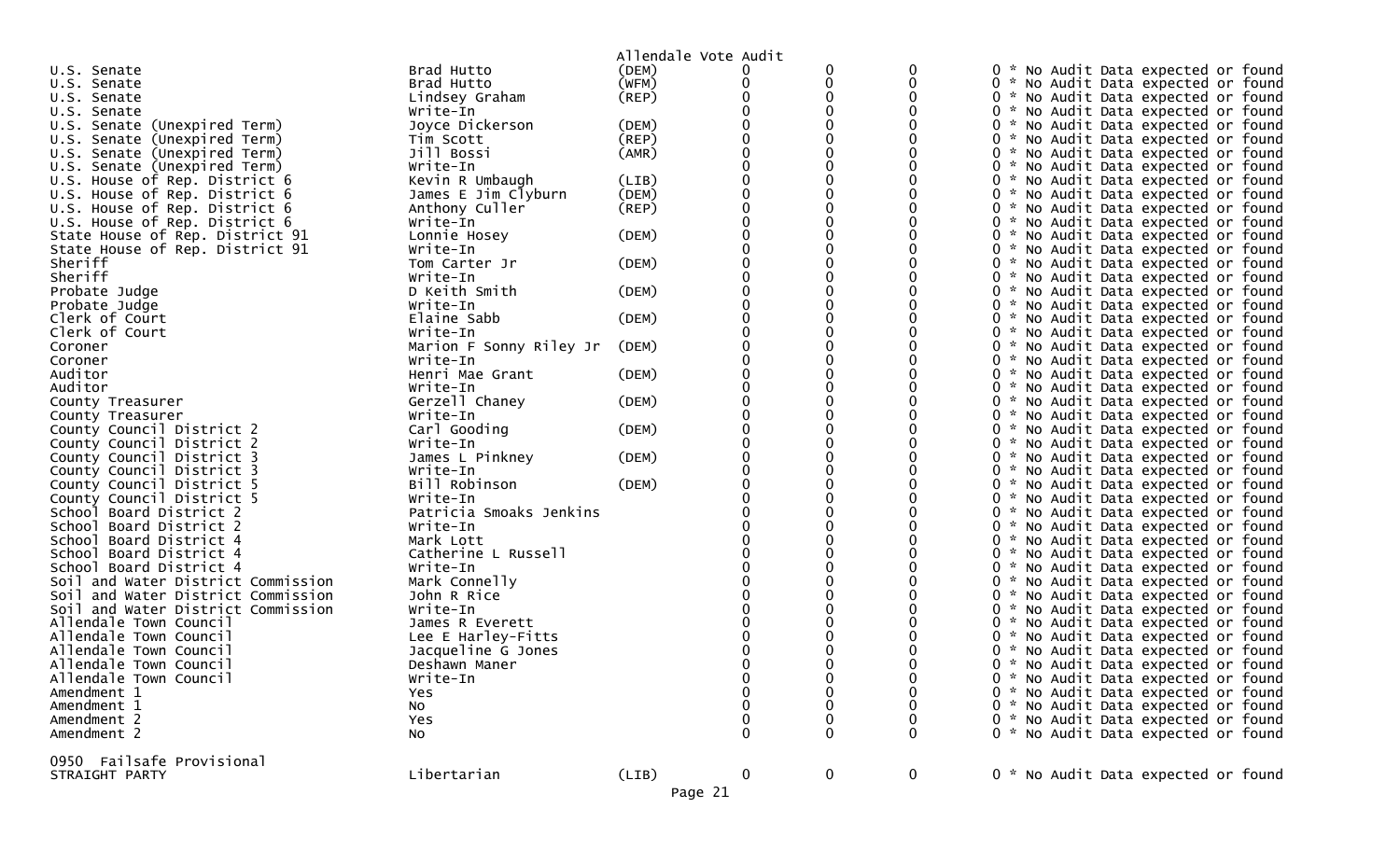|                                                              |                              | Allendale Vote Audit |             |   |             |                                                                               |
|--------------------------------------------------------------|------------------------------|----------------------|-------------|---|-------------|-------------------------------------------------------------------------------|
| STRAIGHT PARTY                                               | Democratic                   | (DEM)                |             | 0 |             | 0 * No Audit Data expected or found                                           |
| STRAIGHT PARTY                                               | Working Families             | (WFM)                | 0           | 0 |             | 0 * No Audit Data expected or found                                           |
| STRAIGHT PARTY                                               | United Citizens              | (UNC)                |             |   |             | 0 * No Audit Data expected or found                                           |
| STRAIGHT PARTY                                               | Republican                   | (REP)                |             |   |             | 0 * No Audit Data expected or found                                           |
| STRAIGHT PARTY                                               | American                     | (AMR)                |             |   |             | 0 * No Audit Data expected or found                                           |
| Governor                                                     | Steve French                 | (LIB)                |             |   |             | 0 * No Audit Data expected or found                                           |
| Governor                                                     | Tom J Ervin                  | (PET)                |             |   |             | 0 * No Audit Data expected or found                                           |
| Governor                                                     | Vincent Sheheen              | (DEM)                |             |   |             | 0 * No Audit Data expected or found                                           |
| Governor                                                     | Morgan Bruce Reeves          | (UNC)                |             |   |             | 0 * No Audit Data expected or found                                           |
| Governor                                                     | Nikki R Haley                | (REP)                |             |   |             | 0 * No Audit Data expected or found                                           |
| Governor                                                     | Write-In                     |                      |             |   |             | 0 * No Audit Data expected or found                                           |
| Lieutenant Governor                                          | Bakari Sellers               | (DEM)                |             |   |             | 0 * No Audit Data expected or found                                           |
| Lieutenant Governor                                          | Henry McMaster               | $($ REP $)$          |             |   |             | 0 * No Audit Data expected or found                                           |
| Lieutenant Governor                                          | Write-In                     |                      |             |   |             | 0 * No Audit Data expected or found                                           |
| Secretary of State                                           | Ginny Deerin                 | (DEM)                |             |   |             | 0 * No Audit Data expected or found                                           |
| Secretary of State                                           | Mark Hammond                 | $($ REP $)$          |             |   |             | 0 * No Audit Data expected or found                                           |
| Secretary of State                                           | Write-In                     |                      |             |   |             | 0 * No Audit Data expected or found                                           |
| State Treasurer                                              | Curtis Loftis                | (REP)                |             |   |             | 0 * No Audit Data expected or found                                           |
| State Treasurer                                              | Write-In                     |                      |             |   |             | 0 * No Audit Data expected or found                                           |
| Attorney General                                             | Parnell Diggs                | (DEM)                |             |   |             | 0 * No Audit Data expected or found                                           |
| Attorney General                                             | Alan Wilson                  | (REP)                |             |   |             | 0 * No Audit Data expected or found                                           |
| Attorney General                                             | Write-In                     |                      |             |   |             | 0 * No Audit Data expected or found                                           |
| Comptroller General                                          | Kyle Herbert                 | (DEM)                |             |   |             | 0 * No Audit Data expected or found                                           |
| Comptroller General                                          | Richard Eckstrom             | (REP)                |             |   |             | 0 * No Audit Data expected or found                                           |
| Comptroller General                                          | Write-In                     |                      |             |   |             | 0 * No Audit Data expected or found                                           |
| State Superintendent of Education                            | Tom Thompson                 | (DEM)                |             |   |             | 0 * No Audit Data expected or found                                           |
| State Superintendent of Education                            | Molly Mitchell Spearman      | (REP)                |             |   |             | 0 * No Audit Data expected or found                                           |
| State Superintendent of Education                            | Ed Murray                    | (AMR)                |             |   |             | 0 * No Audit Data expected or found                                           |
| State Superintendent of Education                            | Write-In                     |                      |             |   |             | 0 * No Audit Data expected or found                                           |
| Adjutant General                                             | Bob Livingston               | $($ REP $)$          |             |   |             | 0 * No Audit Data expected or found                                           |
| Adjutant General                                             | Write-In                     |                      |             |   |             | $\Omega$<br>* No Audit Data expected or found                                 |
| Commissioner of Agriculture                                  | David Edmond                 | (UNC)                |             |   |             | 0 * No Audit Data expected or found                                           |
| Commissioner of Agriculture                                  | Hugh E Weathers              | (REP)                |             |   |             | 0 * No Audit Data expected or found                                           |
| Commissioner of Agriculture                                  | Emile DeFelice               | (AMR)                |             |   |             | 0 * No Audit Data expected or found                                           |
| Commissioner of Agriculture                                  | Write-In                     |                      |             |   |             | 0 * No Audit Data expected or found                                           |
| U.S. Senate                                                  | Victor Kocher                | (LIB)                |             |   |             | 0 * No Audit Data expected or found                                           |
| U.S. Senate                                                  | Thomas Ravenel               | (PET)                |             |   |             | 0 * No Audit Data expected or found                                           |
| U.S. Senate                                                  | Brad Hutto                   | (DEM)                |             |   |             | 0 * No Audit Data expected or found                                           |
| U.S. Senate                                                  | Brad Hutto                   | (WFM)                |             |   |             | 0 * No Audit Data expected or found                                           |
| U.S. Senate                                                  | Lindsey Graham               | (REP)                |             |   |             | 0 * No Audit Data expected or found                                           |
| U.S. Senate                                                  | Write-In                     | (DEM)                |             |   |             | 0 * No Audit Data expected or found<br>0<br>* No Audit Data expected or found |
| U.S. Senate (Unexpired Term)                                 | Joyce Dickerson<br>Tim Scott | (REP)                |             |   |             |                                                                               |
| U.S. Senate (Unexpired Term)<br>U.S. Senate (Unexpired Term) | Jill Bossi                   | (AMR)                | $\Omega$    |   |             | 0 * No Audit Data expected or found<br>0 * No Audit Data expected or found    |
| U.S. Senate (Unexpired Term)                                 | Write-In                     |                      | 0           |   | 0           | 0 * No Audit Data expected or found                                           |
| U.S. House of Rep. District 6                                | Kevin R Umbaugh              | (LIB)                |             |   | 0           | 0 * No Audit Data expected or found                                           |
| U.S. House of Rep. District 6                                | James E Jim Clyburn          | (DEM)                |             |   |             | 0 * No Audit Data expected or found                                           |
| U.S. House of Rep. District 6                                | Anthony Culler               | $($ REP $)$          |             |   |             | 0 * No Audit Data expected or found                                           |
| U.S. House of Rep. District 6                                | Write-In                     |                      |             |   |             | 0 * No Audit Data expected or found                                           |
| State House of Rep. District 91                              | Lonnie Hosey                 | (DEM)                |             |   |             | 0 * No Audit Data expected or found                                           |
| State House of Rep. District 91                              | Write-In                     |                      | 0           |   | 0           | 0 * No Audit Data expected or found                                           |
| Sheriff                                                      | Tom Carter Jr                | (DEM)                | $\mathbf 0$ | 0 | $\mathbf 0$ | 0 * No Audit Data expected or found                                           |
|                                                              |                              |                      |             |   |             |                                                                               |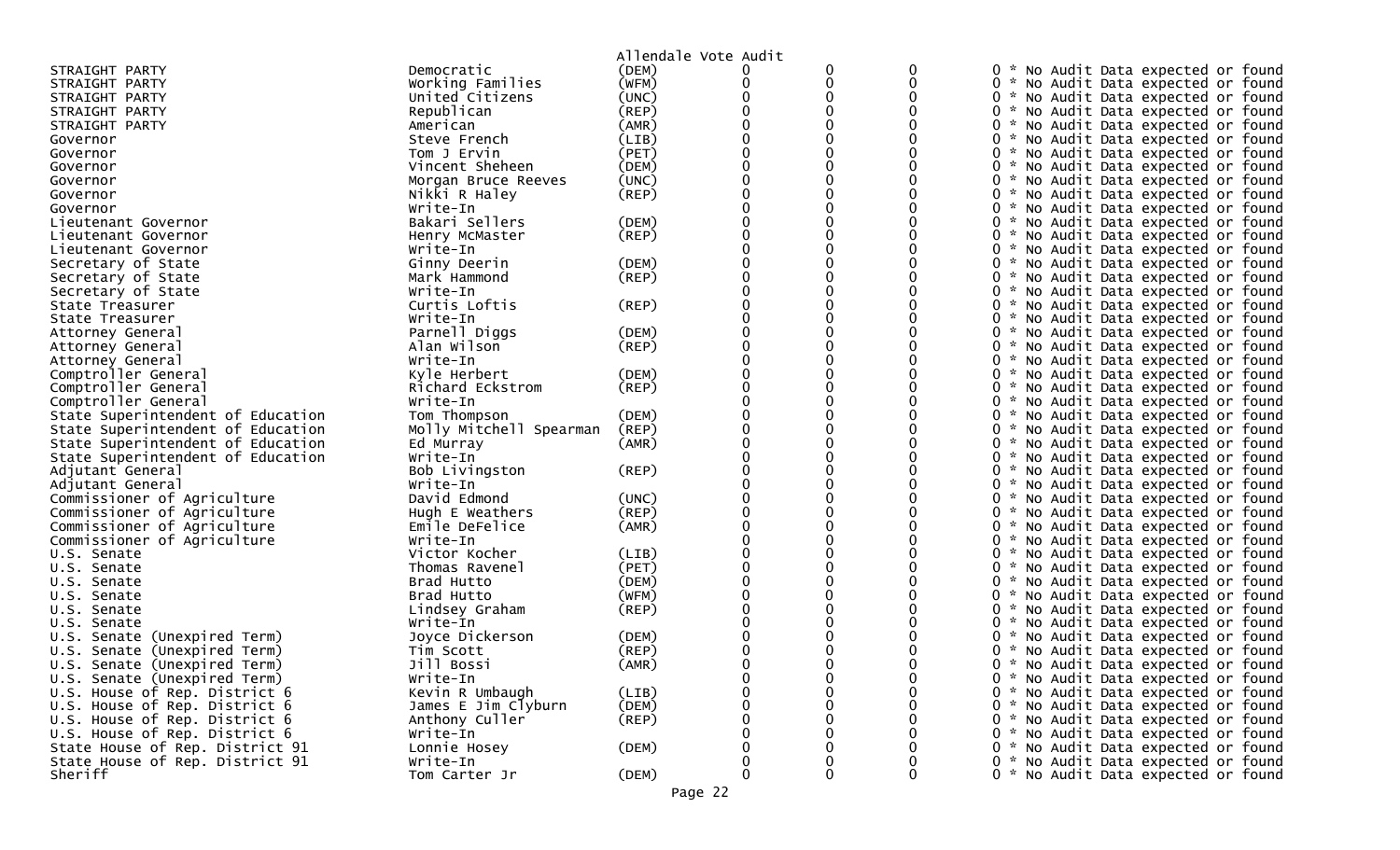|                                    |                         | Allendale Vote Audit |  |                                          |
|------------------------------------|-------------------------|----------------------|--|------------------------------------------|
| Sheriff                            | Write-In                |                      |  | 0 * No Audit Data expected or found      |
| Probate Judge                      | D Keith Smith           | (DEM)                |  | 0 * No Audit Data expected or found      |
| Probate Judge                      | Write-In                |                      |  | 0 * No Audit Data expected or found      |
| Clerk of Court                     | Elaine Sabb             | (DEM)                |  | No Audit Data expected or found          |
| Clerk of Court                     | Write-In                |                      |  | No Audit Data expected or found<br>$0 *$ |
| Coroner                            | Marion F Sonny Riley Jr | (DEM)                |  | 0 * No Audit Data expected or found      |
| Coroner                            | Write-In                |                      |  | No Audit Data expected or found<br>$0 *$ |
| Auditor                            | Henri Mae Grant         | (DEM)                |  | 0 * No Audit Data expected or found      |
| Auditor                            | Write-In                |                      |  | 0 * No Audit Data expected or found      |
| County Treasurer                   | Gerzell Chaney          | (DEM)                |  | No Audit Data expected or found<br>$0 *$ |
| County Treasurer                   | Write-In                |                      |  | 0 * No Audit Data expected or found      |
| Soil and Water District Commission | Mark Connelly           |                      |  | No Audit Data expected or found<br>0 *   |
| Soil and Water District Commission | John R Rice             |                      |  | No Audit Data expected or found<br>$0 *$ |
| Soil and Water District Commission | Write-In                |                      |  | No Audit Data expected or found          |
| Amendment 1                        | Yes                     |                      |  | No Audit Data expected or found          |
| Amendment 1                        | NO.                     |                      |  | 0 * No Audit Data expected or found      |
| Amendment 2                        | Yes                     |                      |  | 0 * No Audit Data expected or found      |
| Amendment 2                        | No                      |                      |  | 0 * No Audit Data expected or found      |
| There was no unmatched audit data  |                         |                      |  |                                          |

How to read this report.

This is the vote level report. It compares the number of votes cast for each candidate in the tabulation report with the number of ballots cast in the audit data for each candidates in each precinct.

The tabulated values as read from the EL30A report are reported in four categories; Total, Optical (Opt), iVotronic (iVo) and Flash. None of these values on each line are calculated but parsed from the actual report. In the EL30A report all Write-in votes are added together and reported as one candidate name - Write-in. The EL30A does not report individual Write-in candidates.

The Opt totals are the total number of votes cast on paper ballots that were scanned into the optical scanner and transferred to the tabulation computer via memory stick or ZipDisk (depending on the type of device, M100 or M650 used to scan the ballots.) Optical totals should exist only in some but not all of the Virtual Precincts at the bottom of the table.

The iVo totals are the results gathered from the PEBs (Personal Electronic Ballot) which are used to open and close an iVotronic voting machine and, after the polls have closed, gather the ballots cast for transmission to the tabulation system.

The Flash totals are the totals that are read from the flash cards in the rare event that the ballots cannot be copied from the machine to the PEB or from the PEB to the tabulating machine.

The values on the Audit side come from the iVotronic audit data that is read from the flash cards as part of the audit process. That process combines the individual machine data into a master audit file, the EL155 Vote image log.

The EL155 contains a record of all the votes cast on a ballot. The vote images indicate the machine 0counting the number of times a candidate name for a contest appears in a precint we get the number of votes cast in that precinct for that candidates. That number should always match the number of votes cast for that candidate in that contest in the iVo column on the EL30A side of the report.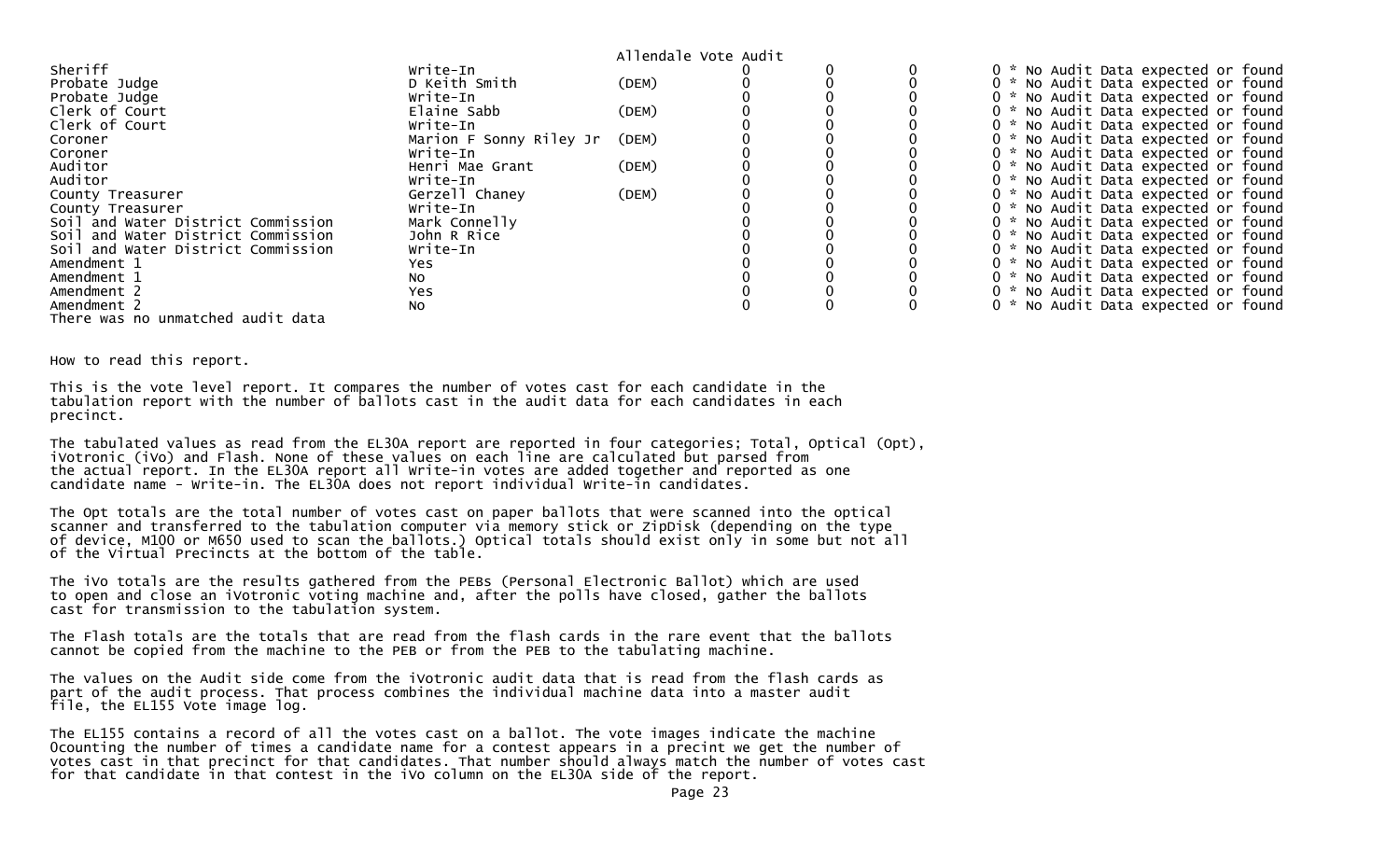Optical ballots do not have electonically readable audit files. So if the audit data iVotronic total votes does not match the EL30A iVo value one of two things will occur. The first is if the iVotronic tabulated is zero and the Total tabulated votes match the tabulated Optical votes the following comment is made in the Audit side of the report; All votes cast for this candidate in this precicnt are optical No Audit Data for optical, or secondly, if the iVotronic total is not zero, a notation indicating which data Audit data In the event a candidate or the combined Write-in candidates did not receive any votes in a precinct the EL30A will report a zero vote count. If there are no votes for this candidate in a precinct in the audit data, the following comment will be placed into the audit report by the auditing software; No Audit Data expected or found.

Finaly the audit software will search the audit data for any votes that were not found on the EL30A report. If it finds some, it will report those vote totals by contest, candidate name and precinct. if it does not find any unmatched audit data it will report; There was no unmatched audit data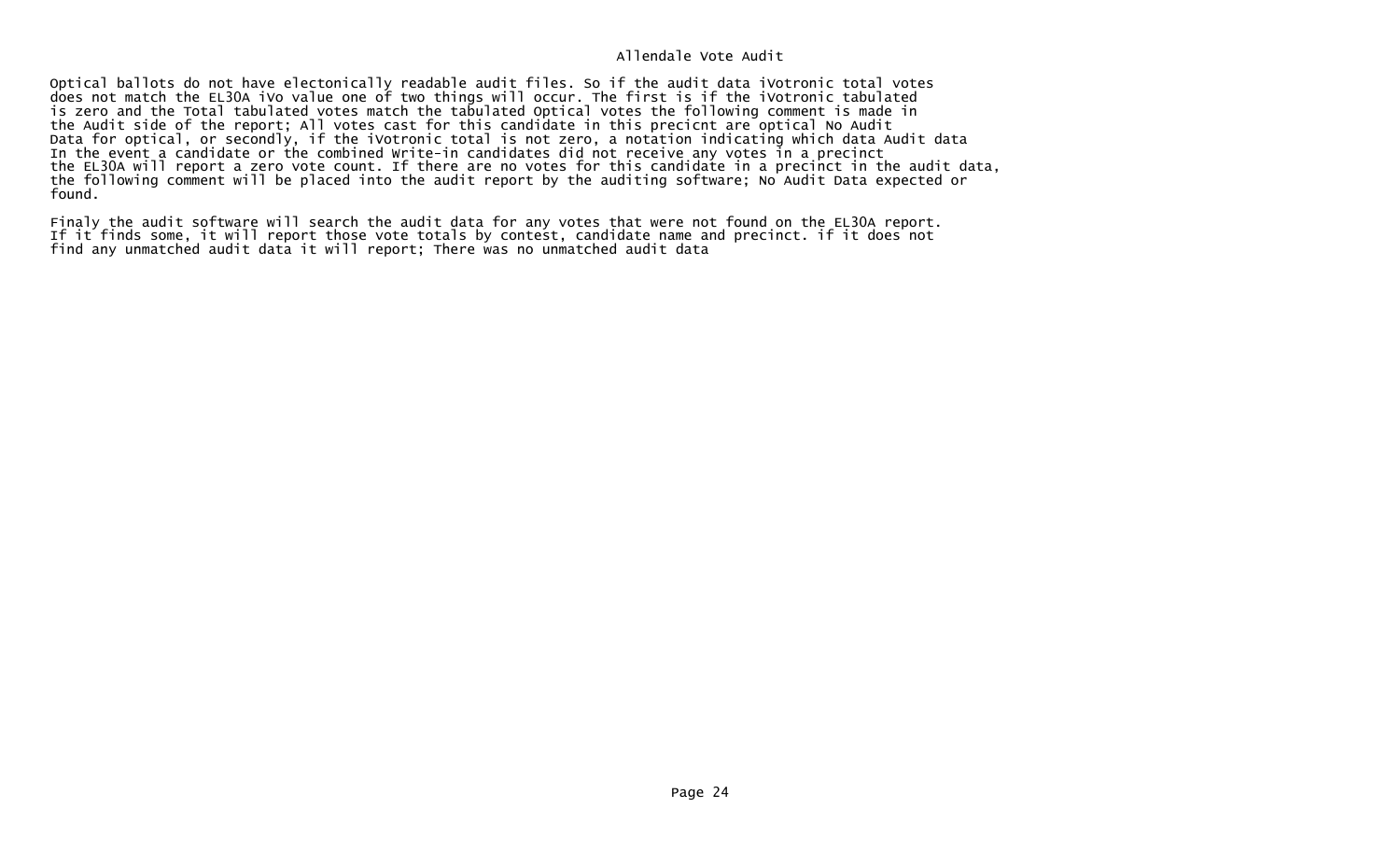# Allendale EL30A45A Comparison Report Election: 2014 General Election Audit Date: 14:7:38, Fri Nov 7, 2014

|                                                                                                                                                  |                                                                                                    |                                                    | -EL30A-------------+<br><b>EL45A-</b>     |                                                      |                                           |                                                                                  |                                            |                                                          |                                             |                                                                         |                                   |
|--------------------------------------------------------------------------------------------------------------------------------------------------|----------------------------------------------------------------------------------------------------|----------------------------------------------------|-------------------------------------------|------------------------------------------------------|-------------------------------------------|----------------------------------------------------------------------------------|--------------------------------------------|----------------------------------------------------------|---------------------------------------------|-------------------------------------------------------------------------|-----------------------------------|
| Office                                                                                                                                           | Candi date                                                                                         | Party                                              | Tot                                       | Opt                                                  | i Vo                                      | FI ash                                                                           | Tot                                        | Opt                                                      | i Vo                                        | FI ash                                                                  | Del ta                            |
| STRAIGHT PARTY<br>STRAIGHT PARTY<br>STRAIGHT PARTY<br>STRAIGHT PARTY<br>STRAIGHT PARTY<br>STRAIGHT PARTY                                         | Li bertari an<br>Democratic<br>Working Families<br>United Citizens<br>Republ i can<br>American     | (LIB)<br>(DEM)<br>(WFM)<br>(UNC)<br>(REP)<br>(AMR) | 10<br>1408<br>17<br>16<br>220<br>9        | 2<br>56<br>$\Omega$<br>9<br>$\Omega$                 | 8<br>1352<br>16<br>16<br>211<br>9         | 0<br>0<br>0<br>$\Omega$<br>$\mathbf{O}$<br>$\Omega$                              | 10<br>1408<br>17<br>16<br>220<br>9         | 2<br>56<br>$\mathbf{1}$<br>$\Omega$<br>9<br>$\Omega$     | 8<br>1352<br>16<br>-16<br>211<br>9          | $\Omega$<br>$\Omega$<br>0<br>$\Omega$<br>0<br>$\Omega$                  | 0<br>$\Omega$<br>0<br>0<br>0      |
| Governor<br>Governor<br>Governor<br>Governor<br>Governor<br>Governor                                                                             | Steve French<br>Tom J Ervin<br>Vincent Sheheen<br>Morgan Bruce Reeves<br>Nikki R Haley<br>Write-In | (LIB)<br>(PET)<br>(DEM)<br>(UNC)<br>$($ REP $)$    | 21<br>12<br>1671<br>20<br>581<br>$\Omega$ | $\mathbf{1}$<br>$\mathbf{1}$<br>68<br>36<br>$\Omega$ | 20<br>11<br>1603<br>18<br>545<br>$\Omega$ | $\Omega$<br>$\mathbf 0$<br>$\overline{0}$<br>$\Omega$<br>$\mathbf 0$<br>$\Omega$ | 21<br>12<br>1671<br>-20<br>581<br>$\Omega$ | $\mathbf 1$<br>$\mathbf{1}$<br>68<br>2<br>36<br>$\Omega$ | 20<br>-11<br>1603<br>-18<br>545<br>$\Omega$ | $\Omega$<br>$\Omega$<br>$\Omega$<br>$\Omega$<br>$\mathbf 0$<br>$\Omega$ | 0<br>0<br>0<br>0<br>0<br>$\Omega$ |
| Lieutenant Governor<br>Li eutenant Governor<br>Li eutenant Governor                                                                              | Bakari Sellers<br>Henry McMaster<br>Write-In                                                       | (DEM)<br>(REP)                                     | 1692<br>579<br>$\Omega$                   | 69<br>37<br>$\Omega$                                 | 1623<br>542<br>$\Omega$                   | $\mathbf 0$<br>0<br>$\Omega$                                                     | 1692<br>579<br>$\Omega$                    | 69<br>37<br>$\Omega$                                     | 1623<br>542<br>$\Omega$                     | $\Omega$<br>0<br>$\Omega$                                               | 0<br>$\Omega$                     |
| Secretary of State<br>Secretary of State<br>Secretary of State                                                                                   | Ginny Deerin<br>Mark Hammond<br>Write-In                                                           | (DEM)<br>(REF)                                     | 1661<br>609<br>$\Omega$                   | 68<br>38<br>$\Omega$                                 | 1593<br>571<br>$\Omega$                   | $\Omega$<br>$\Omega$<br>$\Omega$                                                 | 1661<br>609<br>$\Omega$                    | 68<br>38<br>$\Omega$                                     | 1593<br>571<br>$\Omega$                     | $\Omega$<br>$\Omega$<br>0                                               | 0<br>0<br>0                       |
| State Treasurer<br>State Treasurer                                                                                                               | Curtis Loftis<br>Write-In                                                                          | (REP)                                              | 815<br>12                                 | 45<br>$\overline{2}$                                 | 770<br>10                                 | $\mathbf 0$<br>$\Omega$                                                          | 815<br>12                                  | 45<br>2                                                  | 770<br>10                                   | 0<br>$\Omega$                                                           | 0<br>0                            |
| Attorney General<br>Attorney General<br>Attorney General                                                                                         | Parnel   Diggs<br>Al an Wilson<br>Write-In                                                         | (DEM)<br>(REF)                                     | 1652<br>612<br>-1                         | 68<br>37<br>$\Omega$                                 | 1584<br>575<br>-1                         | $\mathbf 0$<br>$\mathbf 0$<br>$\Omega$                                           | 1652<br>612<br>-1                          | 68<br>37<br>$\Omega$                                     | 1584<br>575<br>-1                           | $\Omega$<br>0<br>$\Omega$                                               | 0<br>0<br>$\Omega$                |
| Comptroller General<br>Comptroller General<br>Comptroller General                                                                                | Kyle Herbert<br>Richard Eckstrom<br>Write-In                                                       | (DEM)<br>(REP)                                     | 1657<br>606<br>$\Omega$                   | 67<br>37<br>$\Omega$                                 | 1590<br>569<br>$\Omega$                   | $\mathbf 0$<br>$\Omega$<br>$\Omega$                                              | 1657<br>606<br>$\Omega$                    | 67<br>37<br>$\Omega$                                     | 1590<br>569<br>$\Omega$                     | $\Omega$<br>$\Omega$<br>$\Omega$                                        | 0<br>0<br>0                       |
| State Superintendent of Education<br>State Superintendent of Education<br>State Superintendent of Education<br>State Superintendent of Education | Tom Thompson<br>Molly Mitchell Spearman<br>Ed Murray<br>Write-In                                   | (DEM)<br>(REF)<br>(AMR)                            | 1665<br>566<br>41                         | 67<br>33<br>2<br>$\Omega$                            | 1598<br>533<br>39<br>-1                   | $\mathbf 0$<br>$\Omega$<br>$\mathbf 0$<br>$\Omega$                               | 1665<br>566<br>41<br>$\mathbf{1}$          | 67<br>33<br>2<br>$\Omega$                                | 1598<br>533<br>39<br>-1                     | 0<br>$\Omega$<br>$\mathbf 0$<br>$\Omega$                                | 0<br>$\Omega$<br>0<br>0           |
| Adjutant General<br>Adjutant General                                                                                                             | Bob Livingston<br>Write-In                                                                         | (REP)                                              | 842<br>10                                 | 41<br>3                                              | 801<br>7                                  | $\mathbf 0$<br>$\Omega$                                                          | 842<br>10                                  | 41<br>3                                                  | 801<br>-7                                   | 0<br>$\Omega$                                                           | 0<br>0                            |
| Commissioner of Agriculture<br>Commissioner of Agriculture<br>Commissioner of Agriculture                                                        | David Edmond<br>Hugh E Weathers<br>Emile DeFelice                                                  | (UNC)<br>(REF)<br>$(\overline{AMR})$               | 317<br>630<br>128                         | 17<br>35<br>8                                        | 300<br>595<br>120                         | $\mathbf 0$<br>$\mathbf 0$<br>$\Omega$                                           | 317<br>630<br>128                          | 17<br>35<br>8                                            | 300<br>595<br>120                           | $\Omega$<br>0<br>$\Omega$                                               | 0<br>0<br>0                       |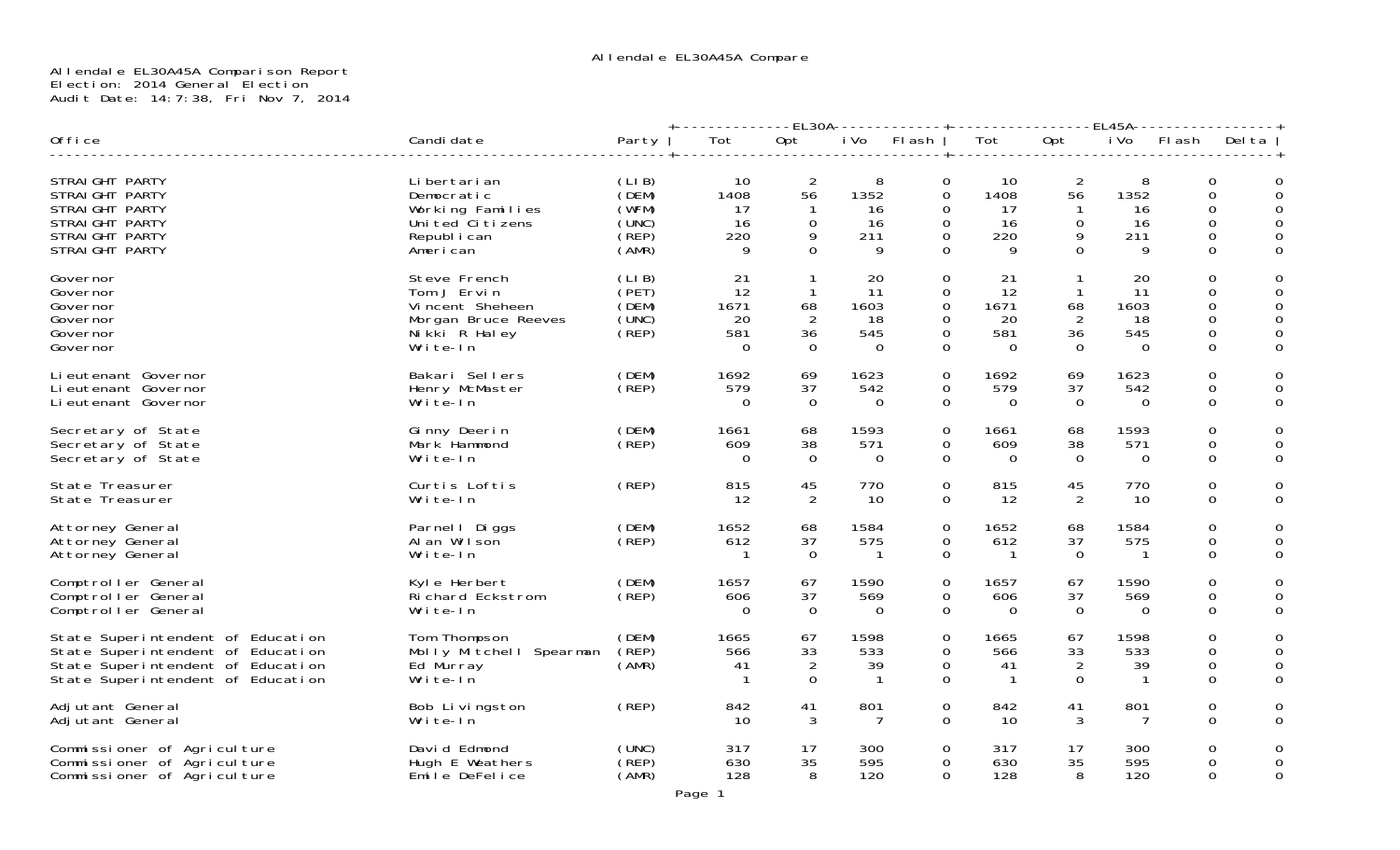| Commissioner of Agriculture                                                                                                               | Write-In                                                                                  |                                           | Allendale EL30A45A Compare                | 0                                       | 0                                         | $\mathbf 0$                                 | $\mathbf 0$                               | 0                                   | 0                                  | 0                                         | 0                               |
|-------------------------------------------------------------------------------------------------------------------------------------------|-------------------------------------------------------------------------------------------|-------------------------------------------|-------------------------------------------|-----------------------------------------|-------------------------------------------|---------------------------------------------|-------------------------------------------|-------------------------------------|------------------------------------|-------------------------------------------|---------------------------------|
| Senate<br>U.S.<br>U.S.<br>Senate<br>U.S.<br>Senate<br>U.S.<br>Senate<br>U.S.<br>Senate<br>U.S.<br>Senate                                  | Victor Kocher<br>Thomas Ravenel<br>Brad Hutto<br>Brad Hutto<br>Lindsey Graham<br>Write-In | (LIB)<br>(PET)<br>(DEM)<br>(WFM)<br>(REF) | 22<br>23<br>1664<br>63<br>533<br>$\Omega$ | 3<br>$\mathbf{1}$<br>69<br>4<br>29<br>0 | 19<br>22<br>1595<br>59<br>504<br>$\Omega$ | 0<br>0<br>$\mathbf 0$<br>0<br>0<br>0        | 22<br>23<br>1664<br>63<br>533<br>$\Omega$ | 3<br>1<br>69<br>4<br>29<br>$\Omega$ | 19<br>22<br>1595<br>59<br>504<br>0 | 0<br>0<br>$\boldsymbol{0}$<br>0<br>0<br>0 | 0<br>0<br>0<br>0<br>0           |
| Senate (Unexpired Term)<br>U.S.<br>U.S.<br>Senate (Unexpired Term)<br>Senate (Unexpired Term)<br>U.S.<br>U.S.<br>Senate (Unexpired Term)  | Joyce Dickerson<br>Tim Scott<br>Jill Bossi<br>Write-In                                    | (DEM)<br>(REP)<br>(AMR)                   | 1647<br>596<br>24<br>$\Omega$             | 67<br>38<br>0<br>$\Omega$               | 1580<br>558<br>24<br>0                    | 0<br>$\mathbf 0$<br>0<br>$\Omega$           | 1647<br>596<br>24<br>$\Omega$             | 67<br>38<br>0<br>$\Omega$           | 1580<br>558<br>24<br>$\Omega$      | 0<br>0<br>0<br>$\overline{O}$             | 0<br>0<br>$\mathsf 0$           |
| House of Rep. District 6<br>U.S.<br>U.S.<br>House of Rep. District 6<br>U.S.<br>House of Rep. District 6<br>U.S. House of Rep. District 6 | Kevin R Umbaugh<br>James E Jim Clyburn<br>Anthony Culler<br>Write-In                      | (LIB)<br>(DEM)<br>(REP)                   | 28<br>1765<br>490                         | $\mathbf 0$<br>74<br>28<br>$\mathbf{1}$ | 28<br>1691<br>462<br>0                    | 0<br>$\mathbf 0$<br>$\mathbf 0$<br>$\Omega$ | 28<br>1765<br>490                         | 0<br>74<br>28                       | 28<br>1691<br>462<br>0             | 0<br>0<br>0<br>$\Omega$                   | 0<br>0<br>$\mathbf 0$           |
| State House of Rep. District 91<br>State House of Rep. District 91                                                                        | Lonni e Hosey<br>Write-In                                                                 | (DEM)                                     | 2020<br>11                                | 85<br>3                                 | 1935<br>8                                 | 0<br>0                                      | 2020<br>11                                | 85<br>3                             | 1935<br>8                          | 0<br>0                                    | 0<br>0                          |
| Sheri ff<br>Sheri ff                                                                                                                      | Tom Carter Jr<br>Write-In                                                                 | (DEM)                                     | 2103<br><sub>6</sub>                      | 92<br>$\mathbf{1}$                      | 2011<br>.5                                | $\mathbf 0$<br>$\mathbf 0$                  | 2103<br>6                                 | 92<br>-1                            | 2011<br>5                          | 0<br>$\Omega$                             | 0<br>$\mathbf 0$                |
| Probate Judge<br>Probate Judge                                                                                                            | D Keith Smith<br>Write-In                                                                 | (DEM)                                     | 2159<br>6                                 | 98<br>0                                 | 2061<br>6                                 | $\mathbf 0$<br>$\mathbf 0$                  | 2159<br>6                                 | 98<br>$\Omega$                      | 2061<br>6                          | 0<br>$\Omega$                             | 0<br>$\mathbf 0$                |
| Clerk of Court<br>Clerk of Court                                                                                                          | El ai ne Sabb<br>Write-In                                                                 | (DEM)                                     | 2071                                      | 90<br>$\Omega$                          | 1981<br>3                                 | $\mathbf 0$<br>$\Omega$                     | 2071<br>3                                 | 90<br>$\Omega$                      | 1981<br>3                          | 0<br>$\Omega$                             | 0<br>$\mathbf 0$                |
| Coroner<br>Coroner                                                                                                                        | Marion F Sonny Riley Jr<br>Write-In                                                       | (DEM)                                     | 2043<br>10                                | 88<br>$\mathbf{1}$                      | 1955<br>q                                 | $\mathbf 0$<br>$\mathbf 0$                  | 2043<br>10                                | 88                                  | 1955<br>q                          | 0<br>$\mathbf{O}$                         | 0<br>$\mathbf{O}$               |
| Audi tor<br>Audi tor                                                                                                                      | Henri Mae Grant<br>Write-In                                                               | (DEM)                                     | 2040<br>5                                 | 91<br>$\Omega$                          | 1949<br>.5                                | $\mathbf 0$<br>$\Omega$                     | 2040                                      | 91<br>$\Omega$                      | 1949<br>5                          | 0<br>$\Omega$                             | 0<br>$\mathbf 0$                |
| County Treasurer<br>County Treasurer                                                                                                      | Gerzel I Chaney<br>Write-In                                                               | (DEM)                                     | 2053                                      | 92<br>$\Omega$                          | 1961<br>5                                 | 0<br>$\overline{0}$                         | 2053                                      | 92<br>$\Omega$                      | 1961<br>.5                         | 0<br>$\overline{O}$                       | 0<br>$\mathbf{O}$               |
| County Council District 2<br>County Council District 2                                                                                    | Carl Gooding<br>Write-In                                                                  | (DEM)                                     | 434                                       | 25<br>$\Omega$                          | 409<br>3                                  | $\mathbf 0$<br>$\Omega$                     | 434<br>3                                  | 25<br>$\Omega$                      | 409<br>3                           | 0<br>$\Omega$                             | 0<br>0                          |
| School Board District 2<br>School Board District 2                                                                                        | Patricia Smoaks Jenkins<br>Write-In                                                       |                                           | 291<br>70                                 | 13<br>8                                 | 278<br>62                                 | 0<br>0                                      | 291<br>70                                 | 13<br>8                             | 278<br>62                          | 0<br>0                                    | 0<br>0                          |
| Soil and Water District Commission<br>Soil and Water District Commission<br>Soil and Water District Commission                            | Mark Connelly<br>John R Rice<br>Write-In                                                  |                                           | 925<br>727<br>4                           | 51<br>35<br>$\overline{0}$              | 874<br>692<br>$\overline{4}$              | $\mathbf 0$<br>$\mathbf 0$<br>$\mathbf 0$   | 925<br>727<br>$\overline{4}$              | 51<br>35<br>$\mathbf 0$             | 874<br>692<br>$\overline{4}$       | 0<br>$\mathbf 0$<br>$\mathbf 0$           | $\mathbf 0$<br>$\mathbf 0$<br>0 |
| Allendale Town Council<br>Allendale Town Council                                                                                          | James R Everett<br>Lee E Harley-Fitts                                                     |                                           | 405<br>422                                | 31<br>23                                | 374<br>399                                | $\mathbf 0$<br>$\overline{0}$               | 405<br>422                                | 31<br>23                            | 374<br>399                         | $\mathbf 0$<br>$\mathsf{O}$               | 0<br>$\mathbf 0$                |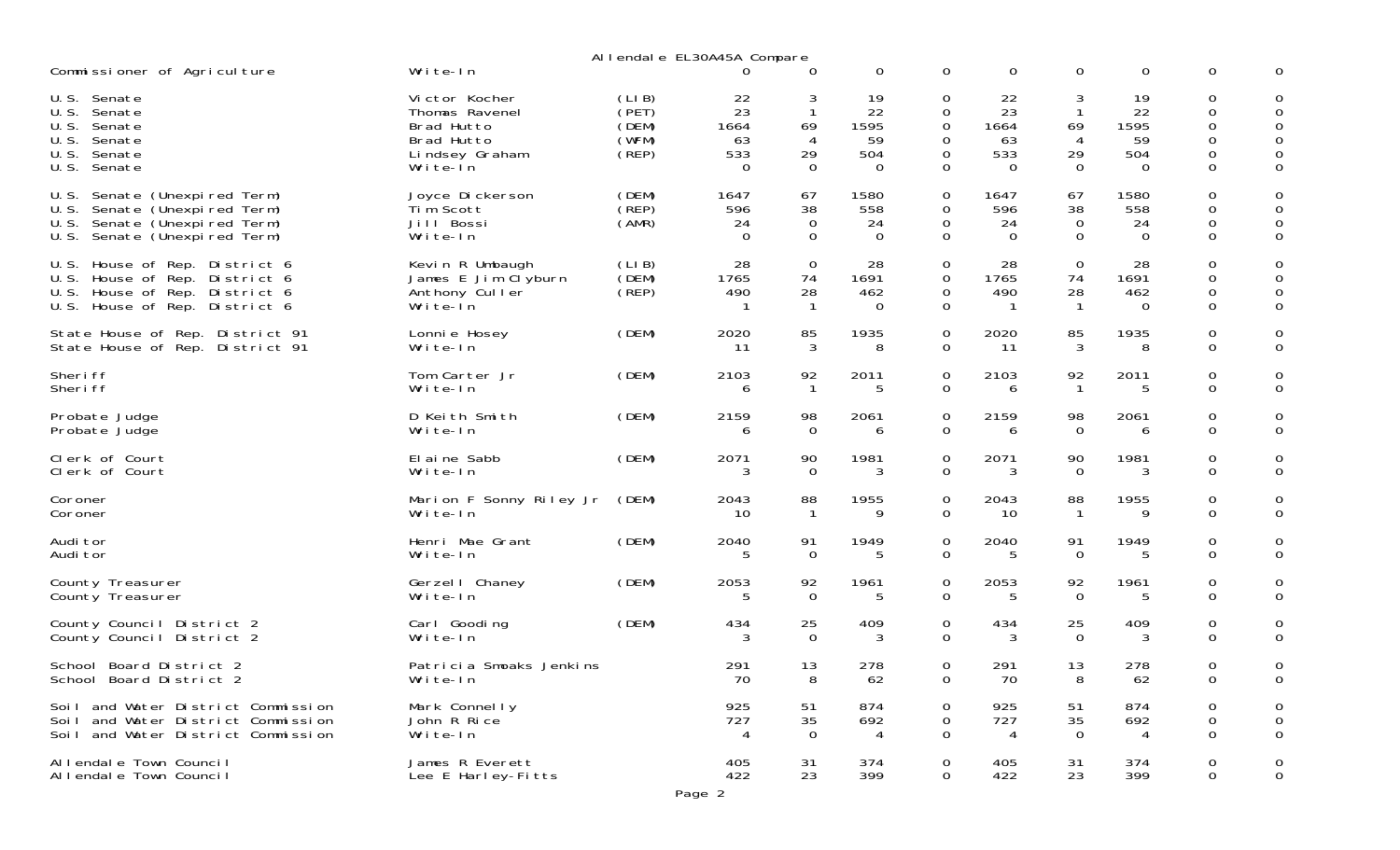|                                                                                  |                                              | Allendale EL30A45A Compare |            |             |                        |                              |                 |                |                 |                                               |                                                  |
|----------------------------------------------------------------------------------|----------------------------------------------|----------------------------|------------|-------------|------------------------|------------------------------|-----------------|----------------|-----------------|-----------------------------------------------|--------------------------------------------------|
| Allendale Town Council                                                           | Jacquel i ne G Jones                         |                            | 303        | 14          | 289                    | 0                            | 303             | 14             | 289             | $\mathbf 0$                                   | $\overline{0}$                                   |
| Allendale Town Council                                                           | Deshawn Maner                                |                            | 424        | 26          | 398                    | $\Omega$                     | 424             | 26             | 398             | $\mathbf 0$                                   | $\overline{0}$                                   |
| Allendale Town Council                                                           | Write-In                                     |                            | 8          | 0           | 8                      | $\Omega$                     | 8               | $\Omega$       | 8               | $\mathbf 0$                                   | $\overline{0}$                                   |
| Amendment 1                                                                      | Yes                                          |                            | 1508       | 60          | 1448                   | $\mathbf 0$                  | 1508            | 60             | 1448            | $\mathbf 0$                                   | $\overline{0}$                                   |
| Amendment 1                                                                      | No                                           |                            | 411        | 25          | 386                    | $\mathbf 0$                  | 411             | 25             | 386             | $\mathbf 0$                                   | $\mathbf{0}$                                     |
| Amendment 2                                                                      | Yes                                          |                            | 959        | 30          | 929                    | 0                            | 959             | 30             | 929             | $\mathbf 0$                                   | $\overline{0}$                                   |
| Amendment 2                                                                      | No                                           |                            | 963        | 55          | 908                    | $\overline{0}$               | 963             | 55             | 908             | $\mathbf 0$                                   | $\mathbf{0}$                                     |
| County Council District 5                                                        | Bill Robinson                                | (DEM)                      | 403        | 19          | 384                    | 0                            | 403             | 19             | 384             | $\mathbf 0$                                   | $\overline{0}$                                   |
| County Council District 5                                                        | Write-In                                     |                            | $\Omega$   | $\mathbf 0$ | $\Omega$               | $\Omega$                     | $\Omega$        | $\overline{0}$ | $\Omega$        | $\mathbf 0$                                   | $\mathbf{0}$                                     |
| School Board District 4<br>Board District 4<br>School<br>School Board District 4 | Mark Lott<br>Catherine L Russell<br>Write-In |                            | 187<br>208 | 3<br>0      | 184<br>204<br>3        | 0<br>$\mathbf 0$<br>$\Omega$ | 187<br>208<br>3 | 3<br>$\Omega$  | 184<br>204<br>3 | $\mathbf 0$<br>$\overline{0}$<br>$\mathbf{0}$ | $\overline{0}$<br>$\overline{0}$<br>$\mathbf{0}$ |
| County Council District 3<br>County Council District 3                           | James L Pinkney<br>Write-In                  | (DEM)                      | 405<br>O   | 13          | 392<br>$5\overline{5}$ | $\mathbf 0$                  | 405<br>6        | 13             | 392<br>5        | $\mathbf 0$<br>$\mathbf 0$                    | $\overline{0}$<br>$\Omega$                       |

How to read this report.

This is EL30A EL45A Crosscheck Report. It sums each candidates vote totals in each precinct in the EL30A Precinct Detail Report and compares it to the EL45A Election Summary Report that contains the tabulated total for each candidate in the county.

The values read from the EL30A report are reported in four categories; Total, Optical (Opt), iVotronic (iVo) and Flash. None of these values on each line are calculated but parsed from the actual report. The total lines are the calculated sums of the individual precince line values.

The Opt totals are the total number of votes cast on paper ballots that were scanned into the optical scanner and transferred to the tabulation computer via memory stick or ZipDisk (depending on the type of device, M100 or M650 used to scan the ballots.) Optical totals should exist only in some but not all of the Virtual Precincts at the bottom of the table.

The iVo totals are the results gathered from the PEBs (Personal Electronic Ballot) which are used to open and close an iVotronic voting machine and, after the polls have closed, gather the ballots cast for transmission to the tabulation system.

The Flash totals are the totals that are read from the flash cards in the rare event that the ballots cannot be copied from the machine to the PEB or from the PEB to the tabulating machine.

The values read from the EL45A report are reported in same four categories; Total, Optical (Opt), iVotronic (iVo) and Flash as the EL30A. Like the EL30A they are parsed from the actual EL45A report. The summary candidate totals are compared against the calculated sums for each candidate from, the EL30A report. Each of the values in each line on the EL30A side must match the same value on the EL45A side and the Delta value must be zero.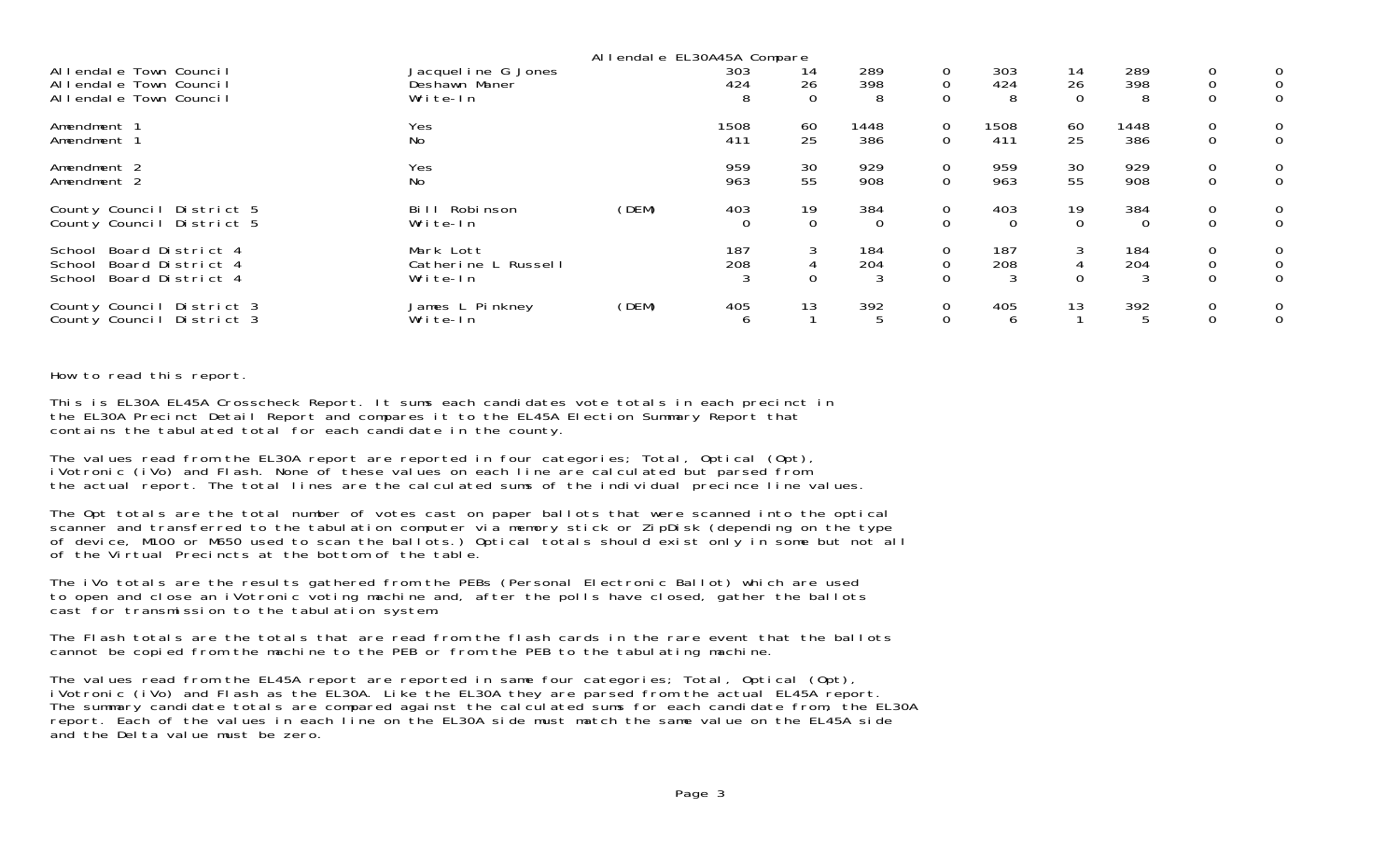Allendale PEB Use Report Election: 2014 General Election Audit Date: 14:4:15, Fri Nov 7, 2014

| Precinct                                                                                                                             | PEBs Used                                                                                        | Comments                                                  |
|--------------------------------------------------------------------------------------------------------------------------------------|--------------------------------------------------------------------------------------------------|-----------------------------------------------------------|
| Allendale No.1<br>Allendale No. 2<br>Fairfax No. 1<br>Fairfax No. 2<br>Martin<br>Sycamore<br>UI mer<br>Woods<br>Absentee<br>Failsafe | 144912<br>147832<br>154034<br>147793<br>226084<br>147088<br>152397<br>147091<br>153491<br>153491 | 154742 230295 WARNING: 3 PEBs used to open/close machines |

10 precincts processed

The following precinct(s) have no ballots cast in them: Provisional, Failsafe Provisional Note: if there are no ballots cast in a precinct the machines in that precinct cannot be identified so these precinct(s) will not appear in this report.

How to read this report.

This is the PEB Used report. It lists the precints found in the Audit data and lists all the PEBs that were used by the poll workers to open and close the iVotronic machines in that. precinct.

If more than one PEB is used to open and close all the iVotronic machines in a precinct, then the County Election Commission must read ALL the PEBs used in that precinct to assure that they have collected all the ballots from that precinct. A county whose report shows a precinct that has machines open or closed by more than one PEB should double check the Ballot Audit Report against the iVotronic paper tapes and the Poll Book to make sure that all the ballots have been collected and tabulated.